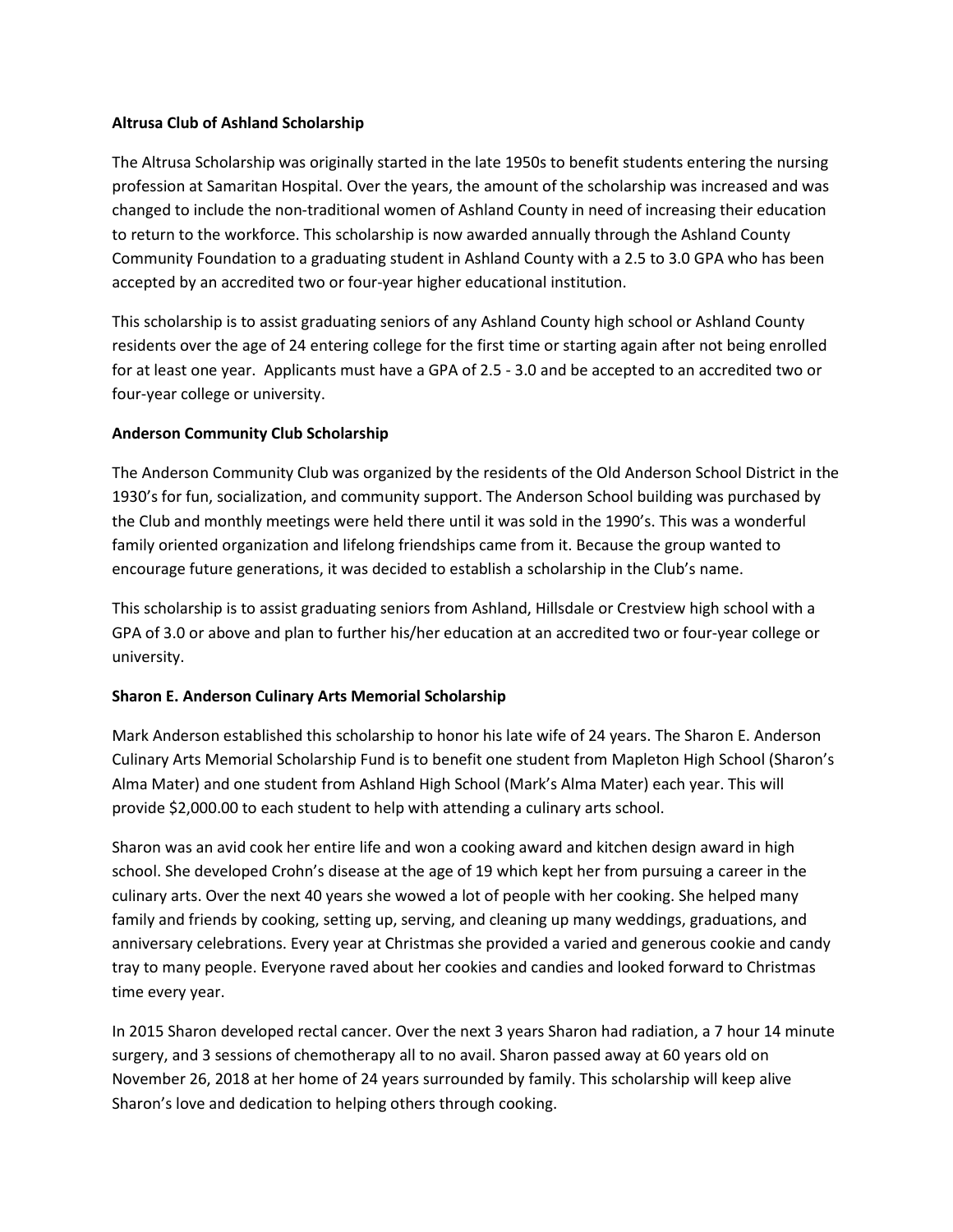This scholarship is to assist two students each year, a graduating senior from Mapleton High School and a graduating senior from Ashland High School. Students must plan to major in Culinary Arts, have a minimum GPA of 2.0 and have been accepted to an accredited two or four year college or university.

### **James Andrews Jr. Memorial Scholarship**

This Scholarship was established by the family of Jimmy Andrews, who was a 1993 graduate of Hillsdale High School. An avid golfer, Jimmy was a member of the Hillsdale High School golf team during all four years of high school. He earned four varsity letters in golf and holds three school records for low medalist honors: 9 holes, 18 holes, and average for the season.

This scholarship is to assist graduating seniors from Hillsdale High School who have participated in golf (or other athletic program), have a GPA of 2.5 or above and have been accepted to an accredited two or four-year college or university.

## **Ashland City Teachers Association Scholarship**

The Ashland City Teachers Association, recognizing the value of life-long learning and post-secondary education, established this scholarship to encourage students to pursue the field of education. This scholarship promotes the values of both past and present A.C.T.A. members, who realize that one important component of a student's education is a quality teacher. A.C.T.A. understands that even as the field of education changes and adapts to an ever-increasing technological and multi-media world, the one constant in top-performing schools is the classroom teacher. This scholarship is one way that A.C.T.A. would like to encourage new high school graduates to join the profession.

This scholarship is to assist graduating seniors from Ashland High School who plan to major in Education, have a GPA of 2.5 or above and have been accepted to an accredited two or four-year college or university.

#### **Ashland County 4-H Committee Scholarship**

The Ashland County 4-H Committee Scholarship Fund will award a scholarship annually to a graduating senior who is a member of the Ashland County 4-H Program. Scholarship selection is based on 4-H involvement, extracurricular activities/work experience, and financial need.

Reverse raffle winners Dean and Marge McBurney established this 4-H Scholarship Fund by placing the proceeds with the Ashland County Community Foundation for perpetuity. It is a goal of the 4-H program and the McBurneys to help students achieve their dreams through higher education.

This scholarship is to assist graduating seniors of any high school as well as prior recipients of this scholarship. Applicants must be current members of the Ashland County 4-H Program, have a GPA of 2.5 or above and be accepted to an accredited two or four-year college or university.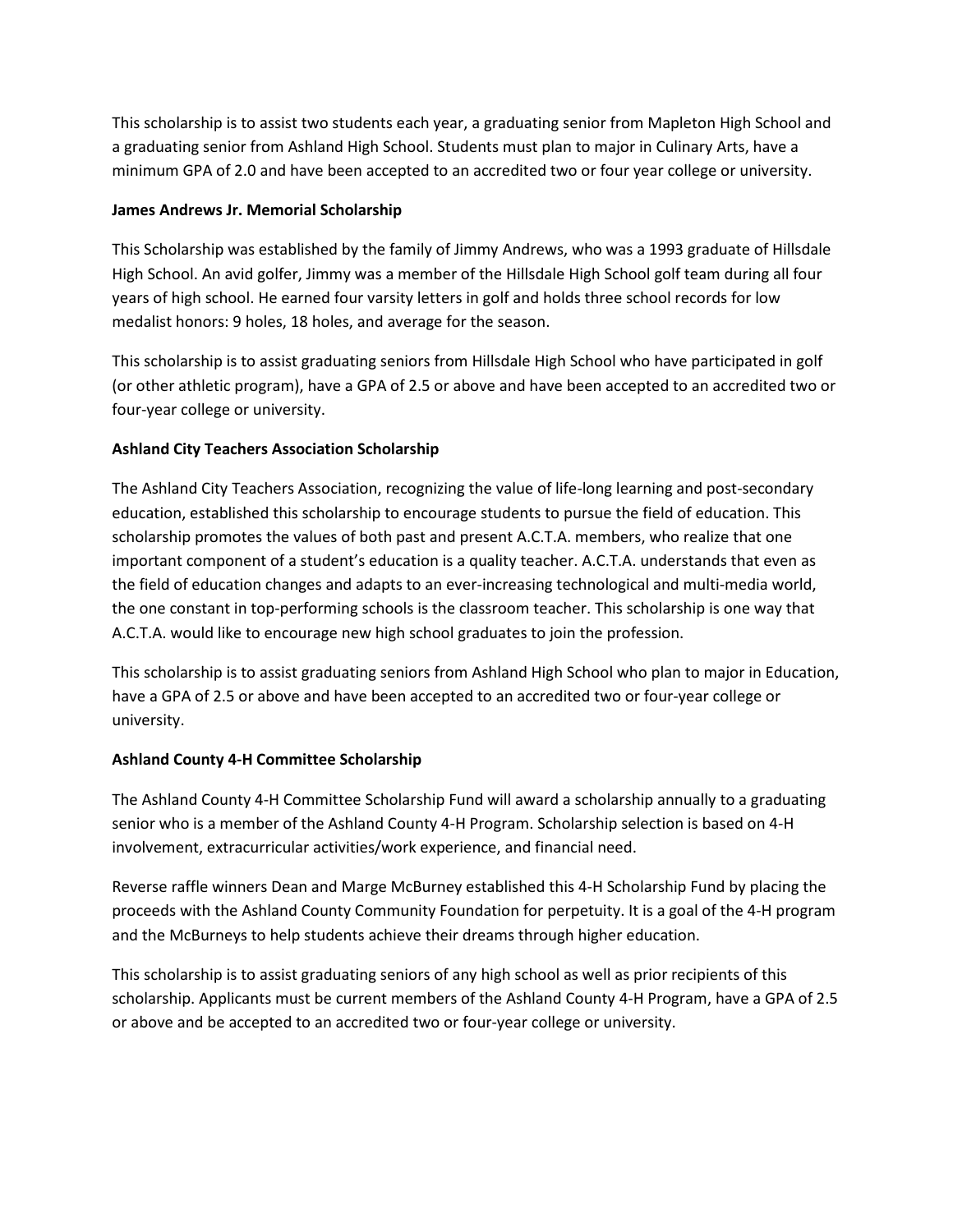#### **Ashland County Farm Bureau Scholarship**

Ashland County Farm Bureau was started in 1918 in an effort to seek solutions to problems that affect the social and economic well-being of farmers. Since its formation, Ashland County Farm Bureau's focus has remained on grassroots input from local members on issues relating to agriculture. One longstanding priority of the Ashland County Farm Bureau is to support youth with interest and involvement in agriculture by offering scholarships. The Ashland County Farm Bureau appreciates the opportunity to partner with the Ashland County Community Foundation in disseminating these scholarships.

This scholarship is to assist graduating high school seniors and current college students that are residents of Ashland County or have graduated from any Ashland County high school who have a GPA of 2.5 or higher and have been accepted to an accredited two or four year college/university. Only those majoring in an agricultural related field will be considered.

## **Ashland County North Central State College Scholarship**

This scholarship is intended to help Ashland County residents who are furthering their education at North Central State College. Originally established by Tim and Sandi Rowsey, this scholarship represents many friends of North Central State College who wish to help students further their education at that institution. It is our hope that this scholarship will help an individual who is pursuing education, but needs some additional scholarship help.

This scholarship is to assist Ashland County residents who are current year graduating seniors or who have earned a high school diploma and have been accepted to North Central State College.

## **Ashland County-West Holmes Career Center Students "NEXT STEP" Scholarship**

In my years working as a staff member of the Ashland County-West Holmes Career Center I repeatedly observed students rise from being average, indecisive and sometimes unmotivated to excelling in skills and talents they didn't realize they possessed. Many times their vocational teacher was their mentor, their hero, the wind beneath their wings. Yet the choice to step up and excel was in their hearts and hands. My intention is to help the recipients of the scholarship to build on these skills and talents for a successful and rewarding career.

This scholarship is to assist graduating seniors from Ashland County-West Holmes Career Center with a minimum 3.5 GPA in his/her selected "vocational" program and a minimum 2.5 GPA in his/her junior and senior year academic courses who plan to further his/her education at an accredited two or fouryear college or university.

#### **Ashland County Wildlife Conservation League Scholarship**

This scholarship is to assist graduating seniors of any Ashland County high school as well as students attending the Ashland County-West Holmes Career Center, Genesis Christian Academy and homeschooled students who plan to major in a Wildlife related field, have a GPA of 3.0 or above and have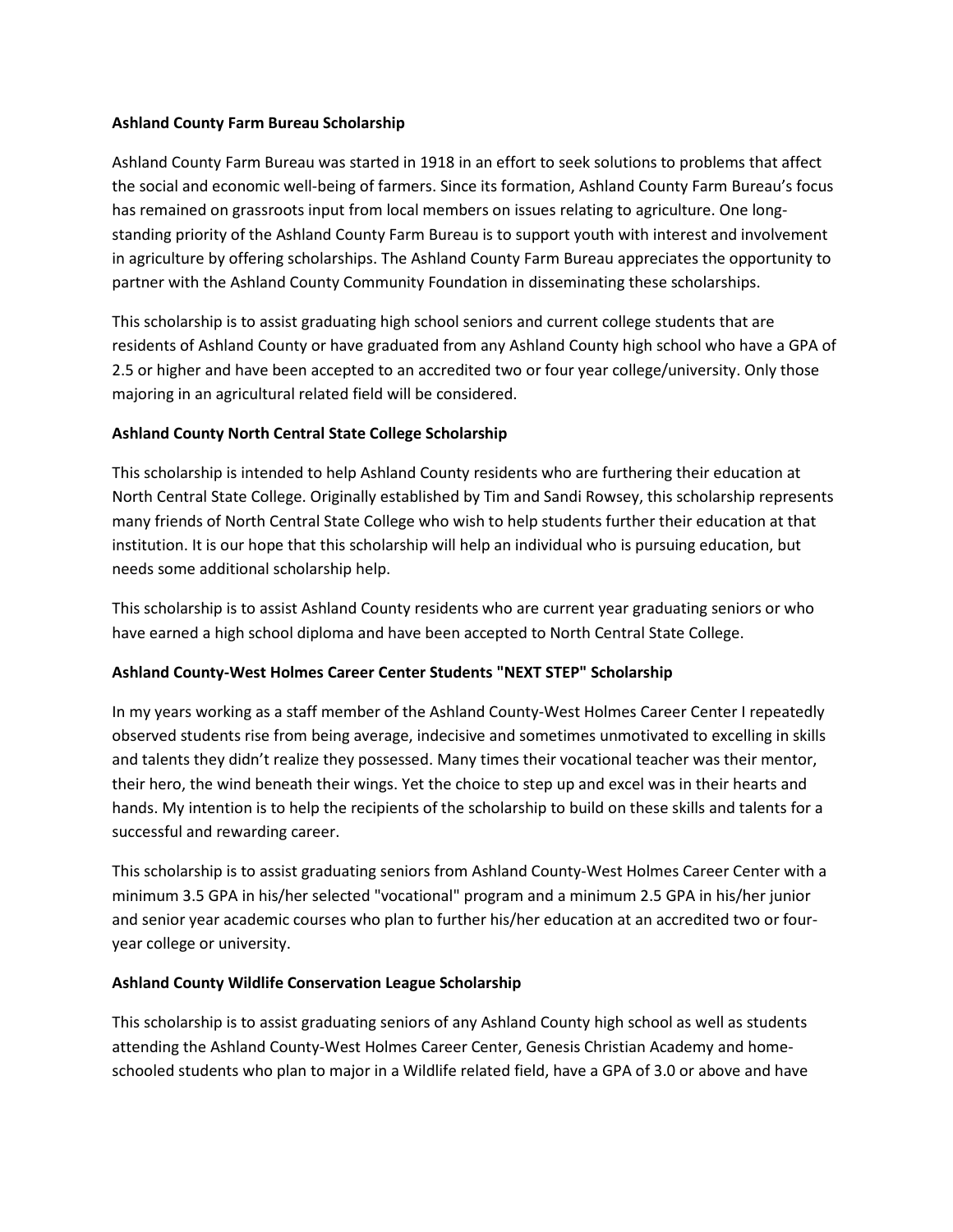been accepted to an accredited two or four-year college/university, trade or tech school, or vocational program.

### **Ashland High School Class of 1952 Scholarship**

The Senior Class of 1952 chose as its motto "With Knowledge and Understanding the Future is Ours." Now, sixty-plus years later, that "future" is beginning to turn into "days past." At our 60th Class Reunion it was decided to establish a scholarship fund as a token of thanksgiving for the many years of learning that laid the foundation for each individual's place in the world. It is our hope that future recipients of this scholarship will also grow in knowledge and understanding, where life leads them.

This scholarship is to assist graduating seniors from Ashland High School with a GPA of 2.5 or above that have been accepted to an accredited two or four-year college or university.

### **Ashland High School Class of 1957 Scholarship**

The Class of '57 is looking for passion, enthusiasm, commitment and you.

This scholarship is to assist a graduating senior of Ashland High School with a minimum GPA of 3.0 who has been accepted to an accredited two or four-year non-profit college or university.

### **AHS Class of 1962 Scholarship**

The class of 1962 is blessed to be filled with people who have maintained lifelong friendships. Some of the bonds of friendship began in first grade classes at Pleasant Street, Arthur Street, Grant Street, Montgomery, Osborn, Taft, Edison, and Lincoln Street Schools, while others were formed later at Ashland High School. In celebration of friendships made in the Ashland City Schools, the class voted at their 40th class reunion to fund a perpetual scholarship for an AHS student. Long after the last member of the class of 1962 has passed on, there will be a piece of our class spirit remaining and encouraging young students to move toward their life goals. George Bernard Shaw's quote says it all: "Life is no brief candle to me. It is a sort of splendid torch which I've got hold of for the moment and I want to make it burn as brightly as possible before passing it on to future generations."

This scholarship is to assist graduating seniors from Ashland High School with a GPA between 2.75 and 3.25 who have been accepted to an accredited two or four-year college or university.

#### **Ashland Noon Lions Club Scholarship**

The Ashland Noon Lions Club, established in 1920, has as one of its objectives "to take an active interest in the civic, cultural, social and moral welfare of the community". It is in that spirit that the Club wishes to support educational opportunities for the youth of Ashland County with the establishment of a permanent scholarship endowment fund. Special consideration is given to applicants who have a parent or grandparent who is a member of a Lions Club, or a student who is a Leo Club member.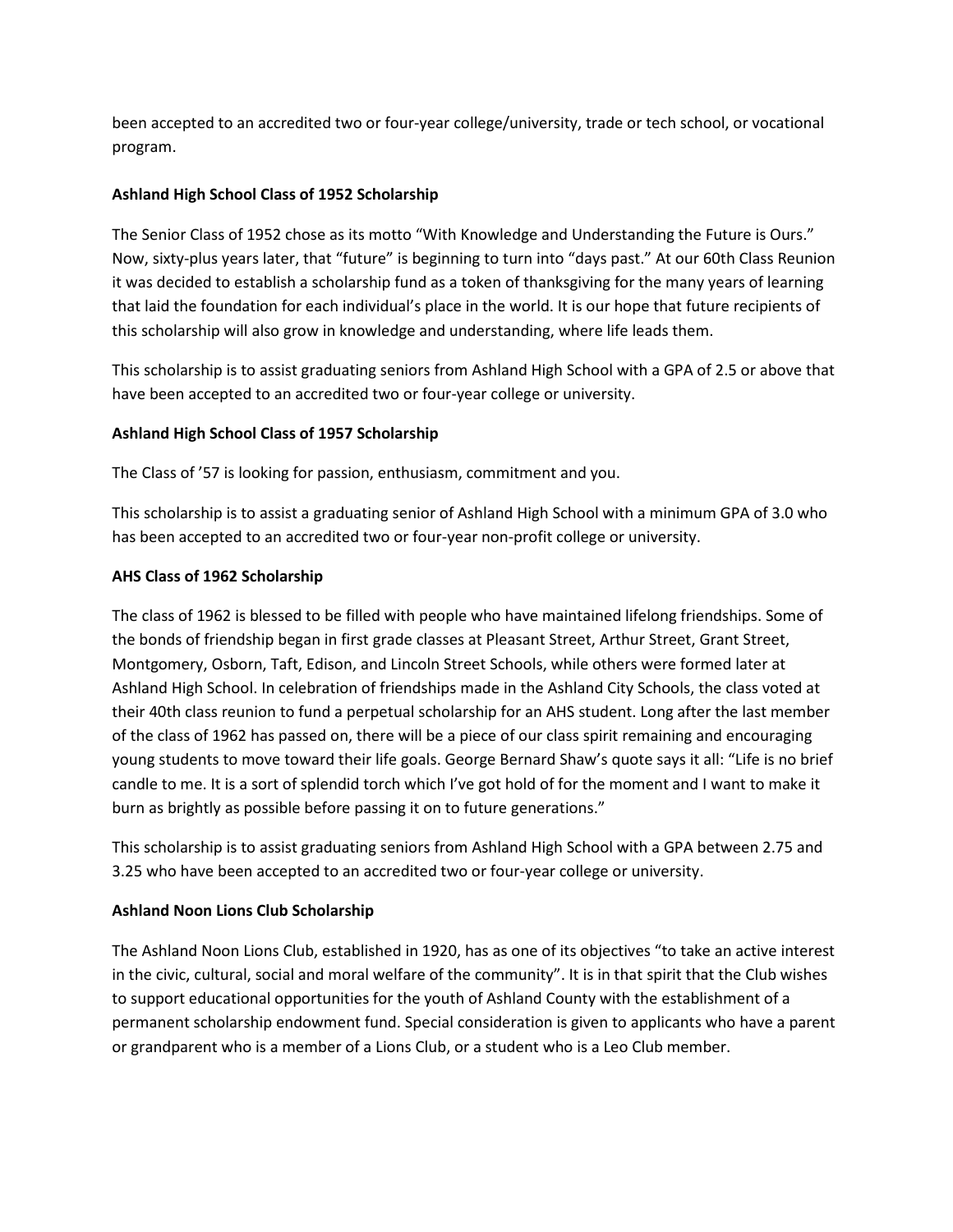This scholarship is to assist graduating seniors of any Ashland County high school with a GPA of 2.0 or above and have been accepted to an accredited two or four-year college or university.

### **Edwin and Ina Ayers Scholarship**

The Edwin and Ina Ayers Scholarship Fund was established to honor Edwin and Ina's hard work and perseverance and the long history of care giving by Coe/Ayers family members.

Sarah Letitia Coe Ayers, Edwin's mother, traveled from the Perrysville area in the early 1900's to Cincinnati to attend a nursing program. Due to an epidemic in the Cincinnati area, she came home before completing the program and never returned. Her sisters Winifred, Grace and Louise lived in Perrysville, with Winifred providing home care for families during the early part of the 20th century. Ina Ayers, while not a paid caregiver, provided for the care of Grace and Sarah Letitia in their older years and also cared for Edwin at home for 2 year after he suffered a stroke, an undertaking that required tremendous effort and patience on her part.

More recently, the family has included a number of Registered Nurses, those being Salome Ayers Truax, Dorothy Ayers Stitzlein, Nancy Ayers Heasley, Janet Scott Ayers, Jackie Truax, Kathryn O'Connell Truax, and Carly Ayers. Amazingly, as Registered Nurses, these family members have provided nearly 200 years of nursing service!

This scholarship will assist students in baccalaureate nursing programs throughout the entire U.S. and will honor the memory of Edwin and Ina Ayers as well as the service of all the nurses and care givers in the Coe/Ayers family while supporting the education of future nurses.

## **Elizabeth Kauffman Baker Scholarship**

This Scholarship is a one-year gift to be given to the student selected by the Scholarship Committee, under the condition that the student, after an enrollment period of ninety (90) days, is in good standing with the chosen college or university. A certificate will be given to the student at Senior Night. Engineering is preferred, but not required.

This scholarship is to assisting graduating seniors from Loudonville High School who plan to major in engineering, have a GPA above 3.25 and have been accepted to an accredited four-year college or university. Two letters of recommendation are required.

#### **Sue E. Banks Scholarship**

Building on the idea and gifts from school and college friends, Martha Banks chose to honor her daughter Sue's untiring devotion to her students and the schools she served by establishing this scholarship in her name. Sue graduated from Loudonville High School in 1968. After receiving a B.A. in Education from Capital University, she began teaching Health and Phys. Ed at West Holmes Junior High School in Millersburg. Obtaining a masters degree in education at Xavier University, she became a guidance counselor at Galion Middle School for nine years and Galion High School for seven years. Sue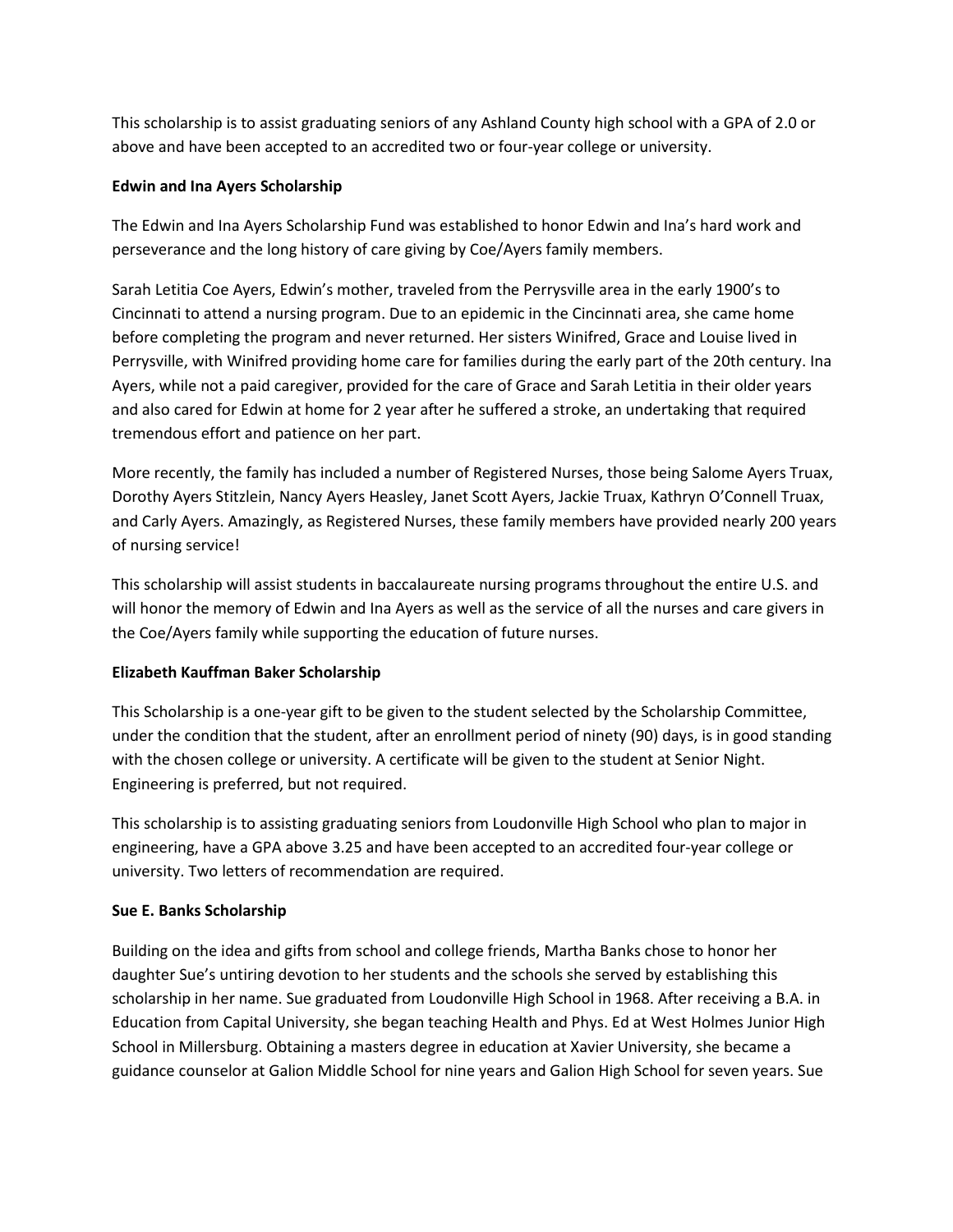retired in 2003 after serving students in the Loudonville-Perrysville School District as guidance counselor for ten years.

This scholarship is to assist graduating seniors from Loudonville High School with a GPA of 2.5 or above who have been accepted to an accredited two or four-year college or university. Two teacher recommendation letters are required.

## **Drew Bates Family Scholarship**

The Drew Bates Family Scholarship was created by friends and family of Drew Bates, in his memory, to assist graduating seniors from Mapleton High School who plan to attend a two or four-year college/university. Students majoring in the Mechanical or Construction fields are preferred recipients.

This scholarship is to assist graduating seniors from Mapleton High School with a GPA of 2.75 or above who have been accepted to an accredited two or four-year college or university.

### **Beattie Family Scholarship**

This scholarship is to assist graduating seniors of Hillsdale and Mapleton high schools with a GPA of 3.0 or above who have been accepted to an accredited two or four-year college or university. Those majoring in Education or Agriculture will be given preference.

### **Jobie and Dolores Bennett Memorial Scholarship**

This scholarship is to assist graduating seniors of Hillsdale High School with a GPA of 2.5 or above who have been accepted to an accredited two or four-year college or university.

#### **Black-Etzwiler Scholarship**

Vivian (Black) Etzwiler and Ron Etzwiler graduated from Perrysville High School. Vivian is the daughter of Lewis and Gladys Black. Vivian graduated from Samaritan Hospital School of Nursing and made a career in the Health Services Field, mainly in Occupational Health nursing. Ron is the son of Ray and Juanita Etzwiler. Ron graduated from Ohio State Barber College and also graduated from a 5-year apprenticeship as a Pattern Maker, working 34 years at General Motors. We would like this scholarship to help others to make for themselves a life as rewarding as our lives have been.

This scholarship is to assist graduating seniors from Loudonville High School (to include LHS students attending ACWHCC) who plan to major in a Health field, have a GPA of 2.5 or above and have been accepted to an accredited two or four-year college or university. An interview by a Scholarship Committee member is required for the top two or three applicants.

## **Russell William Blakely Scholarship**

Russell W. Blakely was a graduate of Loudonville High School in 1943. Later that year, he enlisted in the Air Force as an aviation cadet. During his training, he became interested in medicine and read many medical books. His dream of becoming a doctor ended when he died in an Air Force plane crash in 1945.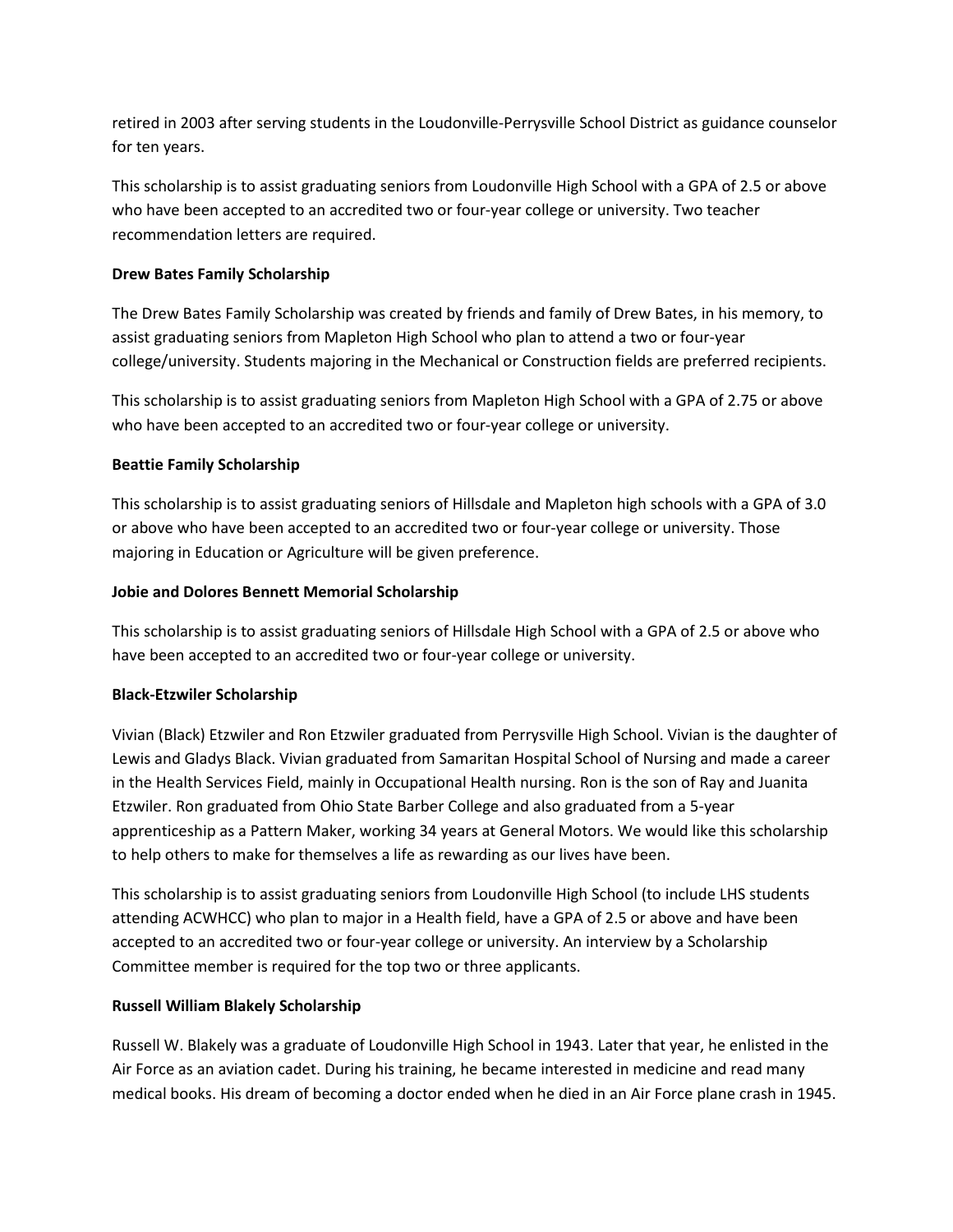It is the hope of the family that this scholarship will enable other young persons to achieve their goals in the medical field.

This scholarship is to assist graduating seniors from Loudonville High School who plan to major in the Medical field, have a GPA of 2.5 or above and have been accepted to an accredited two or four-year college or university. Recipients may renew this scholarship for three years with validation of good academic standing.

## **Bruce and Shirley Bookmyer Scholarship**

Bruce and Shirley Bookmyer grew up in Apple Creek, Ohio where they both worked in the family restaurant after Bruce's father passed away at an early age. With humble beginnings, both were instilled with a strong work ethic and a giving spirit for those who struggle through challenging times. Remaining near family was an important value, so after they were married they moved to Ashland where Bruce became an accountant with Hess & Clark and Shirley worked in the school cafeteria at Edison Elementary while continuing to help in the family restaurant on weekends. Family, friends and their faith in God have all shaped their lives. They will often be found dropping what they are doing to help someone in need. This scholarship is intended to bless someone who exhibits a strong work ethic but may be going through difficult circumstances in life. As we often hear from Shirley…In God We Trust!

This scholarship is to assist graduating seniors from Ashland High School with a GPA of 2.5 or above that have been accepted to an accredited two or four-year college or university.

## **Wayne E. and Elizabeth Ann Brechbuhler Scholarship**

Wayne and Elizabeth (nee Norris) were lifelong residents of North Industry, Ohio except for several years during WWII when Wayne was stationed elsewhere. Wayne graduated from Canton Township High School in 1936. Elizabeth graduated from the same high school in 1938 after attending the one room Greenridge schoolhouse in Howenstine. Wayne was a principal in the F.E. Brechbuhler and Sons Scale Co. (now Brechbuhler Sales, Inc.) and retired in 1982 after 50 years. Wayne was quiet and loving; he possessed an intuitive knowledge of things mechanical and electrical and could repair or build almost anything. Elizabeth was a dedicated homemaker, a wonderful piano player and a lifelong protector of the English language. They valued their church, their family, their friends and community, and were avid participants in these as well as dedicated to each. They were active in scouting and local clubs. Education and learning—both didactic and practical—were central in their lives and the lives they envisioned for their children. Wayne ended his formal education after the 12th grade, but Elizabeth went to college after their two older sons were educated (and prior to the college education of their youngest child) and graduated with a degree in English from Malone College in 1974. This scholarship is envisioned to help Canton South students further their education with the scholarship endowed for perpetuity.

This scholarship is to assist graduating seniors from Canton South High School who plan to acquire a Bachelor of Arts degree, have a GPA of 3.0 or above and have been accepted to an accredited two or four-year college or university in Ohio, preferably Malone College or a church-related institution.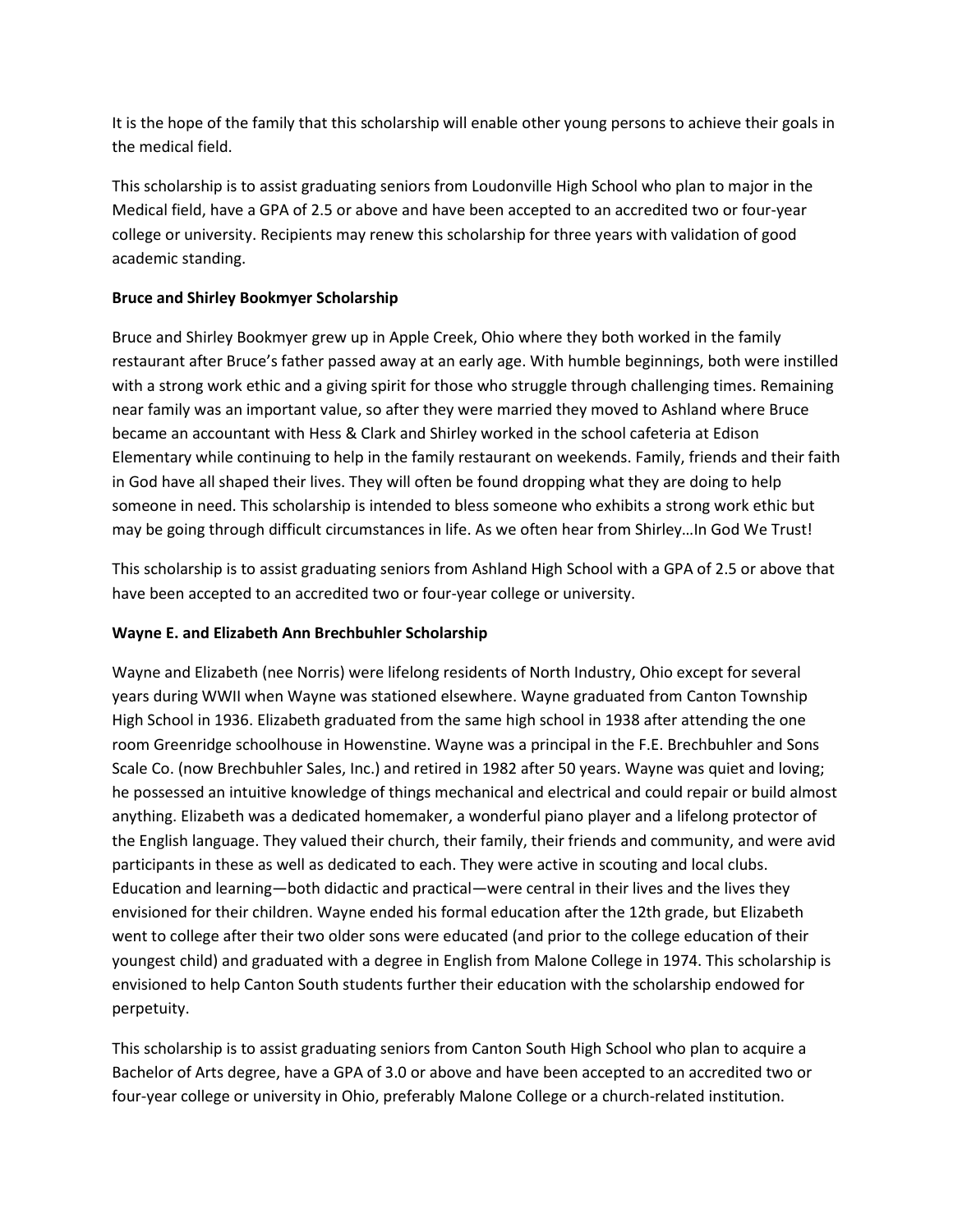#### **Jessika Brown Memorial Scholarship**

Determined. Inspiring. Beautiful. Strong. These are just a few of the words her teammates used to describe Jessika Brown, whose life ended after a courageous battle against pneumonia at the young age of 15 years.

The words only begin to illustrate the inspiration that Jessika was to everyone who knew her or heard her story. A sophomore at Ashland High School, Jessika was the starting libero for the varsity volleyball team – a spunky, energetic player who set high goals and worked her absolute hardest to reach those goals. She was known for her competitive spirit and all-out effort on the court. Jessika was equally determined in the classroom. She took pride in achieving academic excellence and had a passion for helping others achieve their goals as well. She had a kind and caring soul, beautiful on the inside and out. This scholarship is intended for a female student who has the same passion and zest for life but also who isn't afraid to face any obstacle that comes her way with determination and the will to overcome it.

This scholarship is to assist female graduating seniors from Ashland High School who are involved in athletics, have a GPA of 3.0 or above and plan to further his/her education at an accredited two or fouryear college or university.

#### **Robert S. and Carolyn T. Brown Scholarship**

This scholarship is to assist graduating seniors of Hillsdale High School who plan to major in Agriculture or Education, have a GPA of 2.5 or above and have been accepted to an accredited two or four-year college/university or a Trade/Tech/Vocational school.

#### **Allison K. Bucher Memorial Scholarship Fund**

There is a quote that goes "Life is like a camera, focus on what's important, capture the good times, develop from the negatives, and if things don't work out, take another shot." This was one of Allison K. Bucher's favorite quotes and, in many ways, it is a quote that perfectly describes her and the life she lived.

Allison was born December 1, 2000 and died on April 23, 2018 at the age of 17. While her time here on Earth was far too short, she made sure to make the most of it and live a full life. Allison was many things in her life. She was a daughter, a sister, a cousin, a best friend, and much more, but no matter what role she played, she always dedicated herself 100%. She was the kind of person that when they entered your life, you knew it because, all of a sudden, there was so much more added to your own existence. Allison was kind and compassionate in a world that is full of malice. She was all accepting in a world that is all too quick to pass judgement and exclude. She loved every person she met unconditionally, even when this world tried to tell her that there should be conditions. It did not matter to her who or what someone was, they existed in this world and she loved them for them. Allison, like the quote says, focused on what was important. What was important to her was that every person is facing a battle we know nothing about, and so we should meet them where they are and love them simply because they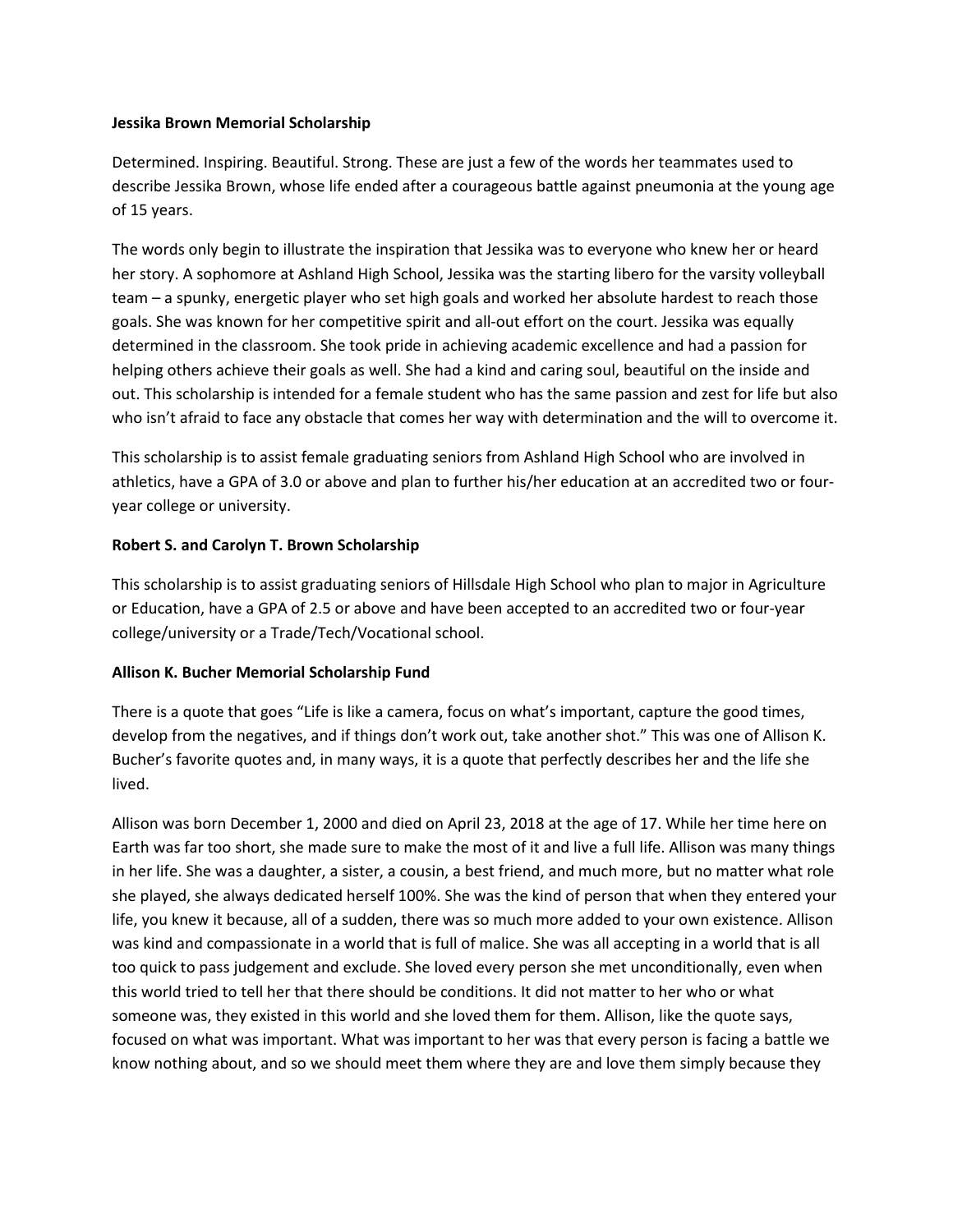are another struggling human that is deserving of love. Another thing that was important to her was living each day to the fullest, which leads to the next part of the quote, capturing the good times.

Allison quite literally captured the good times during her life since she was a photographer. She received her first camera when she was 8 and amassed an enormous collection of pictures as she pursued her dream of being a photographer for National Geographic. These photos showcase everything that Allison found beautiful in the world and in her life. She has pictures that range from brightly colored flowers to breath-taking landscapes and everything in-between. Her favorite photos, however, were those of the people she loved the most. There are hundreds of photos of Allison's family and friends and in every photo are smiling faces. Allison captured the good times, the moments so full of joy that years later the sound of laughter still rings out from the pictures of them. By looking at these pictures one can see how she lived each day to the fullest, never letting a moment slip by that she could use to bring beauty and happiness into someone's life. Just like everyone else though, not every day of Allison's life was a good day, but she always found something good in every day.

Allison was a person that never let any negative thing keep her down for long. She always strived to develop from the negatives, use what went wrong as a learning experience so she could grow. If Allison fell down seven times she would always stand up eight, and if it was a friend that fell then she would always help them back up. If something did not work out the way that she planned, she would then take another shot. This is how her life follows the last half of the quote. Everyone has bad days, but how we deal with those bad days determines who we become. We will never know the person Allison would become in the future because her life was cut short, but we can always remember the person that she was.

Allison was a photographer and her life the camera. She focused on what was important, captured the good times, always developed from the negatives, and took another shot when something didn't work out.

This scholarship is to assist graduating seniors of Loudonville High School with a minimum GPA of 3.0 who have been accepted to an accredited two or four year college or university, tech or trade school.

#### **William & Martha Buckingham Scholarship - Renewal**

Martha and Bill were relocated numerous times during Bill's career with The Mead Corporation and Warner and Swasey. They found their permanent home in Ashland in 1978 and purchased Lake Erie Frozen Foods in 1986. Over the years, they have adopted Ashland as their new "home town" and participated in organizations that have had a positive impact on Ashland and Ashland County. Bill and Martha chose to "give back" to their community through a scholarship fund to benefit Ashland County students to help them reach their full potential.

This scholarship is to assist graduating seniors of any Ashland County high school with a GPA of 2.75 or above who have been accepted to an accredited two or four-year college or university. Recipients may renew this scholarship for three years with validation of enrollment and good academic standing.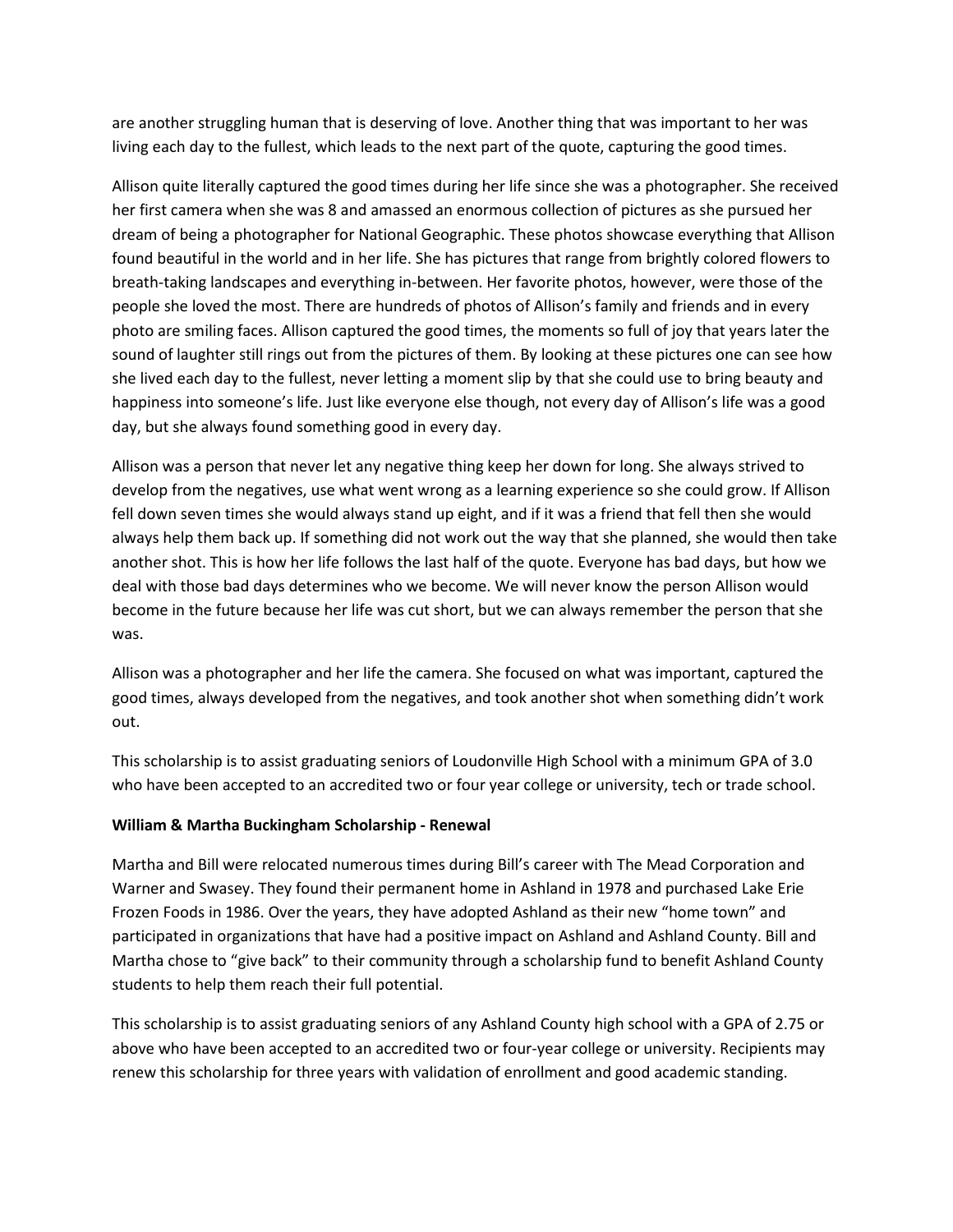#### **Renee Burnison Memorial Scholarship**

Renee Burnison was diagnosed with breast cancer in December 2013. A year later, Renee learned that the cancer had metastasized in her lungs and bones. Never giving up hope, Renee continued to LIVE her life as she wanted. Renee's journey allowed her to impact lives with her strength, determination, courage and faith. Renee had a passion for life and teaching science. Her love for her family, friends, colleagues, and her students was evident in her daily interaction with all. She pushed through many rough days to live her life and do what she loved. Renee ("Mrs. Burnison") taught Chemistry and Physics at Hillsdale High School for 9 years. Renee loved to spend time and go on vacations with her family, support her daughters in all their activities, and worship God as a member of the praise band Simply Worship at Shreve United Methodist Church. Her faith in God was evident in all she did. Renee's legacy will live on through those she touched by her life. Renee fought a courageous battle that ended on January 21, 2017. Her family, friends, and colleagues are honored to memorialize Renee with this scholarship and continue her legacy of sharing God's love with others.

This scholarship is to assist graduating seniors from Hillsdale High School who have a GPA of 3.5 or above and have been accepted to an accredited two or four-year college or university. Those majoring in a science-related field are preferred.

#### **David and Carol Burns Scholarship**

David and Carol Burns were graduates of Ashland High School in 1948. David was active in sports achieving state honorable mention awards in basketball and football. He worked at F.E. Myers and Brothers Company for 44 years – walking to work every day. He was known for his frugality and was a self taught investor. At the time of his death in 2011, he had investments set aside to fund the college education of his six grandchildren. Carol was raised on a farm near Ashland and was active in 4-H. In school she participated in the band and orchestra, and was secretary of her senior class. She worked as an aide in special education at Taft and Edison Schools, also walking to work every day. Dave and Carol raised five children who are also AHS graduates. They remained connected to the Ashland Schools attending basketball, football, track, swimming, tennis, and music events. Dave served for over 25 years running the chains at AHS football games. Both were active in PTA organizations, Carol serving as president of the Pleasant Street School PTA, and also several years as a room mother. Although neither attended college, they realized the importance of higher education. They instilled this value in their children – all are college graduates; four with advanced degrees. This scholarship is intended to assist an eligible student to further his/her education.

This scholarship is to assist graduating seniors from Ashland High School with a GPA of 2.75 or above who have been accepted to an accredited two or four-year college or university.

#### **Gene and Marilyn Byers Scholarship for Citizenship and Patriotism**

People throughout the community and across the state have contributed to this merit scholarship fund, which was established in 1997 in memory of Dr. L. Eugene Byers, graduate of Loudonville High School, state representative, local veterinarian, and farmer. The scholarship committee will evaluate the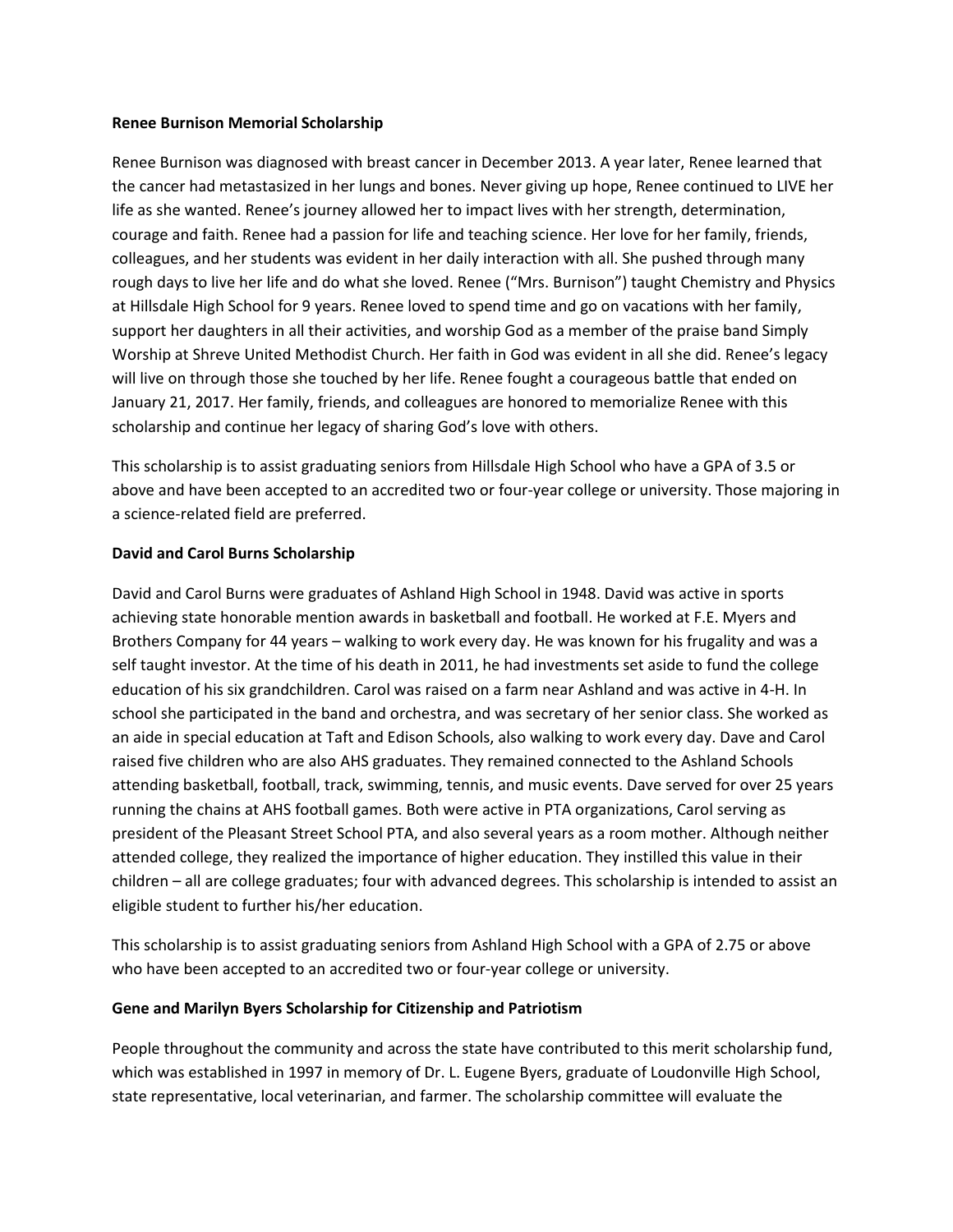applicants' commitment to patriotism and citizenship, as well as their essays, high school credentials, and activities.

This scholarship is to assist graduating seniors from Loudonville High School with a GPA of 3.0 or above who have been accepted to an accredited two or four-year college or university.

### **Murmur Calhoun Scholarship**

Murmur L. Calhoun was born in Ashland and was a life-long resident of Ashland County. She attended the Savannah School and graduated from Union High School (now Crestview Schools) in 1964. Her lifetime ambition was to be the best teacher she could be and she truly was a consummate teacher. Students and parents both loved and appreciated her way with young pupils. She loved the kids and did everything she could to instill a love of learning in each of her charges. She believed love and kindness could destroy any obstacle to learning. She proved herself right time after time.

She would help anyone and everyone that she could. She often tutored for free if the student's family couldn't afford to pay. She donated items to the food bank regularly. She often donated money to folks who were injured and unable to work. She served the underserved in many ways, including providing school supplies. She had a special fondness for the Latino immigrants who worked at local farms, tutoring them in English and helping them find their way in our society. She was a Master at crochet and knitting and blessed many people with gifts of items that shared her warm, soft heart.

She received her Cadet Teaching license in 1966, during a teacher shortage, after only two years of schooling in Elementary Education at Ohio State University, Mansfield. Every summer she returned to college to work on completion of her Bachelor's degree. She taught Second Grade at Savannah School for two years, then graduated from OSU in August of 1970, and went on to teach kindergarten first at Perrysville and then at Loudonville. She received her Masters of Education degree from Mount Vernon Nazarene University in Mount Vernon, Ohio. She was a teacher for over 45 years. Following her retirement in 2002, she enjoyed many years researching her family tree, exploring the lives of her ancestors and learning more about distant relatives.

This scholarship is to assist a graduating senior from Loudonville High School with a GPA of 3.0 or above who have been accepted to an accredited 4-year college or university. Those majoring in Early Childhood Education, have experience working with elementary-age children, and/or live in a single-parent household or have a developmentally-challenged family member will be given additional points.

## **Robert W. and Martha D. Casciani Scholarship**

Robert William Casciani and Martha Davies Casciani were both graduates of Ashland High School. Bob furthered his education, graduating from The Ohio State University with a degree in Chemical Engineering in 1943. He then went to work for Linde Air Products in Buffalo, NY, assigned to the Manhattan Project (atomic bomb). He came back to Ashland to work for the F. E. Myers & Bros. Company from which he retired in 1979 as V. P. of Manufacturing and Engineering. Bob was also active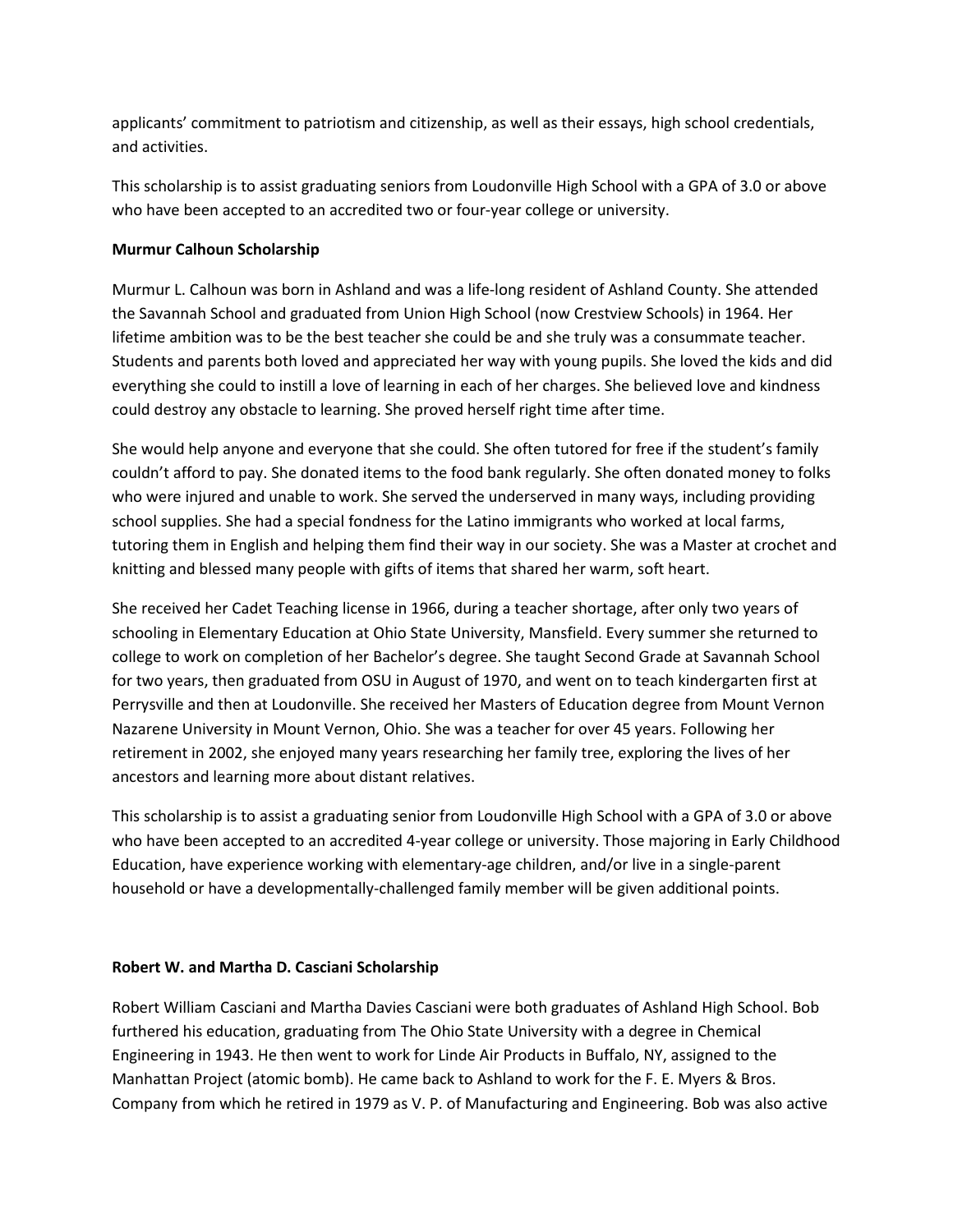in the Myers sports program—managing the softball team, playing golf, and being the statistician for the Myers Pumps basketball team.

When they were married on November 16, 1945, Martie was working at the Mansfield Tire & Rubber Co. as a secretary. Being avid boaters, they spent 35 years boating on the Great Lakes. They were active members of the Mansfield Power Squadron where Bob was a Past Commander. He obtained the rank of Navigator and taught boating courses.

Martie joined the First Presbyterian Church in 1934 and is still an active member. She also is a 50 year member of Sarah Copus Chapter – Daughters of the American Revolution.

Bob was very civic minded and committed to the community. He served on the Boards of Dale Roy School, Ashland Public Library, and Samaritan Hospital from 1981 to 1988, serving as chairman from 1985 to 1988. Martie was a Red Cross Volunteer serving as a Gray Lady at the hospital and also at the Blood Bank.

Bob died on November 15, 2003, just one day before their 58th Anniversary.

## **Mary M. Case Memorial Scholarship**

Mary M. Case lived in the Mansfield and Ashland areas all her life. She graduated from Mansfield High School in 1933 and worked as medical secretary for Mansfield General Hospital and for two physicians. Her medical secretary positions were enjoyable and the closest realization to her early dream of becoming a nurse. (Because of the depression years, Ms. Case had to focus on commercial subjects in order to prepare for a job.) A member of Trinity Lutheran Church and the Ruth Chapter of Eastern Star, Mary was an avid bridge player and thrived on the possibilities that life offered. Wishing to help students achieve their educational and career dreams, she created a scholarship fund for Ashland University students through her estate in February 2005. Ms. Case's foresight and love of the Ashland County community is greatly appreciated.

This scholarship is to assist graduating seniors from Ashland High School with a GPA of 2.75 or above who have been accepted and plan to attend Ashland University.

# **Champion Scholarship Fund, in honor of the Richard Brown Family**

This scholarship is to assist graduating seniors of Hillsdale High School with a GPA of 3.0 or above who have been accepted to an accredited two or four-year college or university.

## **Dr. Carol J. Chrisman Nursing Scholarship**

Carol Chrisman grew up in Ashland County and had a great love for her community. She was very proud of her profession of nursing and ultimately became the Dean of the School of Nursing at Ashland University. She was particularly interested in public/community health nursing, but also wanted to encourage Ashland County nurses and students to continue their education toward a baccalaureate,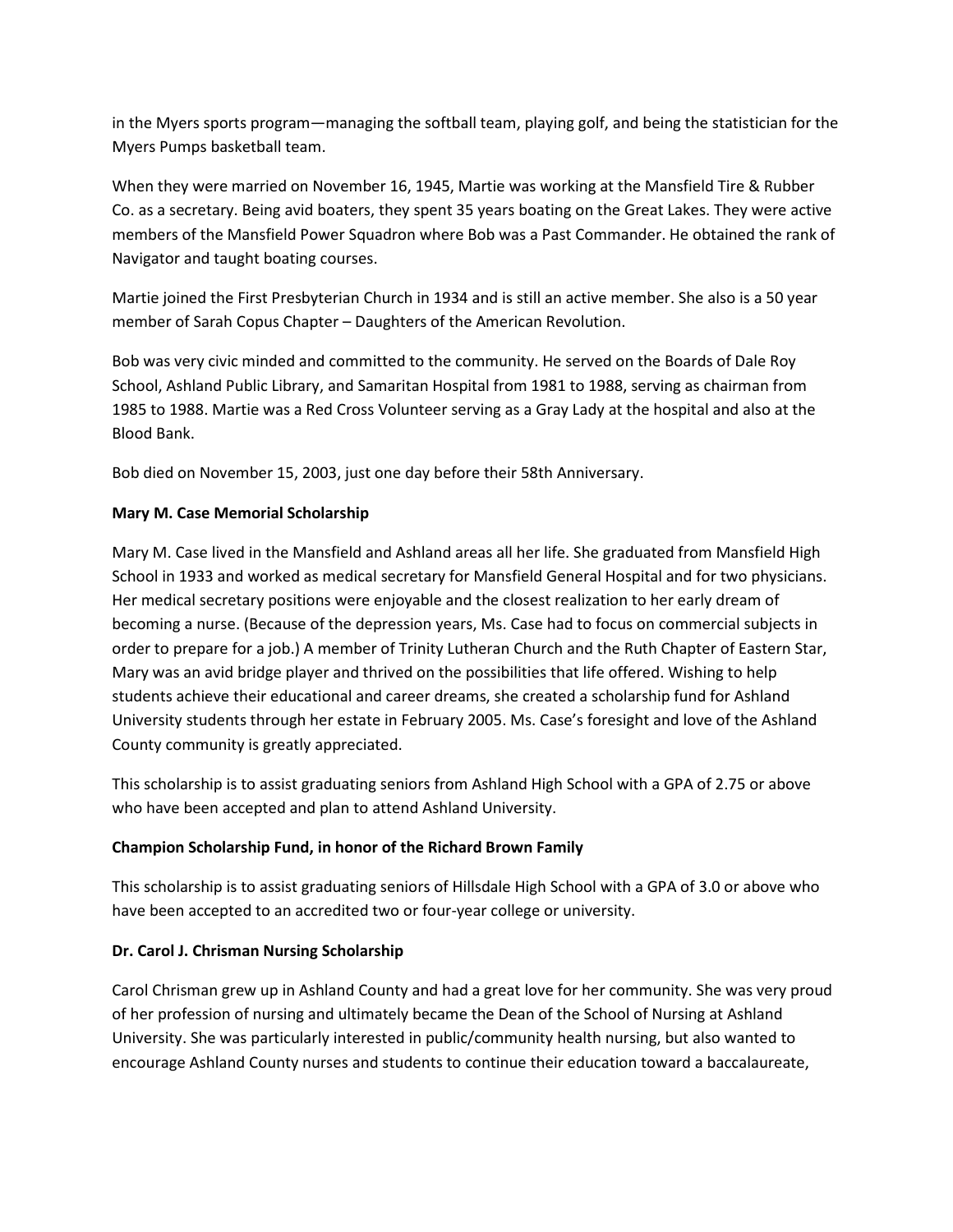masters, or doctoral degree. This scholarship may be applied to Ashland University only. Dr. Chrisman died in 1998.

This scholarship is to assist registered nurses employed in public health within the Ashland County/City Health Department, nurses in the public health sector that serve Ashland County and surrounding areas, full-time nursing students from Ashland County and nursing students from Ashland County continuing his/her education who are attending or have been accepted and are planning to attend Ashland University to acquire any Nursing degree available beyond the RN (bachelors, masters, doctorate). Prior recipients of this scholarship may reapply once.

## **Ralph & Donna Conwell Memorial Scholarship**

The Ralph and Donna Conwell Memorial Scholarship was begun in 1989 by Ralph Conwell, in memory of his wife Donna, to benefit Mapleton students pursuing higher education. Donna Conwell was a Teachers Aide at Polk and Nankin Elementary Schools and Ralph Conwell had served as a school board member at Polk Local Schools and was a bus driver for the Mapleton District. The Conwells had six children graduate from Polk and Mapleton High Schools and were active in many school, church, and community functions. The scholarship is awarded by committee to two students, and is open to Mapleton students planning to attend a two or four year college or university.

This scholarship is to assist graduating seniors from Mapleton High School with a GPA of 2.5 or above who have been accepted to an accredited two or four-year college or university.

# **Jack R. Cooper Memorial Scholarship - renewal**

The Jack Cooper Memorial Scholarship was started in 2007 by his family and friends as a way to reward a graduating senior in Ashland County, Ohio who loved to play the game of golf as much as he. Raised in Ashland County, Jack worked with his family business, Cooper Brothers, Inc. all his life, eventually owning and operating the general contracting firm. He was well respected in the business community, known for his honesty and integrity. An avid golfer, Jack began playing in the 1960's and made many lifelong friends. He was the type of person who "never met a stranger" and was a friend to everyone he met.

This scholarship is to assist graduating seniors of any Ashland County high school who are members of their high school golf team, have a GPA of 2.5 or above and have been accepted to an accredited fouryear college or university. Recipients may renew this scholarship for three years with verification of enrollment and good academic standing.

## **Jeane Countryman Memorial Scholarship**

Jeane Countryman believed that teaching was a noble profession. To be a good teacher is to instruct, inspire, encourage, and help find direction in one's life. Intelligential curiosity is the greatest gift a teacher can give to a student. It is a quality which will last a lifetime and be a foundation for living.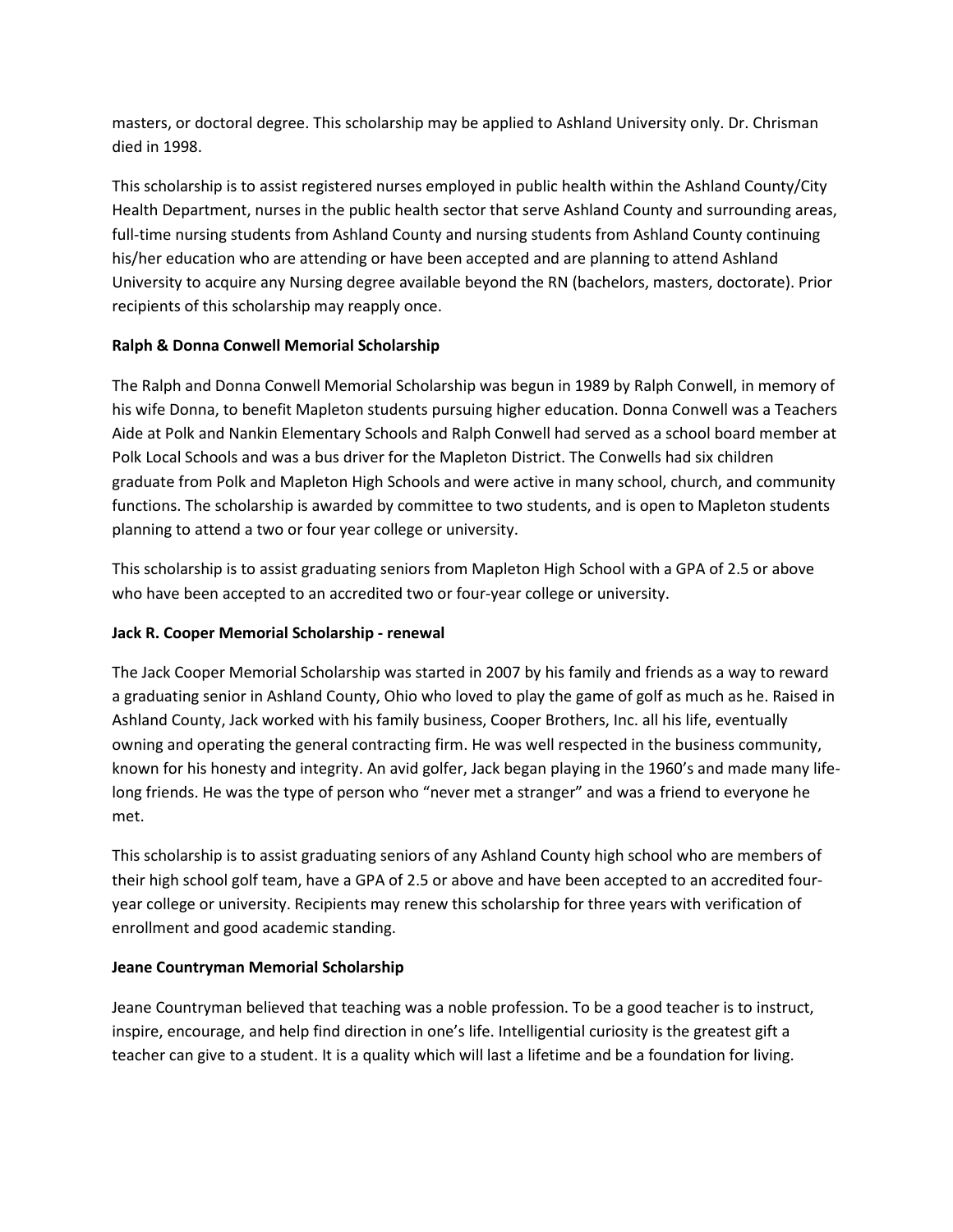This scholarship is to assist graduating seniors from Ashland High School who plan to major in Education, have a GPA of 3.0 or above and rank among the top third of their class and have been accepted to an accredited four-year college or university.

### **Ronald Crall Family Scholarship**

ALWAYS an active, healthy, nonstop farmer guy, Ron, along with his wife Kolleen, was blessed to have another child later in life. He thoroughly enjoyed their daughter Grace, who is now 13 years old. Ron started having symptoms in 2009 when Grace was 6, and has been disabled in a wheelchair since April 2010. Although Grace doesn't remember when her dad could chase her and carry her on his shoulders, she has enjoyed spending lots of time on his lap watching way too much TV, stealing his wheelchair and making her dad happy.

Life with a terminal illness takes a toll on a family – emotionally, physically and financially. The Crall family has experienced all of this over the years, some aspects more than others. Being a hardworking family for generations, they have been wise and frugal with all of God's blessings. With Ron's recent passing, Kolleen and Grace are positioned to be financially stable. Grace will be able to attend college without the added stress of financial worries. The Cralls desire to share this same gift of a college education, perhaps with a student in a similar situation to Grace that might not be as fortunate, thus extending the Crall legacy.

This scholarship is to assist graduating seniors of any Ashland County high school, to include home schooled students. Applicants must have a GPA of 3.0 or above and be accepted to an accredited two or four-year college or university.

## **James and Kristi Cutright Family Scholarship**

Jim Cutright, better known to his many friends as "Cutty", and his wife, Kristi, have resided in Ashland since 1986. Jim retired from a 36-year career as a construction industry professional to accept the position of Executive Director of the Ashland County Community Foundation, effective July 1, 2012, after having served on ACCF's board of trustees for five years. Jim and Kristi have been extremely active in the community they call home and have proudly provided financial support to a number of worthy charitable causes in Ashland County. However, it was due to their children, Bradley and Brittany, both having outstanding experiences as Ashland High School golfers and both graduating from Ohio University, that Jim and Kristi elected to create a family scholarship fund that would be tailored to other students with similar interests and goals.

This scholarship is to assist graduating seniors from Ashland High School who participate in golf, have a GPA of 3.0 or above and have been accepted to an accredited four-year college or university, preferably Ohio University.

#### **Robert and Ruth Daniels Memorial Scholarship**

Robert and Ruth Daniels were longtime Ashland County residents owning a small farm on Pine Run south of Loudonville. Bob began his education career teaching science at Jeromesville High School in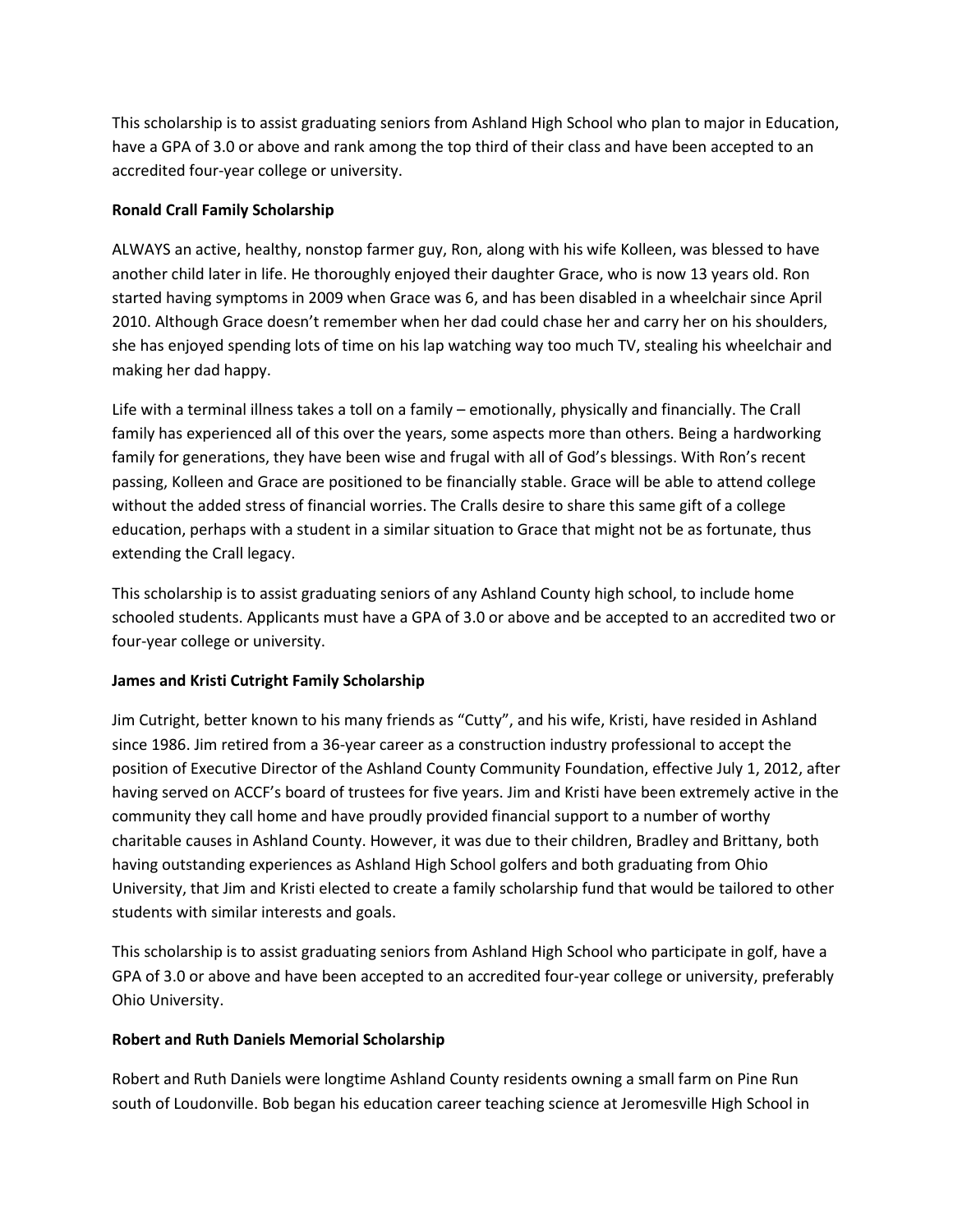1947 after returning from World War II. He later became superintendent of the Perrysville Local Schools (1953-1959) before moving back to Jeromesville where he was superintendent and principal until the consolidation of the Hillsdale district. After a seven-year stint as principal in the Madison Local Schools in Mansfield, he returned to Ashland County as the principal of the C.E. Budd Middle School in Loudonville in 1969. Ruth was proud to be a homemaker and mother, and served many stints as a Sunday School teacher and Girl Scout leader. This scholarship remembers the thousands of young people's lives who were touched by Bob and Ruth during their time in Ashland County.

This scholarship is to assist graduates from Hillsdale and Loudonville high schools with a GPA of 3.0 or above and have been accepted to an accredited two or four-year college or university.

### **Dauch-Rule Scholarship**

Richard E. and Sandra J. Dauch, both Ashland High School graduates, created this scholarship to assist AHS athletes pursuing higher education. High school sweethearts, Dick and Sandy married in 1960. Dick was a veteran of the automotive industry and founder, chairman of the board and CEO of American Axle and Manufacturing—one of the top 25 automotive suppliers in the world. Sandy has served as manager of the family while spending countless hours volunteering in the schools and communities. She is an avid sportswoman, both as spectator and participant. Dick's athletic ability gained him much attention in high school, a full-ride football scholarship at Purdue University, and an offer to play in the NFL. The Dauchs wanted to make a difference in the community they will always consider "their hometown." Sandy currently resides in Michigan.

This scholarship is to assist graduates from Ashland High School who are involved in athletics, have a GPA of 3.0 or above and are accepted to an accredited two or four year college or university.

#### **Joseph and Patricia Denbow Scholarship**

## **Byron E. and Virginia Rapp Dilgard Scholarship**

Byron "Barney" (1930-2010) and Virginia "Ginny" were married on April 5, 1953. Lifelong Ashland residents, they have three daughters and sons-in-law as well as a daughter they lost in infancy. They have five grandchildren. Barney served his country in the Korean Conflict and was a self-employed auctioneer/realtor for many years. Ginny was an educator, worked hard raising their children and worked with her husband in the family business. Members of Pleasant Valley Lutheran Church, they live to serve God and their country and to help other people. This scholarship is intended to assist graduates from Ashland High School desiring to become educators.

This scholarship is to assist graduating seniors from Ashland High School who plan to major in High School Education, have a GPA of 3.0 or above and have been accepted to an accredited four-year college or university.

#### **Debra E. "Pebbles" Dilgard Memorial Scholarship**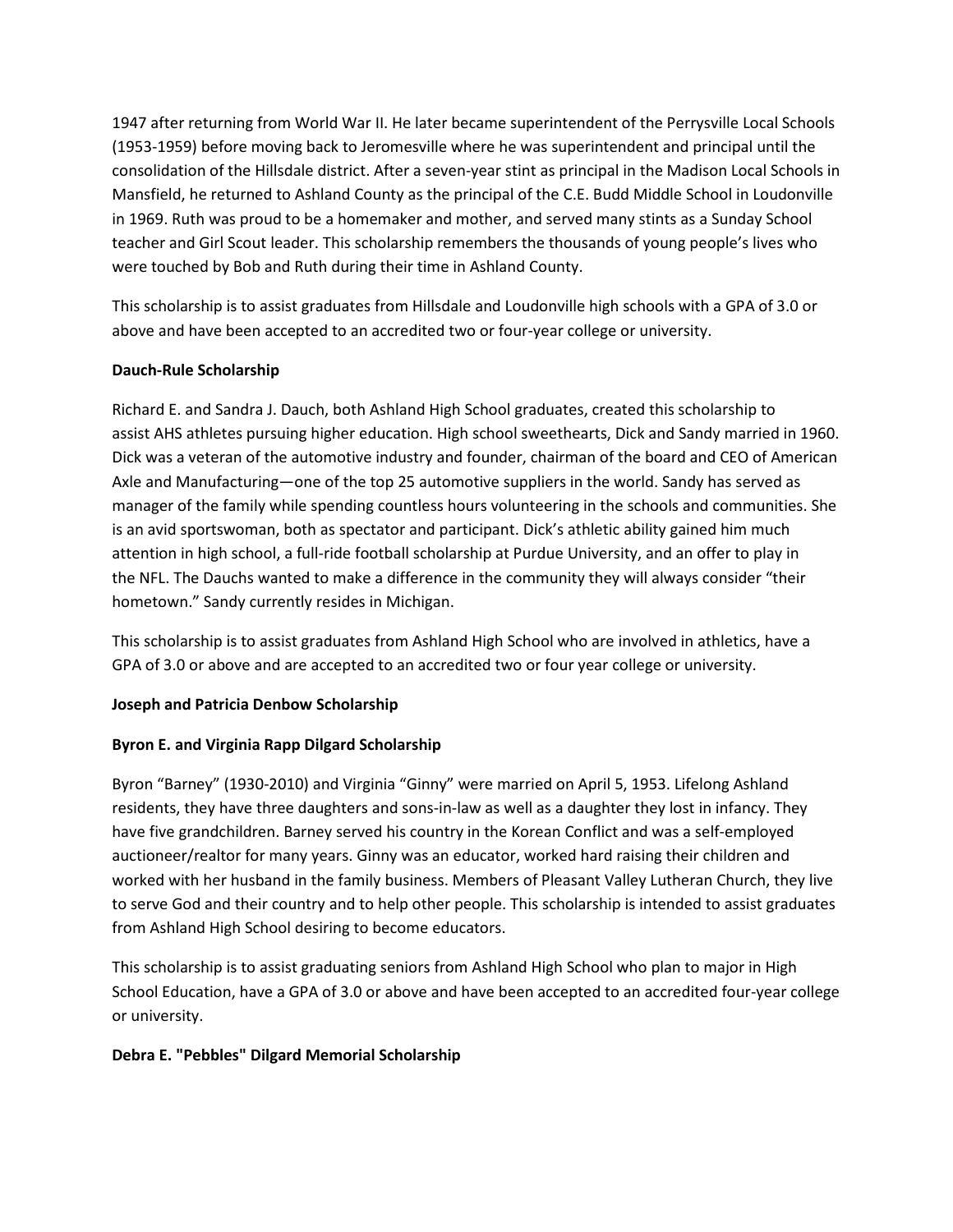Debra E. (Pebbles) Dilgard was diagnosed with ovarian cancer in September 2002. She was determined to fight it. She came up with the idea to design and make "cancer bracelets" and send the profits to cancer research. She had sold and shipped the bracelets all over the United States. In doing so she touched many lives. By reaching out to many people, Debbie gave them hope and would tell them "don't give up." She knew what they were going through and just wanted to help them cope with the disease. Debbie, along with family, had made more than 3,000 bracelets the first three years. After two surgeries and many chemo treatments, Debbie passed away in October of 2009, as God had other plans for her. Debbie's legacy will never be forgotten because of all the lives she touched and cared about, along with being active in Relay for Life. Debbie's family continues to carry on her mission of making and selling the "cancer bracelets", as she would want people to continue to fight cancer and find a cure. Cancer research was very important to Debbie along with the medical fields associated with it. She knew the way to make each day seem more worthwhile and would do the nicest things for people while always wearing a smile. She made this world a better place by practicing the art of reaching out to others and by giving….from the heart.

This scholarship is to assist graduates from Hillsdale High School who plan to major in the Medical field, have a GPA of 3.5 or above and have been accepted to an accredited two or four-year college or university.

#### **Newton E. & Hester G. Dilgard Memorial Scholarship**

Born May 6, 1904, the importance of getting an education was, no doubt, instilled in Newt at an early age. He left high school in the tenth grade to work, so he could help support his widowed mother. He was a self-made man. Rising above his limited high school education, he became a successful business leader, establishing his own insurance, real estate and auctioneer business.

Serving on the Ashland County School Board, he was instrumental in helping form the consolidation of the Hayesville and Jeromesville school systems that became the Hillsdale School District, revealing his belief that an expanded education was a necessity in a changing society, including a very high regard for vocational training. His extended family continues to benefit from his example of perseverance, integrity, hard work and desire for learning.

It is in memory of these parents and the legacy they left that this scholarship is established, promoting the value of education and the pursuit for "excellence" in one's chosen occupation.

This scholarship is to assist graduating seniors of any Ashland County high school with a GPA of 2.75 or above and have been accepted to an accredited two or four-year college or university.

## **Robert and Anna Donelson Scholarship**

In memory of Robert ("Jake") and Anna Donelson's lifelong dedication to community, children and education, their family, former students and friends chose to honor them with a scholarship fund. Robert and Anna, 1948 graduates of Johnsville High School, married in 1950. Following Robert's enlistment in the U.S. Marine Corps in 1954, he attended Ashland University earning his B.A. in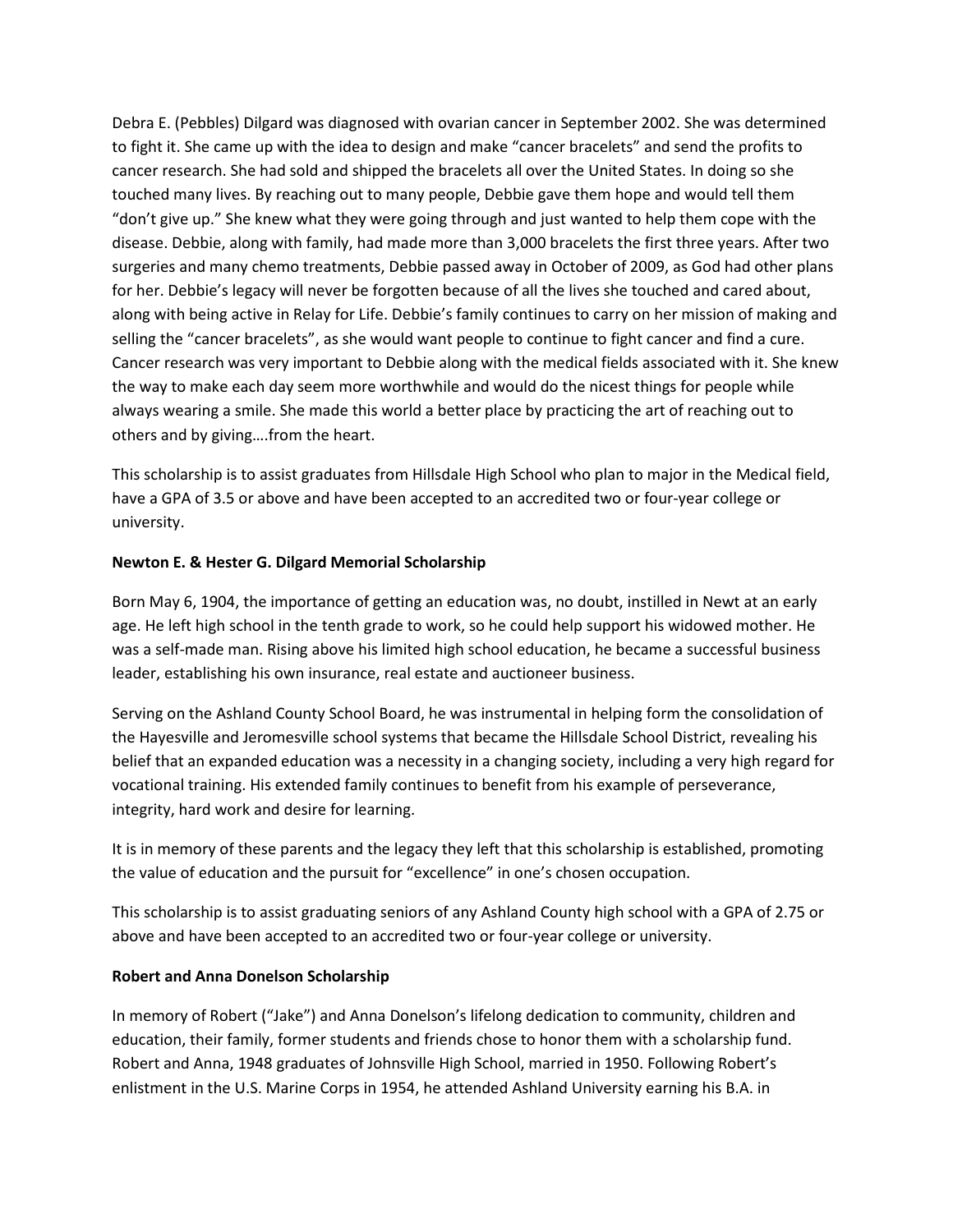Education in 1958. After a short teaching stint in Florida, the Donelsons returned to Ohio when Robert was hired to work for the Loudonville-Perrysville schools where over the years he served in every position from teacher to superintendent. Anna and Robert raised five children in Loudonville. In 1966 Robert took his first administrative position at the Perrysville Elementary School. In 1969 he earned his Masters of Educational Administration for the University of Akron. Following retirement in 1986, Robert returned to education at Clearfork High School, and he continued to tutor students the rest of his life. Both Robert and Anna were very involved in children's programs as members of the Loudonville and Perrysville Presbyterian churches. Throughout their lives, the Donelsons touched the lives of many children and valued the importance of education, and this scholarship is intended to continue their legacy of caring community involvement.

This scholarship is to assist graduating seniors of Loudonville High School (to include LHS students attending ACWHCC) with a GPA between 2.5 and 3.25 who have been accepted to an accredited two or four-year college or university (tech vocational schools included).

#### **David III & Marlene F. Downie Scholarship**

Marlene Downie, better known to some as "Pooney," was born and raised in Ashland. She graduated from Ashland High School in 1950 and was active in G.A.C., girls Army-Navy basketball game, and Guide staff. She was the daughter of Mr. and Mrs. M.C. Plank. She married David Downie III and had three children, David IV, Diana, and Debra. In addition to raising her family, Pooney worked at her family's restaurant, the Lyn-Way. She was active in the Cub Scouts, Girl Scouts, Red Cross, and Dale-Roy School. Fulfilling her great love of nature, she worked with the Ashland City School Outdoor Education Program for 22 years. She moved to South Carolina in 1987, but always considered Ashland her home. Pooney passed away on February 28, 1998.

David Downie III currently continues his life long work on behalf of children, now tutoring learning disabled students as a volunteer. He has been recognized as Volunteer of the Year for the school system in which he volunteers. He worked with his wife, Marlene, throughout her life in raising their family, and has always participated actively in the support of youth from being a PTA president, baseball coach, Cub Scout leader, and an Outdoor Education Program instructor with the Ashland City School District. It is in remembrance of Marlene F. Downie and David Downie III's devotion and love of children that this scholarship is given.

This scholarship is to assist graduating seniors of Ashland High School who plan to major in Education, have a GPA of 2.0 or above and accepted to an accredited two or four-year college or university.

#### **Katherine and Deanna Draper Scholarship**

Katherine and Deanna Draper both retired from the Hillsdale Local School District after a combined 70 years of service. They each taught at various grade levels but mostly in first grade for Katherine and second grade for Deanna. They were pleasant, compassionate and caring educators who took their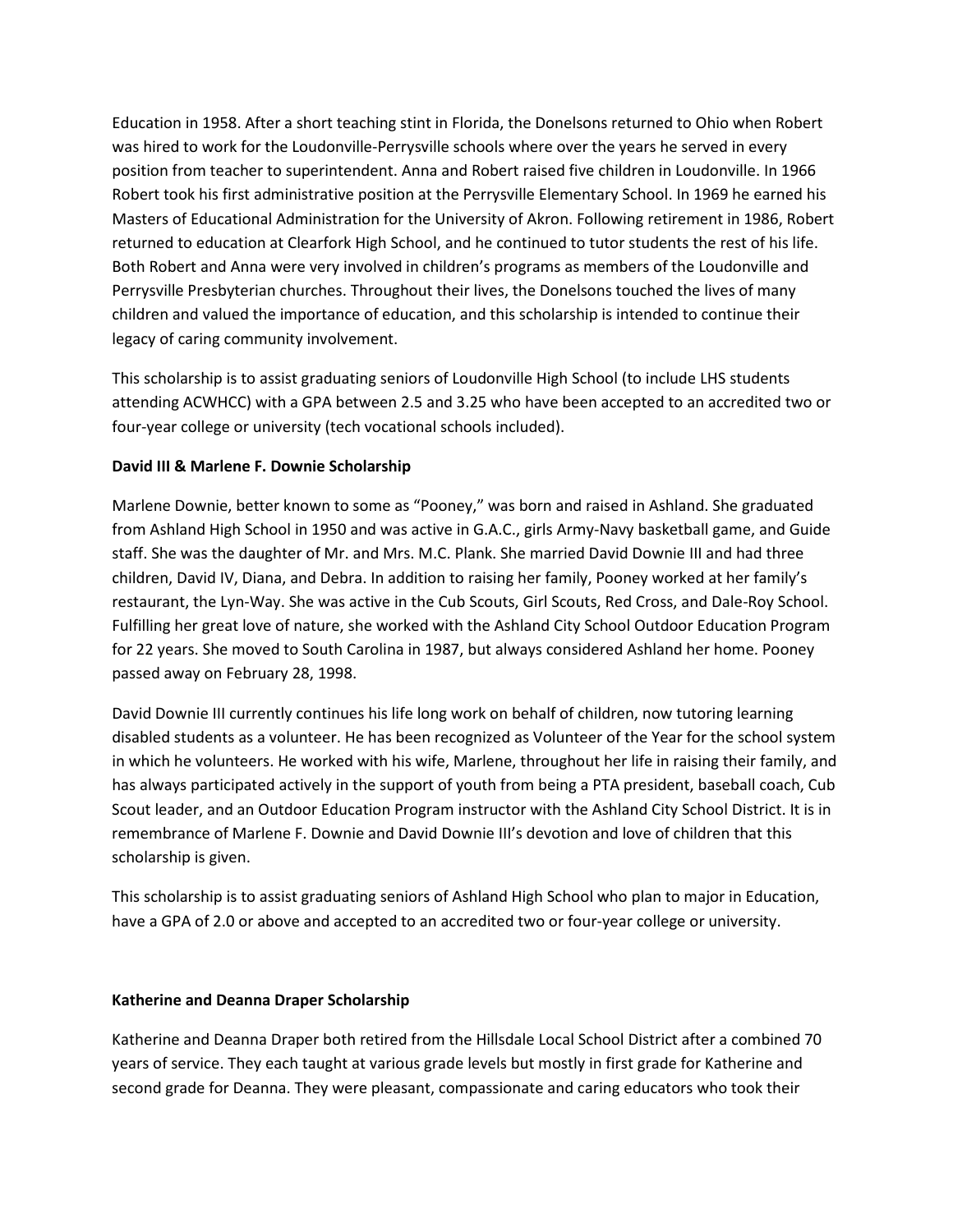students from where they were academically and taught them as much as they could. They each were recognized as Outstanding Teacher of the Year at Hillsdale. Deanna was also a Martha Holden Jennings Scholar.

Katherine was born on a farm in Richland County (1915) and began teaching in a one-room school in Morrow County. She gave her pay to her parents to help raise her six younger brothers and sisters. She also taught in Sullivan where she met her husband. They eloped and kept their marriage a secret for a while because at that time female teachers were not to be married. Later they moved south of Ashland and Katherine spent the majority of her teaching career as a first grade teacher in Jeromesville. She attended Ashland College and received her degree the same year as her daughter-in-law, Linda. She taught in the head-start program during her summers. She volunteered as a teacher at her church. She also taught English and Reading to an adult student from Korea. Other members of her family who went into teaching were a daughter, a son-in-law, two daughters-in-law, three granddaughters and a grandson.

Deanna was born on a farm in Wayne County. She was one of the first among her cousins to attend college. She began her career in the Dover City School District. After her marriage she began teaching in Jeromesville and later in Hayesville after Hillsdale reconfigured the elementary and middle school buildings in these villages. She received her bachelor degree from the University of Steubenville and her masters degree from Ashland University. Deanna also volunteered as a PSR teacher at her church and was active with the Ashland County 4-H program.

Both women knew the value of hard work and recognized the importance of young students having a strong work ethic while having fun and enjoying school. This scholarship will be awarded to a student from Hillsdale who majors in elementary education.

This scholarship is to assist graduating seniors of Hillsdale High School who plan to major in Elementary Education, have a GPA of 3.0 or above and have been accepted to an accredited four-year college or university.

## **William R. and Constance M. Dravenstott Family Scholarship**

Each of Bill and Connie Dravenstott's four sons, Robert, Richard, John and Ronald, were valedictorians at Ashland High School, where they were also active in varsity sports, music and other activities on their paths to college, careers and families to come. In appreciation of their parents' single-minded dedication to family, academics and community – and in recognition of the significance the community of Ashland and Ashland High School have had on their lives – the Dravenstott brothers have endowed this scholarship to help the next generation of Ashlanders pursue their goals of higher education. The recipient of this scholarship will have demonstrated outstanding academic and extra-curricular achievement and community involvement.

This scholarship is to assist graduating seniors of Ashland High School who plan to major in Business or Engineering, have a GPA of 3.8 or above and have been accepted to an accredited four-year college or university.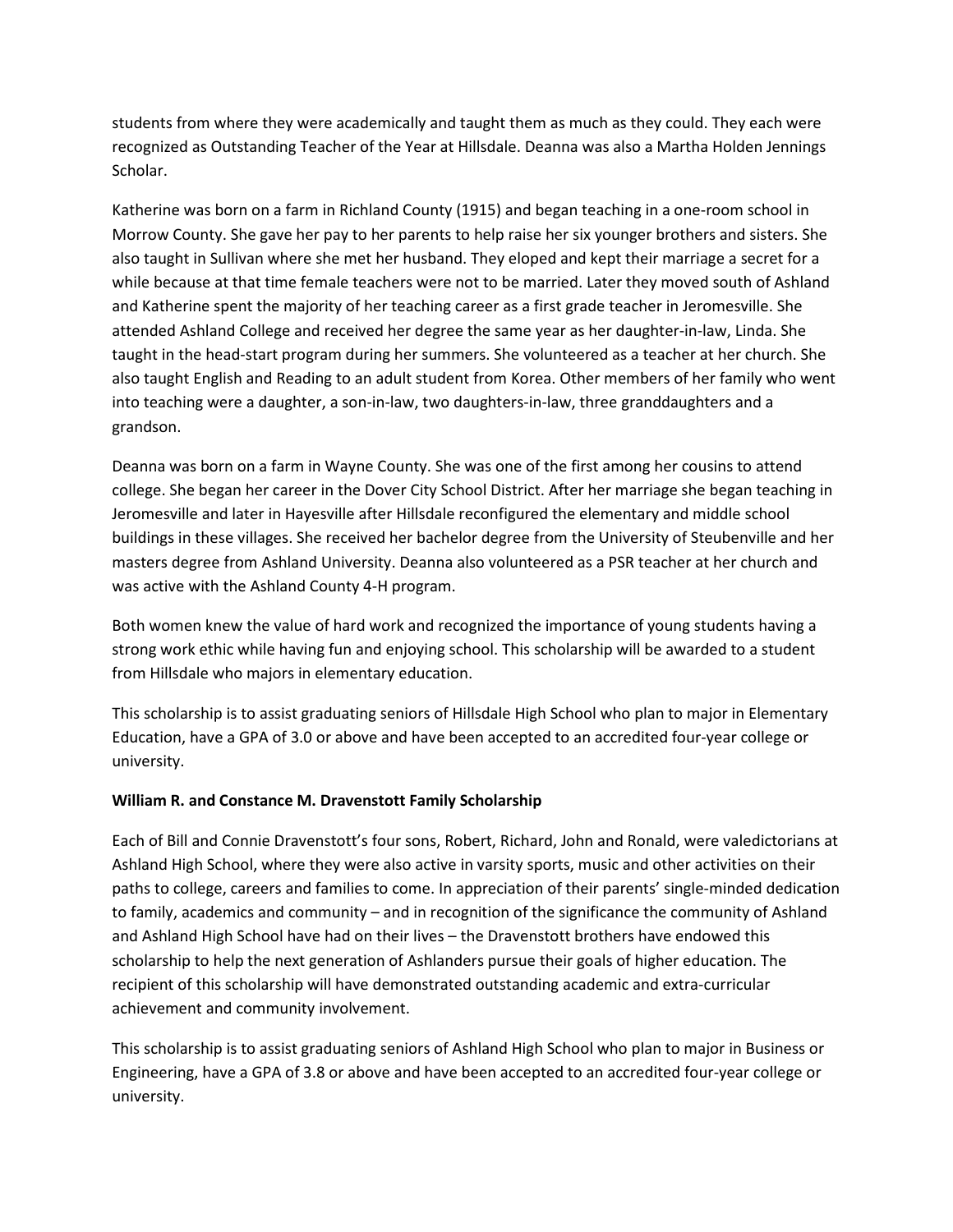### **George W. Ebert Memorial Scholarship**

This scholarship was established by George W. Ebert, a graduate of Loudonville High School, Class of 1936, to provide the opportunity for a deserving student(s) of the Loudonville-Perrysville School system to acquire a college education who otherwise might not be able to attend college because of financial reasons. Mr. Ebert was a factory laborer and farm owner who accumulated funds to establish this scholarship by living very conservatively. This scholarship is to be used only for tuition, room, board, and books.

This scholarship is to assist graduating seniors of Loudonville High School (to include LHS students attending ACWHCC) with a GPA of 2.75 or above that have been accepted to an accredited two or fouryear college or university. Past recipients may reapply.

### **Judith Halama Ebert Scholarship**

Judith Halama (Judy) Ebert has established this scholarship as a result of her lifelong fondness for education, coupled with a strong desire to make an impact on an Ashland County student who is pursuing Education, with a preference for Special Education, as a career path.

Judy was an Elementary Education major at Miami University in Oxford, Ohio, having graduated in 1955. Her daughter, Joann, also attended Miami, receiving her undergraduate degree in Psychology. She then received her Master's Degree in Special Education from the University of Cincinnati and taught in that locale. A granddaughter with special needs was also a significant influence on Judy's decision to create this scholarship fund.

It is Mrs. Ebert's hope that this scholarship will reward a deserving student, with financial need, who has exhibited leadership skills, served the larger community and been engaged in school activities outside the standard curriculum.

This scholarship is to assist graduating seniors from any Ashland County high school with a GPA of 3.0 or above that plan to further his/her education at an accredited four-year college or university majoring the field of Education with a preference for Special Education.

## **Dale and Marge Eberts Family Scholarship**

This scholarship is to assist graduating seniors from Ashland High School who participate in golf, have a GPA of 3.0 or above and have been accepted to an accredited two or four-year college/university, trade or technical school or vocational program. Awards will alternate between male and female golfers each year.

#### **Eggerton, McBride, & Oswalt Memorial Scholarship**

The Eggerton, McBride, & Oswalt Scholarship was established by friends, family members, and businesses in 1997 in the names of three Hillsdale High School students who were tragically killed in an automobile accident on August 19, 1997. Grant Eggerton, Luke McBride, and Trent Oswalt were life-long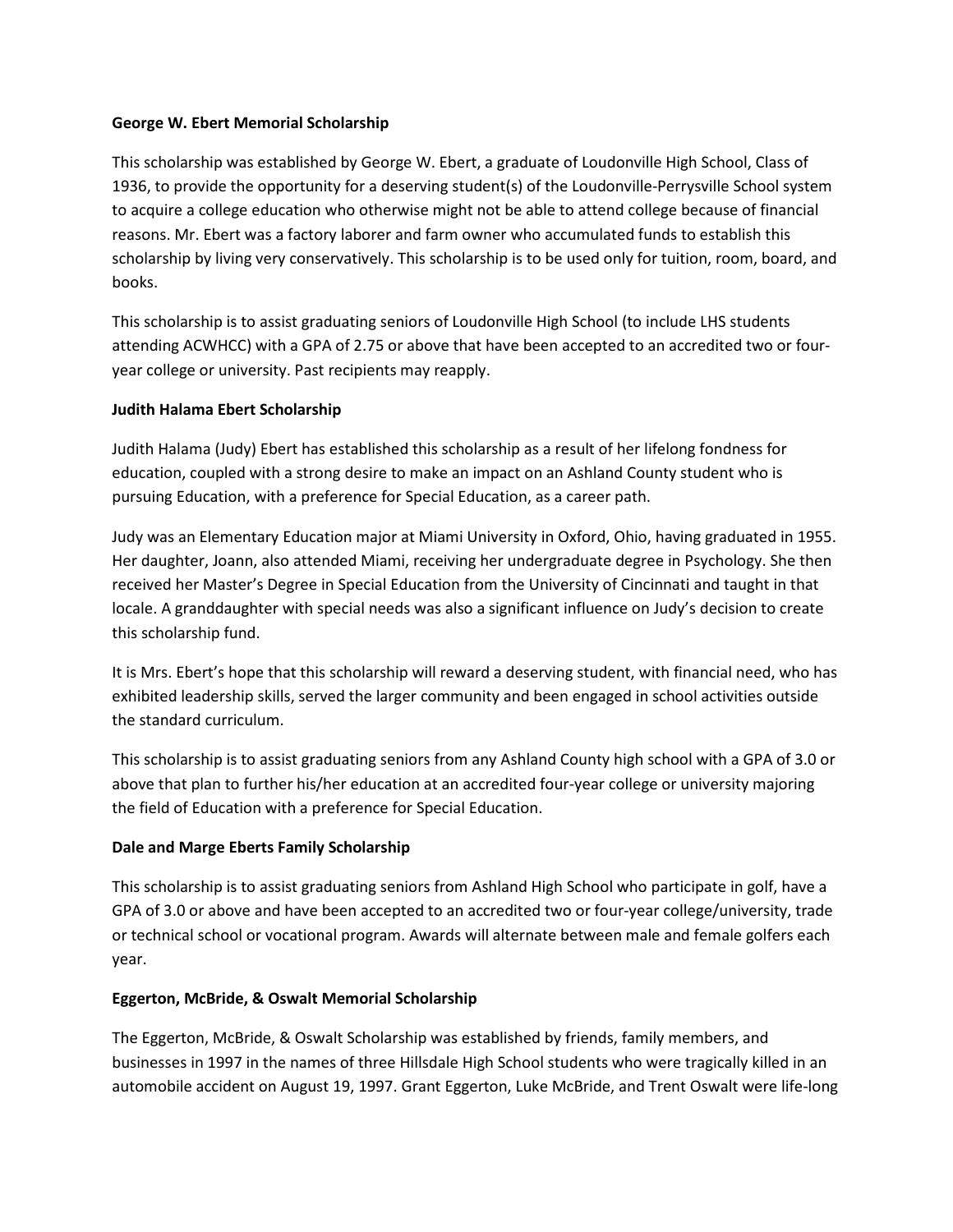friends who were involved in athletics as well as 4-H and FFA activities. This scholarship is awarded to a graduating senior from Hillsdale High School who will be continuing his/her education at a two or fouryear post-secondary institution.

This scholarship is to assist graduating seniors of Hillsdale High School with a 2.0 GPA or above that have been accepted to a two or four-year college or university.

## **Charlene Elliston Memorial Scholarship**

Charlene Elliston was born in Ashland in 1915, graduating in 1931 from Eastland High School in Texas as salutatorian and from Ashland College as valedictorian in 1935. A dedicated teacher, she taught fifth and sixth grades for 36 years in Ashland County schools in Nankin, Sullivan, Loudonville, Jeromesville, and Hayesville, retiring from Hillsdale Local Schools in 1975. After retiring, she was a substitute teacher in Ashland County for 11 years and traveled to such places as Hawaii, Spain, England, South Africa, Puerto Rico, and New Zealand with her husband. A member of First Christian Church and Rachel Circle, Charlene was a former member of Halcyon Club, National Education Association, State Teachers Association and Ashland County Teachers Association. As a tribute to Charlene, this scholarship was established by her husband Robert Elliston in 2007.

This scholarship is to assist graduating seniors of Hillsdale High School with a 3.0 GPA or above that have been accepted to a two or four-year college or university. Recipients may renew this scholarship for three years with validation of a "B" average.

#### **Jim & Marilyn Emmons Scholarship**

Faith, family, and community are three of the highest priorities exemplified through the lives of Jim (1930-2004) and Marilyn Emmons. A part of the Ashland community their entire lives, Jim served on numerous committees, councils, and boards from Planning Commission to the Ashland City School Board. Yet their favorite involvement was with the kids of Ashland through athletics. Both being established athletes themselves, it became a focus in their lives—especially Ashland basketball. Seats H25 and H26 in Arrow Arena have been theirs for over 35 years. Athletics not only teaches skills, but more importantly, life lessons of teamwork, dedication, and hard work. It is in honor of Jim and Marilyn and their devotion to Ashland youth and athletics that this scholarship is set up to help further the education of Ashland athletes.

This scholarship is to assist graduating seniors of Ashland High School who have or will have earned two Varsity Letters by graduation, have a GPA of 2.5 or above and have been accepted to an accredited two or four year college or university.

#### **Richard & Nancy Esbenshade Scholarship**

Richard D. Esbenshade graduated from Ashland High School in 1946 and attended Stanford University with the aid of a scholarship provided by the Pepsi Cola Company. After graduation he spent two years in the United States Army during the Korean War. He then attended Harvard Law School on the GI Bill, receiving an LLB magna cum laude in 1956. Nancy Esbenshade attended high school in Lima, Ohio and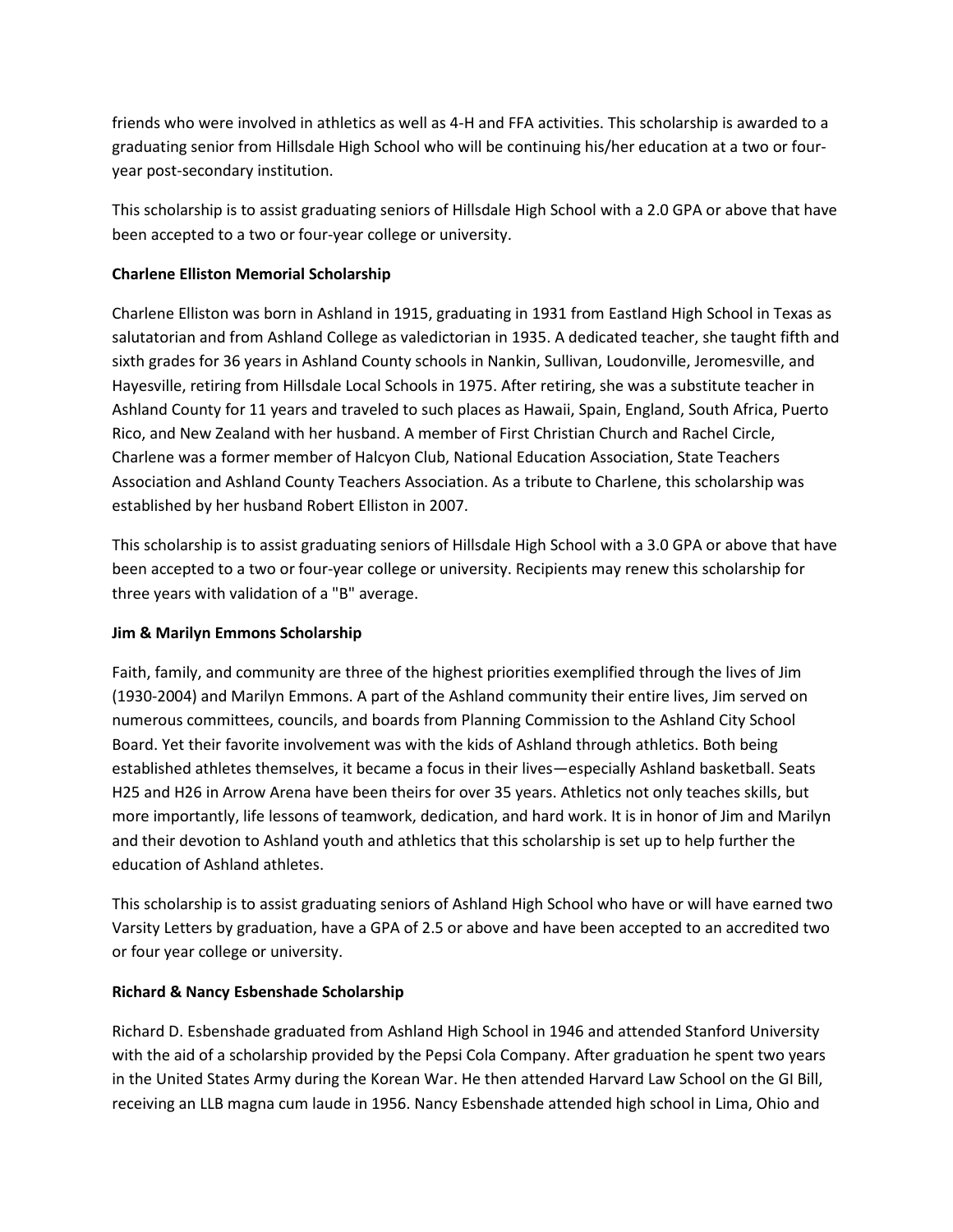graduated from Northwestern University. She obtained a masters degree in psychiatric social work at Simmons School of Social Work in Boston. They were married in 1958 and moved to Los Angeles, where he practiced law for more than 50 years, primarily as a founding partner of Munger, Tolles & Olson. They have two sons, three daughters and eleven grandchildren.

This scholarship is to assist graduating seniors of Ashland High School who have been accepted to and are attending one of the following institutions: Harvard, Yale, Princeton, Columbia, Penn, Brown, Cornell, Dartmouth, Stanford, Northwestern or Williams. Recipients may renew this scholarship for three years with verification of good academic standing.

## **James E. Fredo Memorial Scholarship**

James Fredo was a prominent businessman and world traveler. He was born in Italy and came to America at the age of 11 or 12. In 1912, he began his first business venture by buying a restaurant and confectionery business from his uncle. He also owned the Erie Lackawanna Railroad depot, where he met and served several famous people. Upon encountering the depression of the late 1920s and early 1930s, Mr. Fredo started a travel agency. This business, Fredo Travel Agency, still exists today. He traveled across the Atlantic 31 times, to the Orient, and to every continent except for Africa, but claimed that Ashland, Ohio was his favorite place. James Fredo passed away on February 4, 1981.

This scholarship is to assist graduating seniors of Ashland High School with a 2.0 GPA or above and have been accepted to four-year college or university.

## **Frances Freer Scholarship**

Frances Freer grew up in Ashland, graduating from Ashland High School and Ashland College. She was a member of Trinity Lutheran Church. She began her career as a supervisor before coming to Jeromesville School to teach 3rd grade. Miss Freer retired from the Hillsdale School District with more than 35 years of experience. She had a passion and love for education and young people. In 1970, along with Louise LaFrance and Rheba Dilgard, Miss Freer organized the Alpha Pi chapter of Alpha Delta Kappa sorority to recognize teachers who have proved themselves to be strong, efficient, professional educators. The purpose of ADK is to promote high standards of education and to assist in strengthening the status of the teaching profession while engaging in altruistic programs and community projects. Miss Freer wished to continue helping students become excellent teachers so she established a scholarship for Ashland County students in their junior or senior year of college or university work pursuing a degree in education.

This scholarship is to assist graduates of any Ashland County High School who are in their Junior or Senior year in college majoring in Teacher Education (completing at least a Bachelor's Degree) with a GPA of 3.0 or above.

## **Harley Jonas Freer Athletic Memorial Scholarship**

Harley Freer was a 1935 graduate of Ashland High School. He participated in football and baseball and excelled as an athlete. Harley continued his love of athletics at Ashland College. After graduation, he was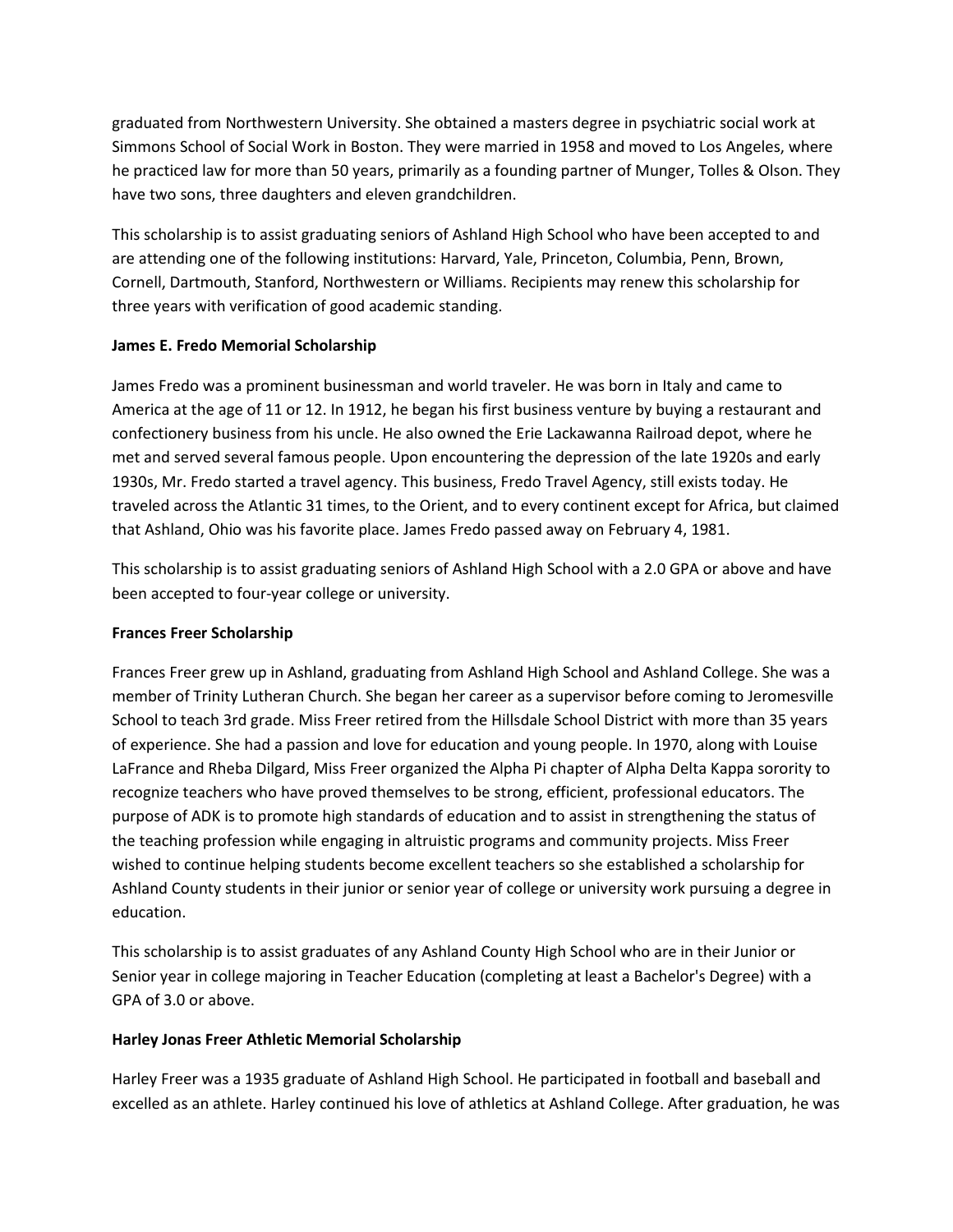also known for his talents in softball. He enjoyed 20 years with the U.S. Army as a recreational specialist and retired from the service as a master sergeant.

This scholarship is to assist graduating seniors of Ashland High School who have participated in at least two Varsity sports, have a GPA of 2.5 or above and have been accepted to a four-year college or university. Those who have participated in football and baseball are preferred.

## **Judge Jacob and Janice Fridline Family Scholarship**

This scholarship is to assist graduating seniors of Ashland and Hillsdale high schools who have a GPA of 3.0 or above and have been accepted to an accredited four-year college/university.

## **John & Jean Gardner Scholarship**

John Gardner was a lifelong resident of Loudonville. A 1951 LHS graduate, he was a member of the 1949 undefeated football team that was inducted into the Ashland County Sports Hall of Fame in 2000. After high school, he attended John Carroll University. He and his wife Jean were local business owners for 33 years and the parents of seven LHS graduates. They were members of the athletic, academic and music boosters. Though both battled illnesses that eventually took their lives, Jean in 1979 and John in 2002, they were always full of strength and support and an inspiration to others. They believed that with determination there was always a way to accomplish your goals. This scholarship was established by the John Gardner estate to assure his continuing support of Loudonville High School students.

This scholarship is to assist graduating seniors of Loudonville High School with a GPA or 2.75 or above that have been accepted to an accredited two or four-year college or university.

# **Arthur B. Gorsuch Endowed Scholarship**

Art Gorsuch moved to Ashland in 1930 to start his teaching career at Ashland High School as an English teacher. He later served as the Dean of Boys and Assistant Principal. He briefly moved to Coshocton to serve as Principal at their high school, but a short two years later returned to Ashland to fill the post of Principal at AHS. He served in that capacity until 1951, when he took a post with Columbia University as Regional Director of their Citizenship Education Project. In 1955, Art took the post of Dean of Special Studies at Ashland (College) University, to expand Summer School and Evening School programs for Teacher Education to help abate the severe teacher shortage. In that position, he also began a program at the Mansfield Reformatory to help inmates earn their high school diplomas and earn college credits while incarcerated. Art retired from the college in 1976, when he was awarded an honorary DLitt. (Doctor of Letters) for his service to the college.

This scholarship is to assist graduating seniors of Ashland High School who plan to major in Education, have a GPA of 2.5 or above and have been accepted to a two or four-year college or university.

## **Mr. P.A.R. Palanisamy Gounder and Mrs. Lakshmi Ammal Honorary Scholarship**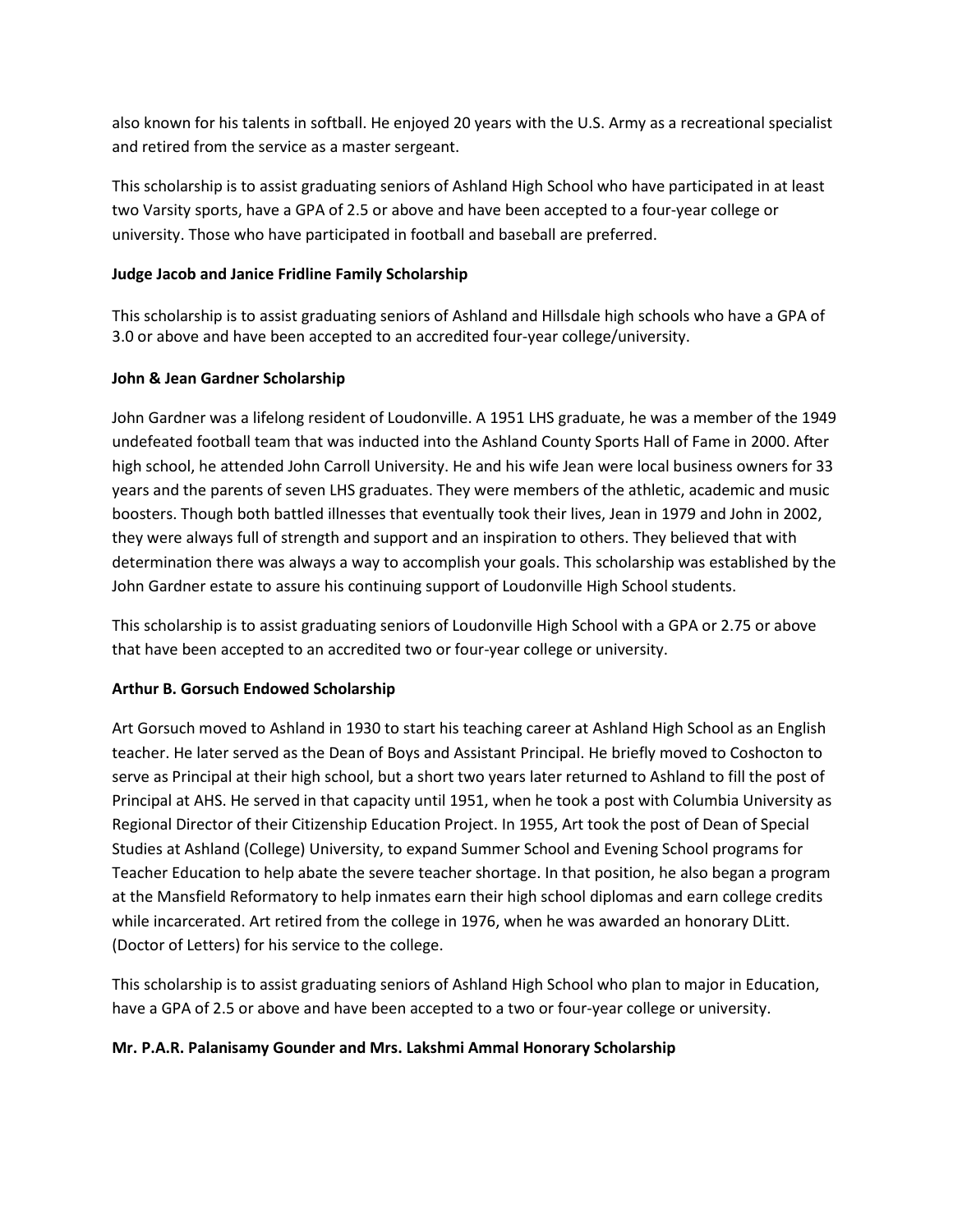This scholarship is to assist graduating seniors of an Ashland County high school who have a GPA of 3.0 or above and have been accepted to a two or four-year college or university.

### **J. Gailard and Mary Lawrence Hall Scholarship - renewal**

Gailard and Mary Hall were both born and raised in Quaker City, Ohio, and moved to Ashland in 1944, when Gailard began teaching industrial arts at Ashland High School. Gailard, a graduate of Ohio State University, earned a Master's degree in education, retiring in 1972 after teaching mechanical drawing for most of his career. In addition he spent 12 years as instructor of engineering drawing in the evening division at Ashland College. He designed and built the family home completing all the finishing work himself. He was happiest tending to his large garden on which he raised fruits and vegetables for his family and friends. Mary, who graduated from Hiram College with a B.A. in religion, was ordained into the ministry upon graduation. She continued her studies at the Divinity School at the University of Chicago, earning a Master's degree. Soon after moving to Ashland she assumed the position of Director of Religious Education at First Christian Church (Disciples of Christ), a position she held for 23 years. Mary also served as president of the grade school, high school and council of the PTA. A member of the Altrusa Club, she was chosen as Career Woman of the year in 1957. Following retirement, the couple completed their goal of visiting all 50 states, camping their way to Alaska. The Halls had one son, Lindley, now living in California. This scholarship is established to honor the Halls' dedication to the education of young people in the Ashland community in hopes that is will inspire Ashland High School graduates to pursue careers in education.

This scholarship is to assist graduating seniors from Ashland High School who have a GPA of 2.5 or above and have been accepted to an accredited two or four-year college or university. Students must be planning to major in Education or other major leading to a teaching credential/certificate with a commitment to becoming a teacher in the public schools.

## **Freeman and Penny Hamilton Family Scholarship**

Education has always been an important part of our family life. As parents, we encouraged our children to attend college and to date each have their Master's Degrees, two in the field of education. Freeman was an educator for 25 years at Pioneer Career Center in Shelby before he passed away in 1999. I worked for Ashland City Schools for over 40 years. I was given the opportunity to attend college because of scholarships I received. Likewise, scholarships supported the education of our children. In a small way, the Hamilton family wants to encourage and support others as they pursue a career in education. We pray God's blessings to you as you choose a path that touches the lives of so many.

This scholarship is to assist graduating seniors from Ashland High School who have a GPA of 2.7 or above and have been accepted to an accredited four-year college or university. Students majoring in Education are preferred.

## **Bill and Cay Harris Scholarship**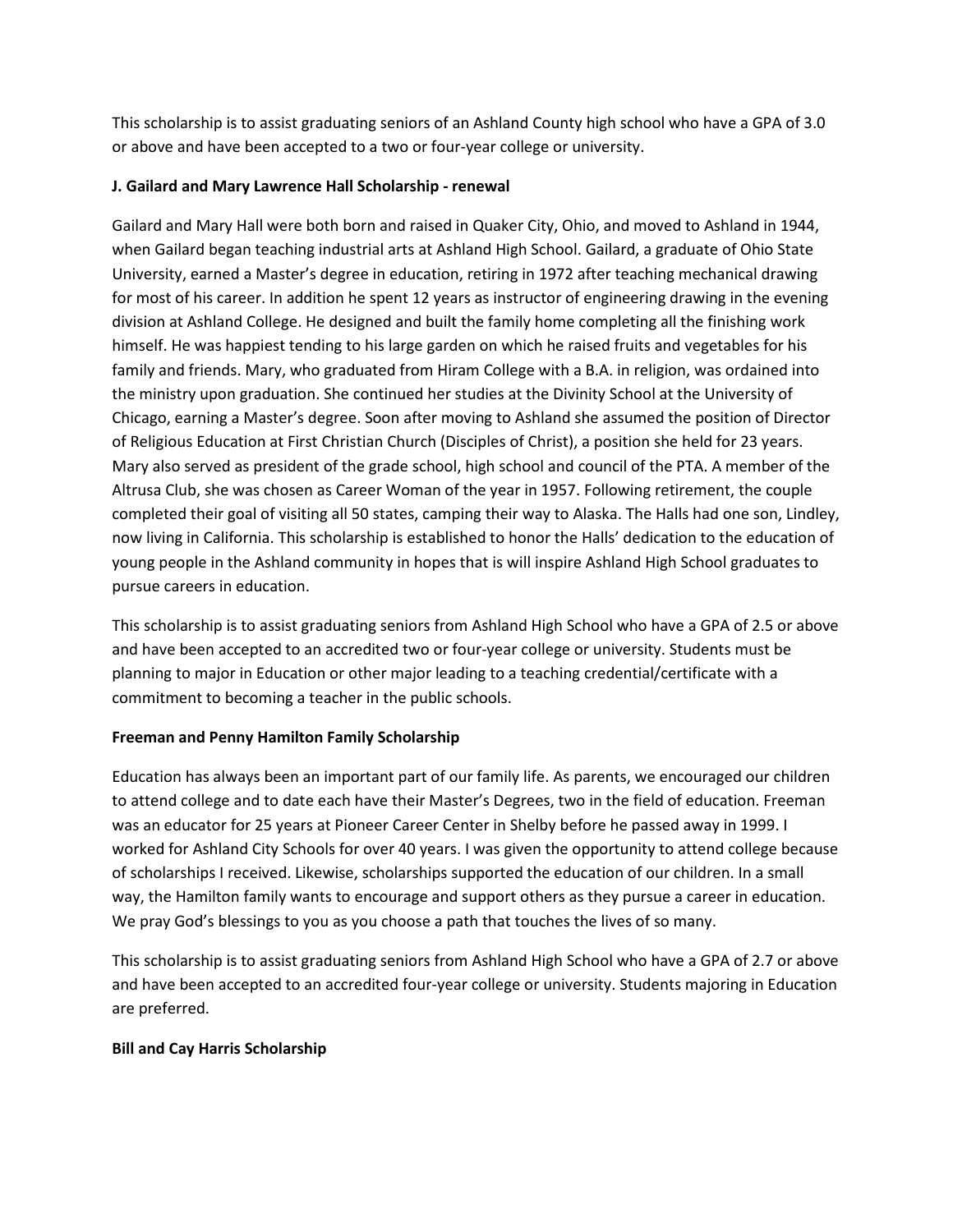The Bill and Cay Harris Scholarship was initiated in 2010 by many friends of Bill and Cay. In 2010, Bill completed sixteen years of service in the Ohio General Assembly, representing Ashland County and surrounding counties as State Representative, as Senator, and as President of the Ohio Senate from 2005 to 2010. Previously, Bill was CEO of Bill Harris Dealerships, a successful family business now operated by his three sons. Bill, a decorated Major in the United States Marine Corps, served 23 years in the military and is a veteran of both the Korean and Vietnam Wars. Mary Catherine (Cay) has prayerfully supported Bill's political career in Columbus. Her community involvement includes a career with the Department of Job and Family Services and volunteering with the Ashland Symphony. Cay's other interests include the Ashland Garden Club and Precepts Bible Study. Bill and Cay are members of Grace Brethren Church of Ashland. They continue to reside in Ashland, and are parents of 11 adult children, 16 grandchildren, and a growing family of great-grandchildren. The Bill and Cay Harris Scholarship will be awarded to graduating students exemplifying Christian service and leadership qualities.

This scholarship is to assist graduating seniors of any Ashland County high school (to include home schools) who have a GPA of 2.5 or above and have been accepted to an accredited two or four-year college or university. Past recipients may reapply. Preference will be given to students planning to major in History/Social Studies.

### **Max L. and Marilyn Harshman Scholarship**

This scholarship is to assist graduates of any high school who are in their Senior year in college majoring in Social Work with a GPA of 3.0 or above.

#### **George & Rhea Wertman Hartman Scholarship**

George and Rhea Wertman Hartman lived, taught, and farmed all their lives in Ashland County. For the early years of their lives, they both taught in one\*-room \*schools in Ashland County. Later years were spent farming and taking part in community activities. They wanted each young person to receive a good education. George and Rhea attended Ashland College. George received a teaching certificate. Rhea graduated in 1915.

This scholarship is to assist graduating seniors of any Ashland County high school with a GPA of 2.5 or above that have been accepted to an accredited two or four-year college or university.

#### **John E. Hartzler Scholarship**

The John E. Hartzler Endowed Scholarship Fund was established by former students who loved and respected him. John began his teaching career in Jeromesville in 1933 and accepted a position at Ashland High School in 1936. He was an accomplished musician and enjoyed working with Dr. Louis Pete in the Music Department, with the Ashland Symphony Orchestra and with the All-Ohio Boys Band at the State Fair. Many of his students remember him playing the piano in school assemblies and musicals. He served as Principal of Ashland High School from 1951-1957. He then accepted the position of Assistant Superintendent of the Akron Public Schools and served in that capacity until his retirement in 1972. He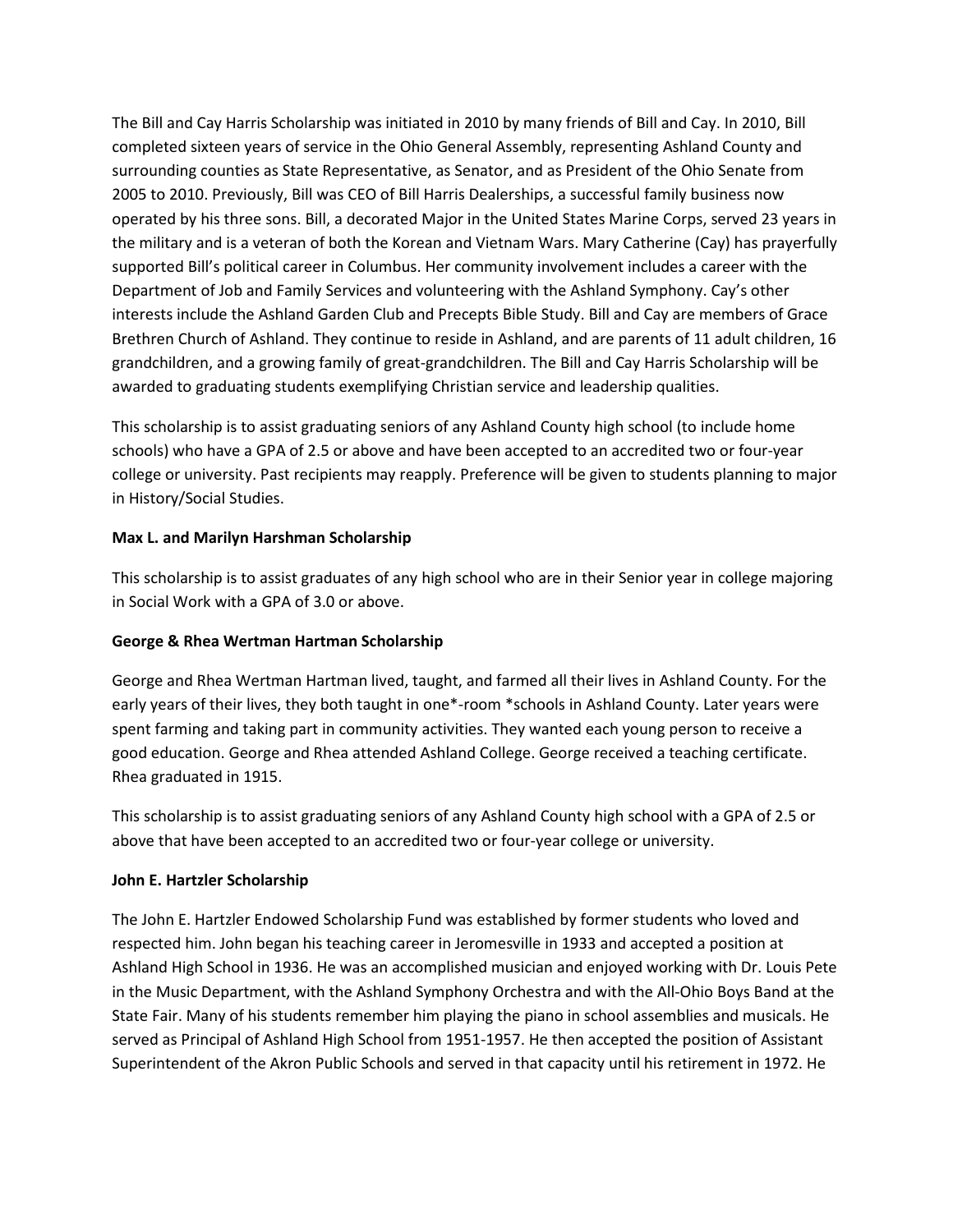earned the A. B. Degree in History at the College of Wooster (1933), and both the M.A. in Political Science (1939), and the Ph.D. in Educational Administration (1956) from The Ohio State University.

This scholarship is to assist graduating seniors of Ashland High School with a GPA of 2.75 or above that have been accepted to an accredited four-year college or university.

#### **Ed & Barbara Haudenschild OSU Scholarship**

Ed and Barbara Haudenschild have lived in the Loudonville area all their lives and have tried to give back to their community in different ways. The Ohio State University has been instrumental in Ed and Barbara's lives. Ed has served on the Advisory Board of OSU, and has observed the critical impact on young lives.

This scholarship is to assist graduating seniors of Loudonville High School with a GPA of 2.5 or above that have been accepted to The Ohio State University (to include regional campuses).

### **Hayesville & Jeromesville Alumni Associations Scholarship**

The last students to graduate from either Hayesville or Jeromesville Schools graduated in 1964. Thereafter, both schools were consolidated into the Hillsdale School System. The people who graduated prior to that date compose the members of the Hayesville and Jeromesville Alumni Associations.

To demonstrate a spirit of cooperation, the members of the Hayesville Alumni Association and the Jeromesville Alumni Association, once longstanding rivals, agreed to create a scholarship in 2005 which would be granted to a Hillsdale senior to further his or her education. Recognizing that these organizations will one day cease to exist, they desired to create a lasting legacy which would not only immortalize the organizations, but would uphold the importance of education.

To the children in our future we leave a legacy from the past.

This scholarship is to assist graduating seniors of Hillsdale High School with a GPA of 2.5 or above that have been accepted to an accredited two or four-year college or university who are descendants of a Hayesville, Jeromesville or Hillsdale alumnus.

## **Ashland County Pilot's Association--Leo K. Heyl Memorial Scholarship**

Ken Heyl, along with family members and The Ashland County Pilots Association, chose to honor his father's love of flying by creating a scholarship to assist students pursing a career in Aviation. Leo K. Heyl was born in Jeromesville, Ohio in 1912. His interest in airplanes and flying began as a young boy and persisted throughout his lifetime. His first airplane as a young man was an "OX-5 Travelaire" biplane. At middle age, he took time off from his funeral business to serve as a flight instructor for The U.S. Army Air Corp during WW II. After the war, he returned to Ashland and his funeral business. Maintaining his interest in flying, he gave flying lessons to many folks in the area. His love of flying never diminished. A few weeks before his death in 2002, he could still be seen driving to the Ashland County Airport and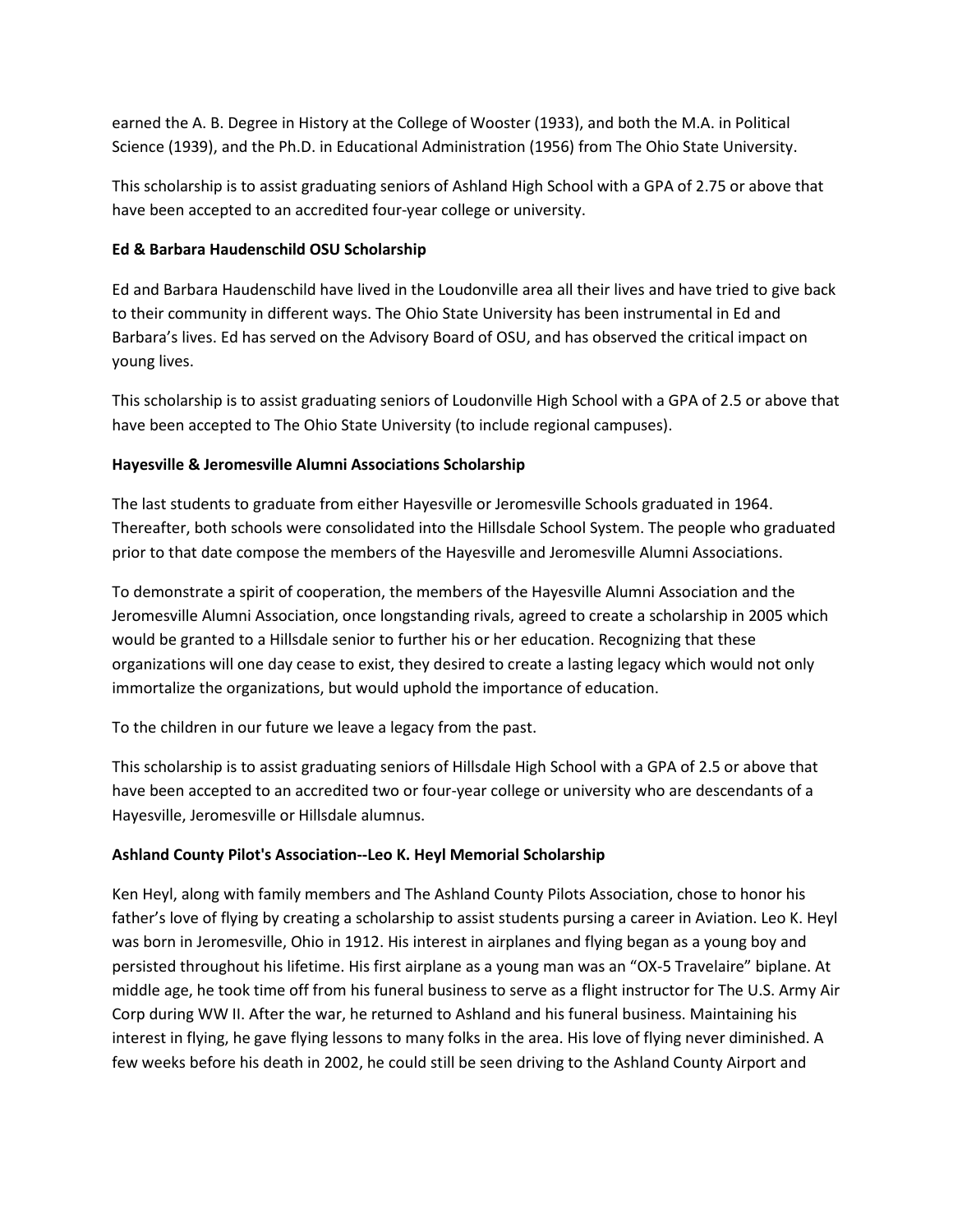visiting with the other pilots. As a tribute to Leo's life, 11 fellow Ashland County Pilots flew a "Memory Fly-by" as his committal service was being held in Ashland Cemetery.

This scholarship is to assist graduating seniors of any high school from Ashland County or neighboring counties (students planning to major in Aviation or a related field are preferred) with a GPA of 2.5 or above who have been accepted to an accredited two or four-year college or university.

## **Linda S. Heyl Memorial Scholarship**

Ken Heyl, along with family members, chose to keep his wife's memory of dedication to education and young people alive for perpetuity by creating a memorial scholarship. Linda Sue (Crone) Heyl was born in Dayton, Ohio. After graduating from Miamisburg High School and The Ohio State University, she started her teaching career in Philo, Ohio. She finished her career at Hillsdale High School teaching English, Speech, and Art and Humanities. Retiring in 2000, she had dedicated her life to students and teaching. Life to Linda was adding to the fund of knowledge—hers and yours. In August of 2003, Linda suffered a massive heart attack while on vacation at her cottage in Canada. Many students will remember Linda's warm and wonderful smile as well as her caring personality. Many also may remember the sign in her classroom, "Time will pass, but will you?"

This scholarship is to assist graduating seniors of Hillsdale High School who plan to major in the Teaching Profession (Arts/Humanities preferred), have a GPA of 2.5 or above and have been accepted to an accredited two or four-year college or university.

## **Jorj & Patricia Hildebrand Scholarship - renewal**

Jorj and Pat both graduated from Ashland High School in the class of 1957. Jorj worked many years in the field of repairing and rebuilding hydraulic pumps and later as a realtor for JC Meyer Realty. He possessed an intuitive knowledge of things mechanical and electrical and could repair or build almost anything. Pat graduated from Otterbein College in June 1960 and married Jorj in July 1960. While living in Pontiac, Michigan, she taught second grade and then taught kindergarten at Bergstrom Air Force Base in Austin, Texas. After Jorj's four years with the US Air Force, they returned to Ashland in 1966. Pat continued to teach Special Education students at Edison Elementary School and retired in 1998. Several of Pat's mottos are – "Learn to Read" and you will "Read to Learn", "We all Learn Differently" and "Become a Life-Long Learner". Emmanuel United Methodist Church, family, friends and community have been very valuable to both of them. Pat's parents, Bernard "Bun" and Betty Hughey were also teachers in the Ashland school system. Jorj and Pat's daughters, Teresa Thomas and Heidi Obrecht, continue the teaching tradition. Teresa teaches kindergarten at Edison Elementary School and Heidi teaches fifth grade at Montgomery Elementary School. This scholarship was established in 2011 to encourage high school seniors to pursue a career in the field of education.

This scholarship is to assist graduating seniors of Ashland High School majoring in Education (Special Education preferred) with a GPA of 2.8 or above. Recipients may renew this scholarship for three years with verification of enrollment and good academic standing.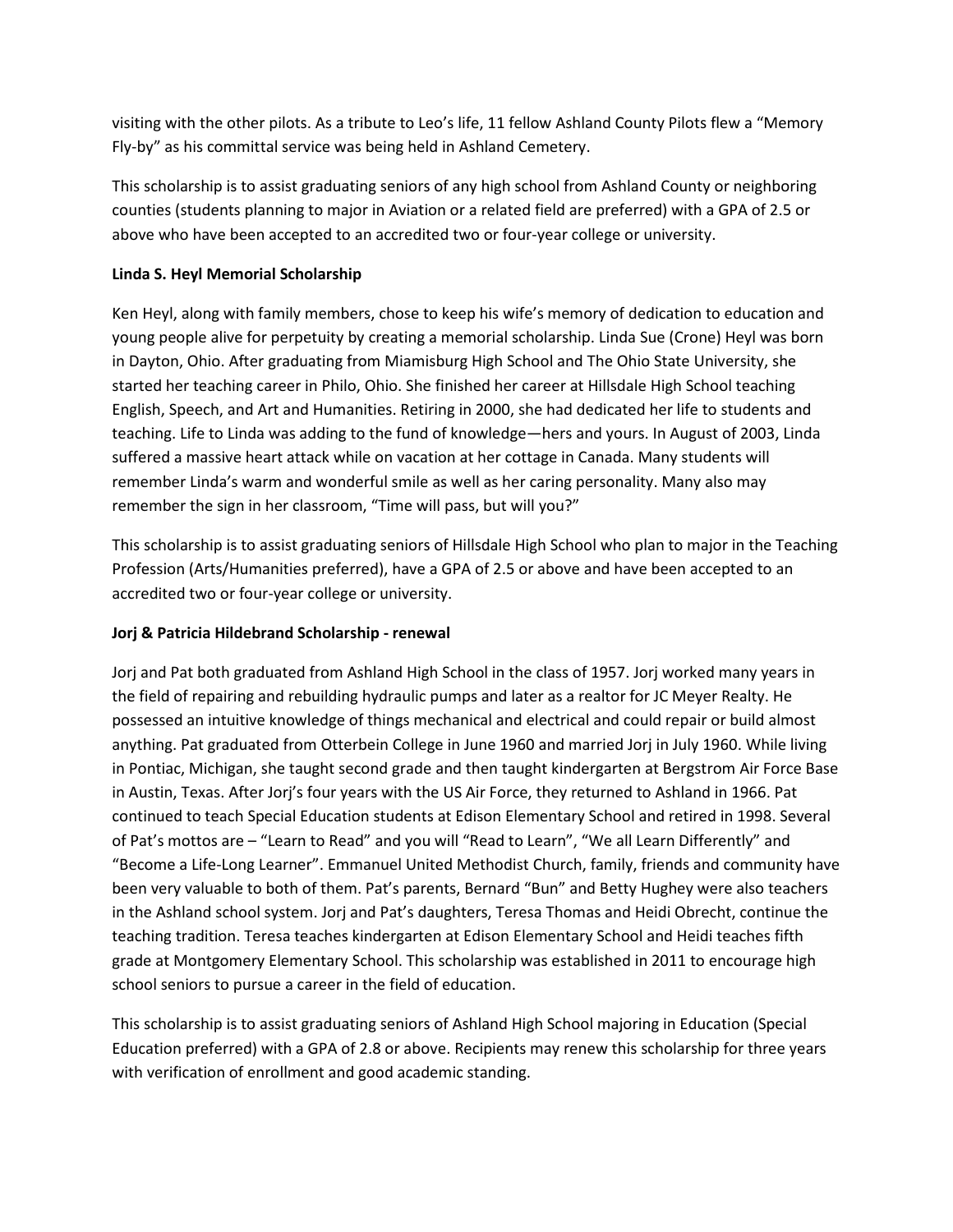#### **Hiller School/Community Club Scholarship**

This scholarship was established in 1997 by the members of Hiller Community Club in memory of the teachers and students of the old Hiller School (also known as Pleasant Valley School), 1704 State route 603, Milton Township, Ashland County, Ohio and of those community residents who preserved the school's memories as a community club after the school's closing in about 1940 until selling the building in 1997. It is the hope of the Hiller Community Club members in the year 1997 that the values of education and community involvement be part of our legacy to the recipients of this scholarship in generations to come.

This scholarship is to assist graduating seniors of any high school, graduates of any high school within the last four years and prior recipients of this scholarship who have been accepted to an accredited two or four-year college or university. The applicant or applicant's parent or guardian must currently reside in Mifflin or Milton Townships, Ashland County, Ohio or if the applicant or applicant's parents do not currently reside in Mifflin or Milton Townships, applicant must be an Ashland County resident who is a direct-line descendent (great grandchild, etc.) of former Hiller School students or direct-line descendents of the original members of Hiller Community Club. Three letters of recommendation from non-relatives are required.

## **Hillsdale Academic Boosters Scholarship**

The Hillsdale Academic Boosters created this scholarship to award dollars to the top five academically ranked senior students at Hillsdale High School.

This scholarship is awarded to the top five ranking graduating seniors of Hillsdale High School with a GPA of 3.5 or above. No application is necessary.

## **Hillsdale Education Association Scholarship**

In 1994 the Hillsdale Education Association voted to establish a scholarship in honor of Richard Brown. Priority for this H.E.A. endowed scholarship(s) will be given to students who plan to pursue a career in education or education-related majors (guidance, school psychology, speech/vision/hearing therapy, child care/pre-school).

This scholarship is to assist graduating seniors of Hillsdale High school who plan to major in Education or an Education related field, have a GPA of 3.0 or above and have been accepted to an accredited two or four-year college or university.

## **Harold (Hank) & Betty L. Hiner Scholarship**

Hank graduated from Ashland High School and attended Ohio State University majoring in Rural Economics and Animal Husbandry and was a Snare Drummer in the OSU Marching Band. He was also involved in the ROTC Program and enlisted in the army. During the war, Lou worked in the Chief Engineer's office at The Shelby Depot. After WWII, where Hank was a POW, he and Lou married and returned to OSU. Hank became a member of the 1946 National Championship Livestock Judging Team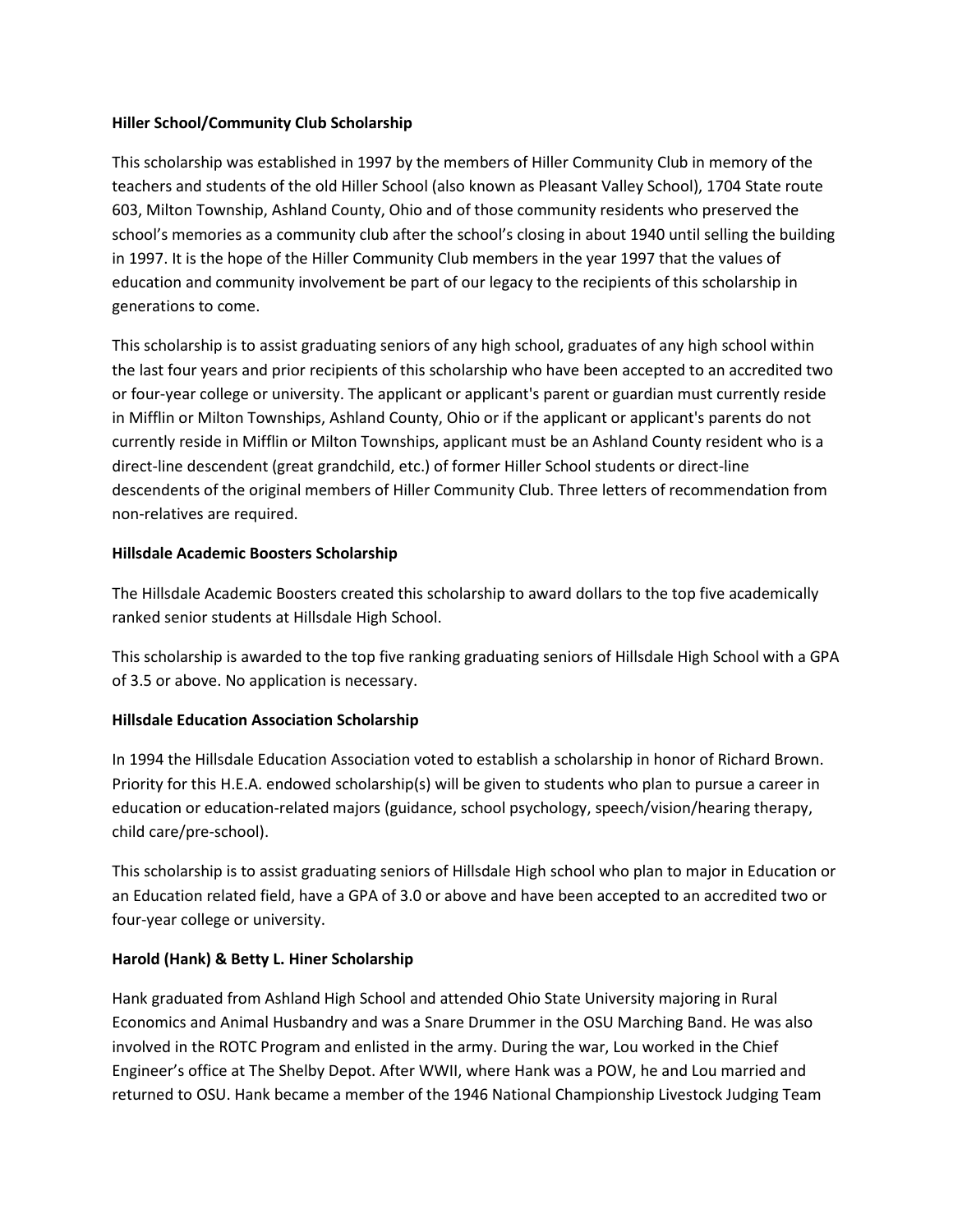coached by Herman Purdy. In 1955 Mr. and Mrs. Hiner built and operated a new feed elevator in Hayesville. They lived on a 182-acre farm raising cattle, hogs and horses for their three daughters, Barbara, Becky and Holly. In November 1965, a tornado destroyed one barn and partially destroyed another on their farm. The Hayesville FFA volunteered and worked a full day to clean up the debris. They were so very grateful. In 1969 Hank attended the New York Institute of Finance before becoming a stock broker and eventually retiring in 1986. The Hiner's are happy to give these financial resources to a student who wishes to receive a higher education.

This scholarship is to assist graduating seniors of Hillsdale High School who plan to major in Agriculture, have a GPA of 2.5 or above and have been accepted to an accredited two or four-year college or university. Applicants must be FFA members.

## **Bud and Bert Holdren and Sam Jackson Memorial Scholarship**

This scholarship is to assist both graduating high school seniors and non-traditional students who have received a high school diploma or a GED that have a GPA of 2.0 or above and have been accepted to an accredited or two or four year college/university, trade, tech, or adult education program. Those entering a welding program will be given additional points.

## **Mary & Ernest J. Hopkins Memorial Scholarship**

Mary and Ernest Hopkins lived and farmed in Ashland County. For over sixty years, they contributed to their community and worked to improve the educational opportunity for all students. In an age when education is even more necessary, it seemed fitting to establish this scholarship in their name in the hope that others will be encouraged to further their education to help themselves and their community.

This scholarship is to assist graduating seniors of Hillsdale High School with a 2.0 GPA or above that have been accepted to a two or four-year college or university.

## **Carley Ingram Memorial Scholarship**

Carley was a 1972 graduate of Hillsdale High School. She received her social work under-graduate and law degrees from Ohio State University. She spent her career as assistant prosecutor for Montgomery County, Ohio, dedicating her work to public service, social justice and opportunities for women. Carley was a strong advocate for social justice and a just criminal system that included responding to the rights of victims. A role model for young women and young men, she believed the law should be applied fairly and equitably to people regardless of gender, race, ethnicity or religion. It is our wish that the successful scholarship candidate display the values and qualities Carley did.

## **Jeromesville Coon Hunters Association, Joe Stephens and Kyle Cline Scholarship**

Jordan "Joe" Stephens was a Hillsdale student who was full of life and had a tremendous love for anything and everything in the great outdoors. A knowledgeable young adult, Joe loved scouting for deer, deer hunting, and coon hunting. He also enjoyed trap shooting with his grandfather John Stephens.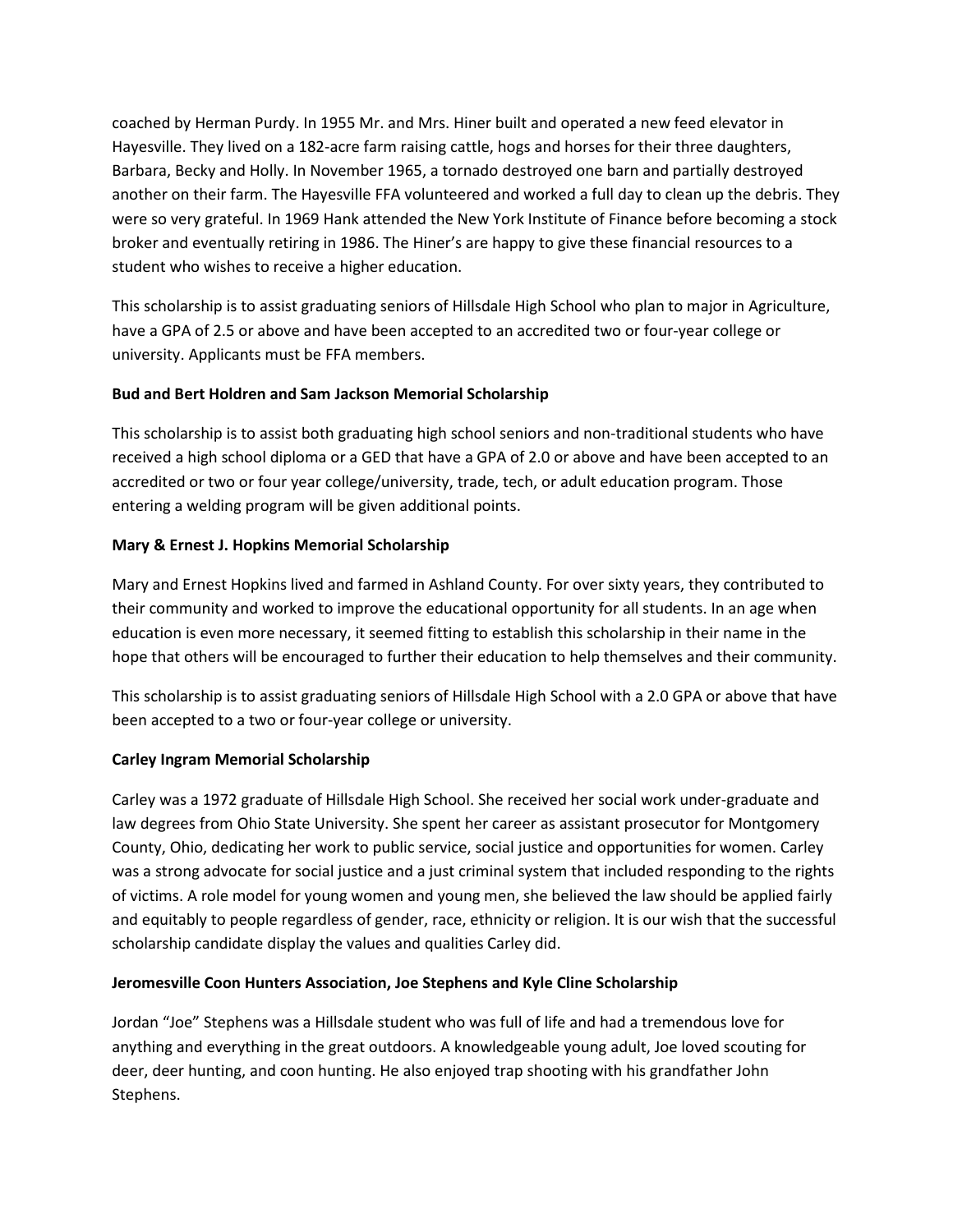Coon hunting with one of his best friends, Kyle Cline, would find the two of them in their glory–following their hounds through many dark nights. Many hunters entrusted their own hounds to these young men. It was on a three-day/night hunt on June 22, 2006 with Kyle when Joe's life tragically ended.

Joe and Kyle were very much involved with the Jeromesville Coon Hunters Club. This scholarship was established in 2006 to encourage Hillsdale High School seniors to pursue further training in agriculture, resource conservation, or wildlife.

This scholarship is to assist graduating seniors from Hillsdale High School who plan to major in Agriculture/Resource Conservation and Wildlife and have been accepted to an accredited two or fouryear college or university.

## **Cynthia Johnston and Ed Wahl Scholarship**

Cindy Johnston was a very successful teacher in the Mapleton School District for 30 years. She was a fourth grade teacher who worked to make sure that every student was ready to take the state fourth grade tests and pass to the fifth grade. She was a very caring person who tried to make learning fun for her students. Cindy was listed in Who's Who Among American Teachers and was awarded the Jennings Scholarship.

Ed Wahl was a Bus Driver and Custodian in the Mapleton School District for 44 years. Ed had a passion for students he came in contact with. He was a dedicated employee willing to do anything he could to help the District and to help students. Ed spent many hours driving students to school and their activities.

Cindy and Ed enjoyed a friendship that lasted over 30 years and want to show their life long support and love for Mapleton students by offering this scholarship to a Mapleton student who will some day become a teacher.

This scholarship is to assist graduating seniors of Mapleton High School who plan to major in Education, have a GPA of 3.0 or above and have been accepted to an accredited four year college/university.

## **Vic and Sally Kahl Memorial Scholarship**

This scholarship is to assist graduating seniors of Hillsdale High School with a GPA of 3.0 or above who have been accepted to an accredited 4-year college or university.

## **Nancy Steward Keener Scholarship**

Nancy Steward Keener, daughter of John and Virginia Steward, lived on a farm in Orange Twp., Ashland County. She went to Savannah High School for 10 years until the Mapleton school district was formed and included Orange Township. Nancy finished her schooling at Ruggles-Troy High School and was in the last class to graduate in 1962 from Ruggles-Troy.

Nancy married Harold M. Keener in July of 1965, who later (1968- present) became a professor at the Ohio Agricultural Research and Development Center, Wooster, Ohio. Nancy and her husband moved in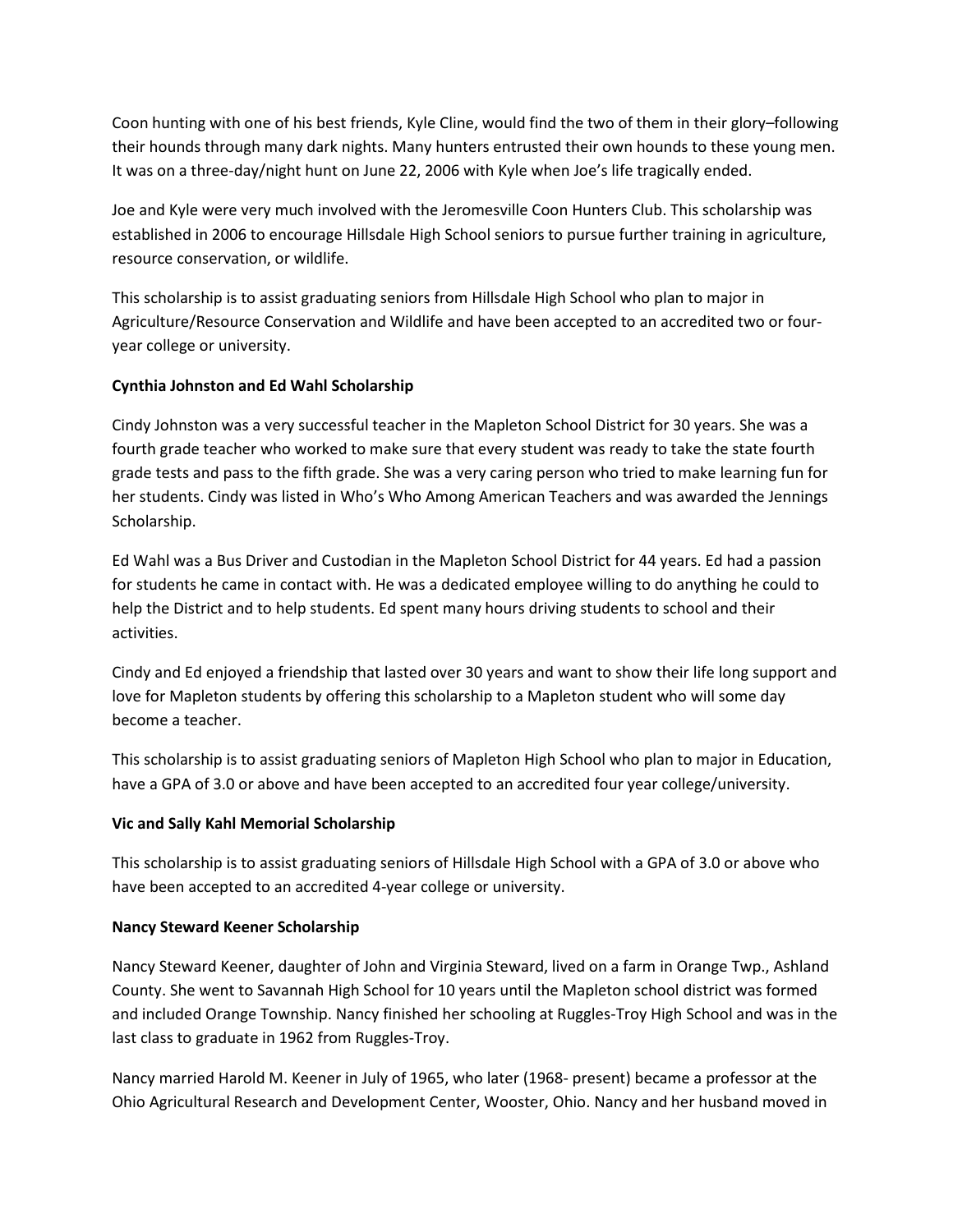1972 to a farm in the Mapleton School District where they raised their four children who became graduates of Mapleton School District and went on to meaningful careers. Kevin, the oldest son is a professor at Purdue University, in Food Engineering, daughter Myra is a teacher, daughter Kathy is a math teacher in Indiana, and son Clint has his own business in Wealth Management.

Nancy served on the Mapleton Board of Education for 7 years, 1980 to 1987. In 1987 she resigned from the Mapleton School Board to be hired as head cook at Mapleton High School, which she enjoyed doing for 18 years before retiring in December, 2004. Nancy's love for being around the Mapleton School system and the students and her love of music has given her the desire to help someone further their education by establishing the Nancy Steward Keener Scholarship fund.

This scholarship is to assist graduating seniors of Mapleton High School with a GPA of 2.75 or above that have been accepted to an accredited two or four-year college/university. Applicants must have participated in band and/or choir a minimum of two years in high school. Additional points will be given to applicants living in single parent households.

### **Charles F. Kettering Agriculture, Science and Technology Scholarship**

#### **Stephen P. Kick Memorial Scholarship**

This scholarship is to assist graduating seniors of Loudonville High School who plan to major in Education, have a GPA of 2.9 or above and have been accepted to an accredited 4-year college/university.

#### **Bob & Beryl Kopp Memorial Scholarship**

Bob Kopp was born in Ashland in 1908. He graduated from Ashland High School and Ashland College. He was also a graduate of American Institute of Banking. He was a teacher in Math at Ashland High School from 1934-1937. He worked at Huntington National Bank where he retired as President in 1973 and continued to serve as director emeritus. He serves as trustee of the Ashland College pension fund. He served as secretary of the Ashland City Library Board, was a member of Ashland City Council for six years, served as a Board of Directors member of Ashland Chamber of Commerce and the Ashland Symphony Board. During World War II, he was a captain in the Ohio National Guard and directed the Ashland Civil Defense Unit. He served Trinity Lutheran Church in many capacities and was a Rotary International Paul Harris recipient.

Beryl Kopp was born in Ashland in 1908. She graduated from Ashland High School and Ashland College. She earned a lifetime teaching certificate from the State of Ohio. She taught special education before marriage. Later she taught elementary at Arthur, Taft and Montgomery schools. She was a life member of OEA and NEA. She served with her husband as a founding member of the Ashland Symphony Board. She was active in Trinity Lutheran Church, AA Sorority and the Garden Study Club.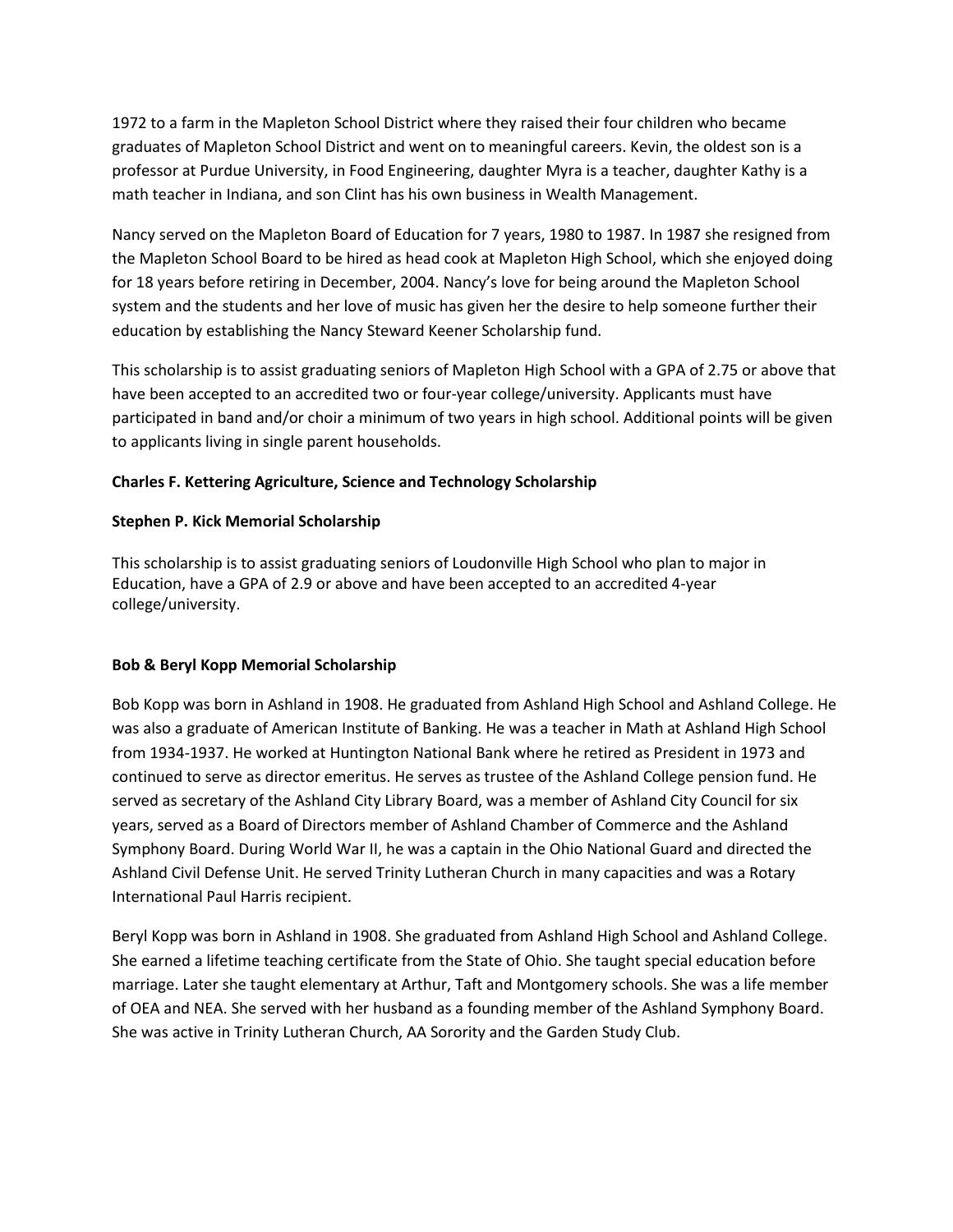This scholarship is to assist graduating seniors from Ashland High School who plan to major in Education, have a GPA of 2.5 or above and have been accepted to an accredited two or four-year college or university.

### **Dave & Diana Kowalka Scholarship for Social Sciences, Environmental Studies or Education**

Dave served the Ashland City Schools as a teacher, Gifted Coordinator and Principal before moving on to Ashland University as a professor in the Education Department. He graduated from Lake High School in Walbridge, Ohio. Dave taught in Euclid City Schools, East Cleveland City Schools, worked at the Euclid YMCA, The Natural Science Museum in Cleveland and at the Ashland Times-Gazette as a columnist and a photographer. He served on the Board of the Ashland Art Center along with many community organizations. Diana served the Mapleton Local Schools as a teacher before moving on to Ashland University as an Adjunct in Education supervising Student Teachers. She graduated from Shelby High School in Shelby, Ohio, earning a B.S. in Education and an M.A. in Sociology at B.G.S.U. along with post graduate work at Rutgers, John Carroll and Ashland University. Diana worked at the New Jersey State Home for Girls as a social worker, Coordinator for The Schools Neighborhood Youth Corp program at John Hay High School in Cleveland and as a teacher in East Cleveland City Schools. She served on the Board of Good Shepherd Home, along with many other community organizations. The Kowalka's have established this scholarship to encourage and inspire others to provide service to humanity. It is their hope to provide someone the opportunity to begin learning and sharing their talents with others.

This scholarship is to assist graduating seniors from Ashland or Mapleton High School who plan to major in Social Sciences, Environmental Studies or Education, have a GPA of 2.5 or above and have been accepted to an accredited two or four-year college or university.

## **George and Dorothy Krino Memorial Scholarship**

George and Dorothy Krino moved to Ashland County, Ohio in 1945 from Akron, Ohio. They quickly embraced life on the farm, in this small, but supportive community. They were active in their church, Farm Bureau and supporting Hillsdale School District and Ashland University. They could always be found in the bleachers at the high school basketball games; from Hillsdale, to the State Tournament, and all the stops in between. Although neither attended college, they understood the importance of continually learning and expanding one's mind. George was an avid reader and used books for this purpose. In establishing this scholarship, the family hopes to help students from Hillsdale High School succeed in learning and completing their college education.

This scholarship is to assist graduating seniors of Hillsdale High School with a GPA between 3.0 and 3.5 and have been accepted to accredited two or four-year college or university. Students residing in Vermillion Township are preferred.

## **Krishnamurthi Family Scholarship**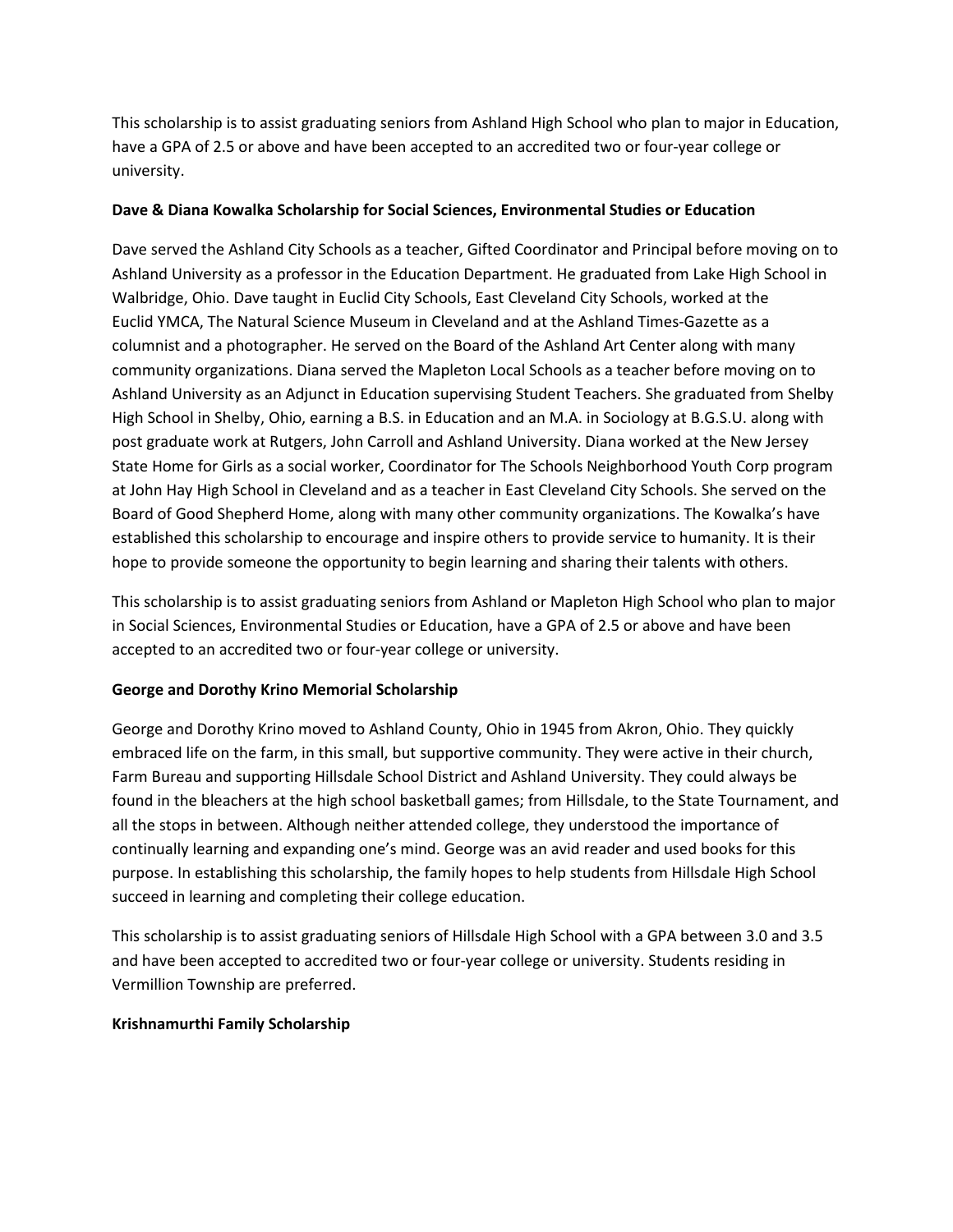This scholarship is to assist graduating seniors of Ashland High School with a GPA of 3.5 or above who are majoring in a health-related field and have been accepted to an accredited 4-year college or university.

### **Cherise Mims-Kruty Memorial Scholarship**

Cherise Mims-Kruty was raised in Ashland and graduated from Ashland High School in 2001. She continued her education at The Ohio State University—ATI, majoring in Landscape Construction. Following school, she enjoyed a career in her chosen field, creating beautiful landscapes through the use of vivid and bold flowers in southwest Florida. Tragically, complications from routine surgery brought Cherise's life to an untimely end in May of 2007. Cherise lived her life with enthusiasm and a positive attitude, always taking advantage of the many opportunities that were in her path. She had a contagious smile that positively affected everyone she knew. Her photography of sunrises and flowers was, and is still, a reminder to all of us to enjoy the simple pleasures of life. In honor of Cherise, please stop and smell the flowers, appreciate the gifts of nature and take every opportunity you are given. It is our wish with this scholarship; others can pursue and achieve their dreams the same way Cherise did in her lifetime.

This scholarship is to assist graduating seniors from Ashland High School or Ashland High School graduates completing their first year at an accredited two or four-year college or university (prior year recipients may apply). Students are required to major in Landscaping, Horticulture and/or Agriculture and have a GPA of 2.5 or above.

## **Jeanette E. Laser Memorial Scholarship for Loudonville High School**

This scholarship is to assist graduating seniors of Loudonville High School majoring in a Health Care profession with a GPA of 3.0 or above who have been accepted to an accredited two or four-year college or university.

## **Jeanette E. Laser Memorial Scholarship for Mansfield Senior High School**

This scholarship is to assist graduating seniors of Mansfield Senior High School majoring in a Health Care profession with a GPA of 3.0 or above who have been accepted to an accredited two or four-year college or university.

#### **Lemon Legacy Scholarship**

Kathy was a 1972 graduate of Loudonville High School and later graduated from The Ohio State University with a bachelor's degree in education. She taught at Perrysville Elementary School and in Reynoldsburg before her retirement from teaching. She worked 10 years as a book editor for McGraw-Hill Publishing in Columbus and was then a travel consultant for AAA Travel, Columbus. Kathy was a member of Loudonville United Methodist Church and OSU Alumni Association. She loved traveling with her favorite destinations being Egypt and Hilton Head, S.C.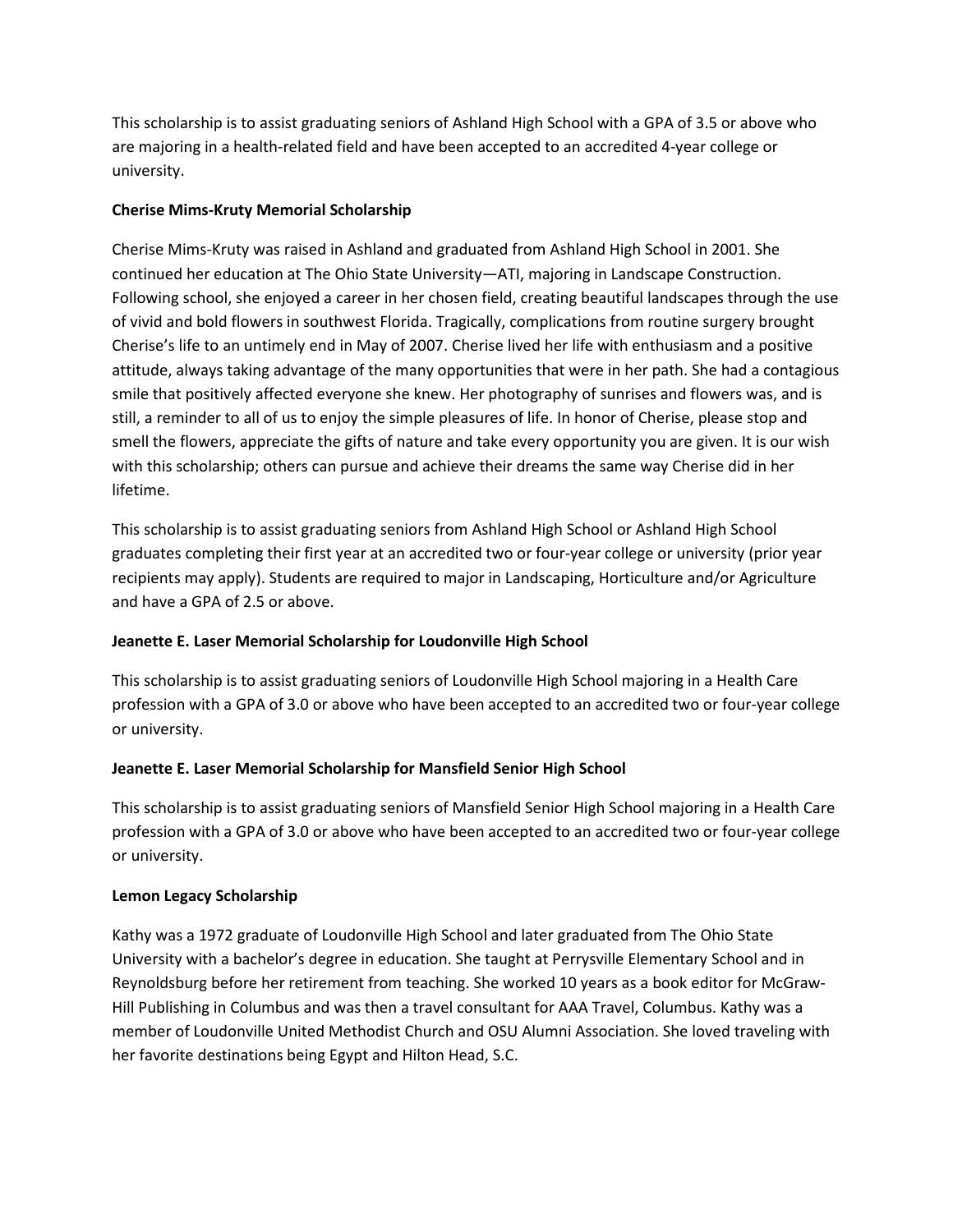Patty was a 1974 graduate of Loudonville High School and had lived in the Loudonville area most of her life. She worked for Dr. Rod Stinemetz for 37 years before spending two years in the office at Colonial Manor Health Care Center. She was a member of Zion Lutheran Church, previously serving on the church's Endowment Committee as well as the Mohican Area Historical Society. Patty thoroughly enjoyed following all her friends' children throughout their Loudonville High School sporting careers and never met a stranger. She was a staple within the Loudonville Community.

Friends of Kathy and Patty created this scholarship to honor and remember the lives of two very special sisters who gave so much of what they had to help and support young people. This scholarship will benefit students going into the fields of History, Journalism, or Athletic Training/Coaching…all things Kathy and Patty were passionate about.

This scholarship is to assist a graduating senior from Loudonville High School who has a minimum GPA of 3.0 and has been accepted to an accredited two or four year college/university. Those majoring in History, Journalism or Athletic Training/Coaching and those who have a family member with cancer/have demonstrated independence due to family circumstances will be awarded additional points.

## **Lighthouse Wealth Management Scholarship Fund**

This scholarship is to assist Ashland County residents who plan to major in Business/Finance and have been accepted to an accredited two or four-year college/university. Prior recipients may reapply.

## **Jacque and Ruth Lingenfelter Music Scholarship**

The Jacque and Ruth Lingenfelter Music Scholarship was established to help further the education of talented young musicians. Jacque, a lifelong resident of Loudonville, and Ruth, originally from Danville, owned and operated Lingenfelter Jewelers for over 40 years. Both enjoyed vocal and instrumental music of many forms. Jacque sang and was an accomplished baritone player. He took up the instrument when he was twelve years old and continued to play with many area music groups throughout this life. He built an electronic organ before they were common, and taught himself to play. Ruth sang and could play the organ "by ear." Jacque and Ruth will also be remembered for hosting many neighborhood "Music Appreciation Nights." Their children and grandchildren continue this musical tradition.

This scholarship is to assist graduating seniors from Loudonville High School with a GPA of 2.5 or above that have been accepted to a four-year college or university. Students majoring in Music Performance or Music Education are preferred.

## **James & Elise Lingenfelter Scholarship**

Jim Lingenfelter spent his life making a positive impact on the lives of others and his community. Unfortunately, his life's work was cut short by corticobasal syndrome on August 3, 2014. To now honor Jim and memorialize his life, the "James and Elise Lingenfelter Scholarship Fund" has been created to benefit seniors graduating from Loudonville High School.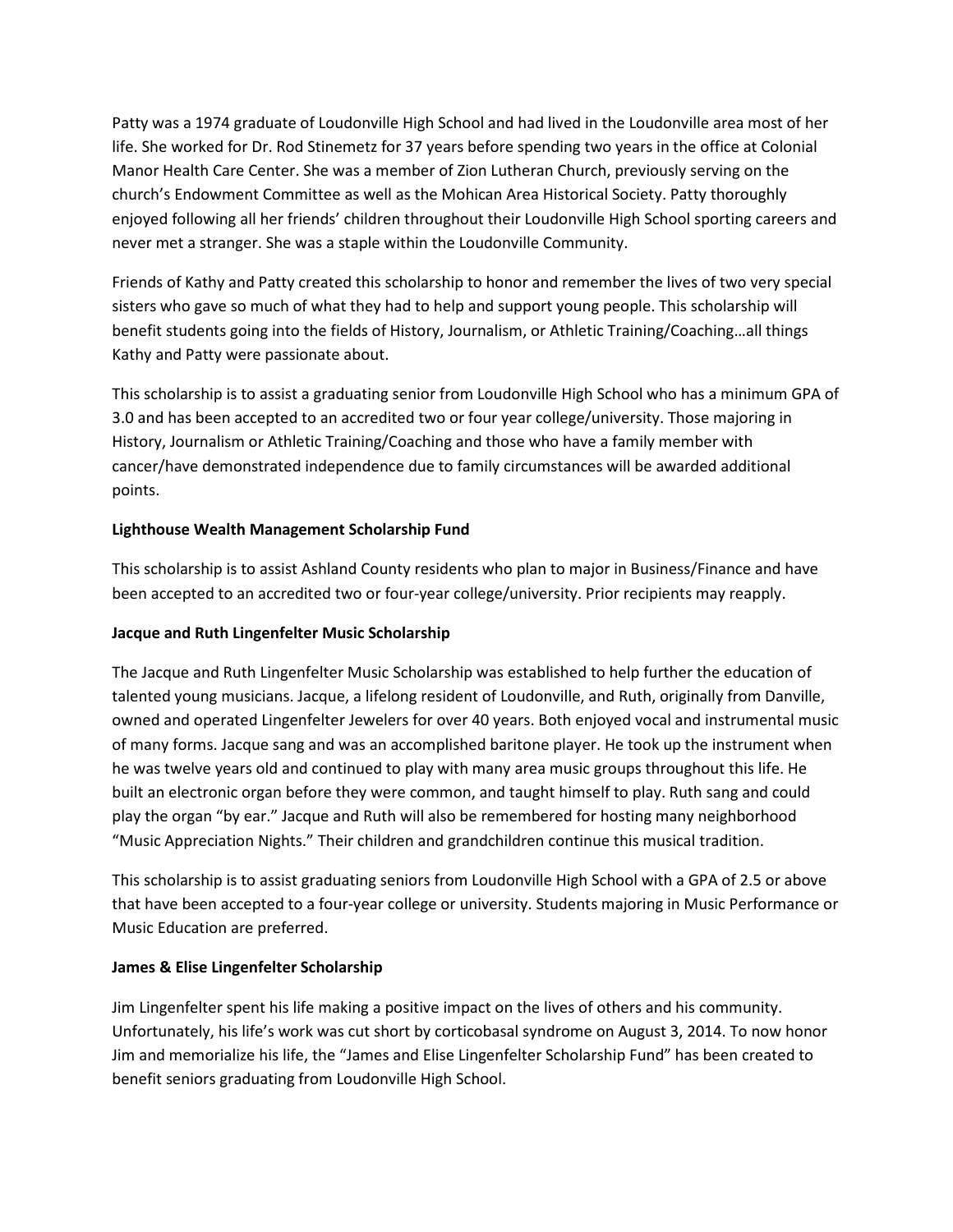Jim's love for his family, friends, community (and the Cleveland Browns) was evident anytime you were fortunate enough to come in contact with him. He tirelessly supported the youth in this community, and because of that, a scholarship in his name allows Jim to continue supporting today's youth long into the future.

This scholarship is to assist graduating seniors of Loudonville High School who have been accepted to an accredited two or four year college/university.

## **Peter Linneman Scholarship**

Peter Linneman, born in Lima, Ohio, was the first in his family to attend a college or university. He came to Ashland University in 1969 where his eyes were opened to his full potential. Today, after completing his Ph.D. at the University of Chicago, he is the Albert Sussman Professor of Real Estate at the Wharton School of the University of Pennsylvania and Principal of Linneman Associates.

For more than 25 years he has provided strategic and financial advice to leading corporations. He has been named one of the 25 most influential people in real estate and one of 100 most powerful people in New York City real estate. His book on real estate and finance has been adopted by more than 50 universities including Yale, the University of Chicago, Columbia, and Wharton. He serves on the Board of Directors of numerous NYSE and private enterprises. He was chairman of the Board of Rockefeller Center Properties, where he led the process of foreclosing on its Japanese owners and the successful sale of Rockefeller Center.

It was at Ashland University he met his wife, Kathleen, of 36 years. Peter Linneman chose to create this scholarship with his award received from the Pension Real Estate Association.

This scholarship is to assist graduating seniors from any Ashland County high school with a 3.5 GPA or above who have been accepted to Ashland University.

#### **Donald E. and Daphne Maras Long Scholarship**

Donald E. Long is a lifelong resident of Ashland, graduate of Ashland High School, Marine veteran and founder and former owner of Long's Refrigeration Service Company. Don and his wife, Daphne Maras Long, also a graduate of Ashland High School, established this scholarship fund to encourage an Ashland High School student to pursue a career in religious studies. This scholarship is created in honor of God's *blessings of our son, Reverend Brian K. Long, and daughter, Brenda Long Andress.*

This scholarship is to assist graduating seniors of Ashland High School majoring in Religious Studies, have a GPA of 2.5 or above and have been accepted to an accredited two or four-year college or university.

#### **Loudonville FFA Alumni Association Scholarship**

Loudonville FFA Alumni Organization has designed this scholarship to award a student active in FFA. The scholarship is for one who has learned through their agriculture experience the opportunity and ability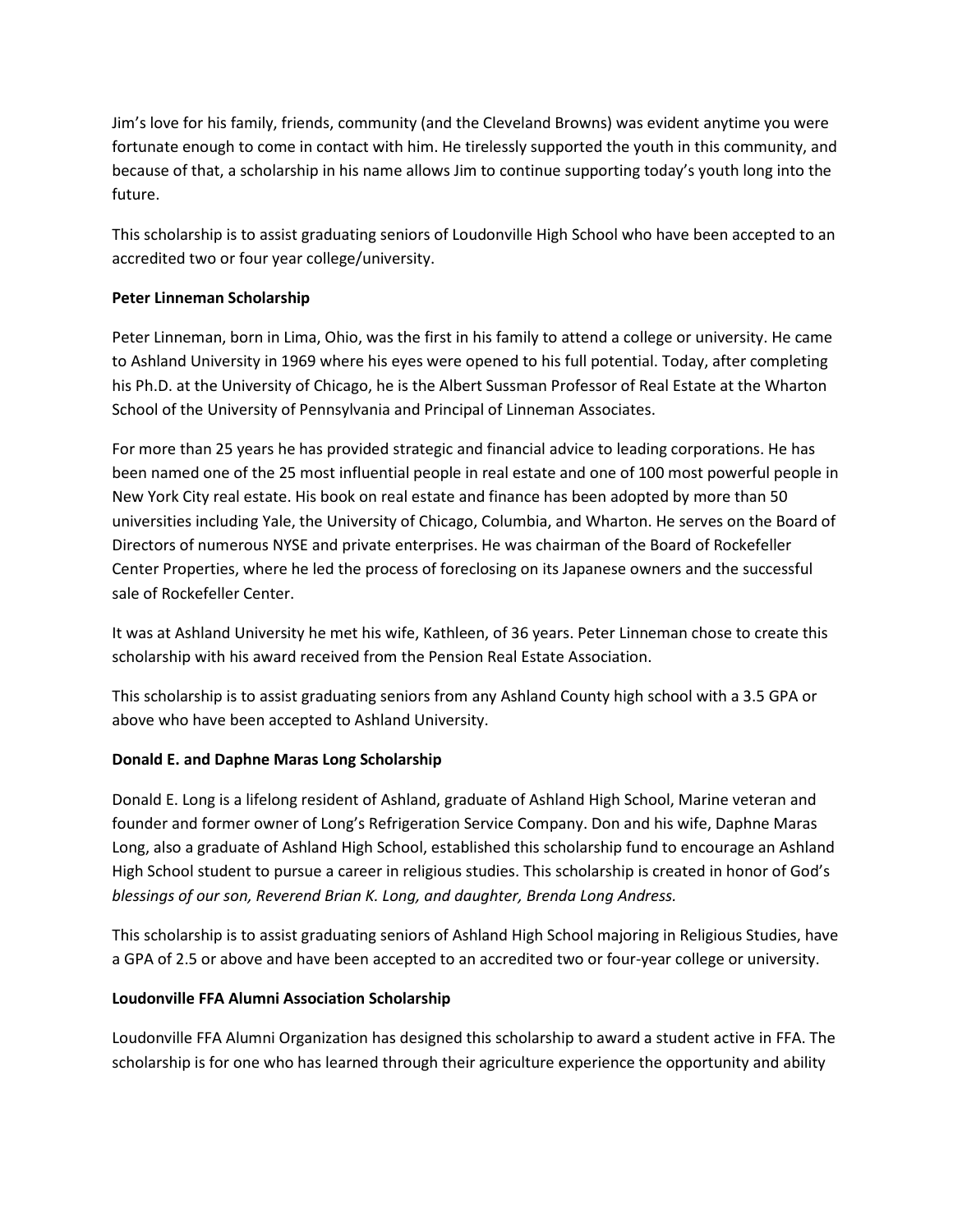to affect the community in which they live. This career objective may be accomplished through any chosen career major.

This scholarship is to assist graduating seniors of Loudonville High School with a GPA of 2.75 or above that have been accepted to an accredited trade or technical school, vocational program, or two or fouryear college or university. Students must have at least two years of involvement in Loudonville FFA with at least one of these years being their senior year of high school.

## **Loudonville High School Class of 1941 Scholarship**

Because local friends and businessmen Jacque Lingenfelter, Dr. Bob Young, Paul Kauffman, Chuck Bender, and Robert Koppert received many benefits while attending the Loudonville Schools, they decided to establish a scholarship on behalf of their L.H.S. Class of 1941. With much cooperation from their classmates and an attorney friend who helped them to incorporate, this group has given a scholarship to help further the education of a Loudonville-Perrysville senior each year since 1993.

This scholarship is to assist graduating seniors of Loudonville High School with a GPA of 2.5 or above that have been accepted to an accredited two or four-year college or university.

## **Loudonville High School Class of 1965 Scholarship**

The Loudonville High School Class of 1965 adopted the motto "Forward Ever, Backward Never." Class members across the United States have contributed to this effort to provide a scholarship that will be given to a Loudonville High School Senior who, in an effort to continue moving forward, has strived for excellence. In addition to a 3.0 grade point average and a strong work ethic, the personality of said senior should reflect a caring individual who practices an appreciation for learning, community service, and tolerance for others.

This scholarship is to assist graduating seniors from Loudonville High School who have a GPA of 2.5 or above and have been accepted to an accredited two or four-year college or university.

## **Loudonville/Perrysville Alumni Scholarship**

Organized in January of 2005, the Loudonville/Perrysville Alumni Association was formed when an interested group of Loudonville High School and Perrysville High School alumni gathered. A 10-member steering committee was organized with at least one member representing each decade since the 1940's of either LHS or PHS graduates and which included Marjorie Atkinson, Norma Mowers Zody, Sue Banks, Myra Stitzlein, Eric Koppert, Cathy Lance, Becky Furlong, Stacey Donelson, Abby Hines, and Kendra Roberts. Developed then was a mission statement – To support Loudonville-Perrysville Schools and graduates and to provide a tool for communication to stay connected to our communities. Set, too, was the goal to establish an LPA Scholarship. Since 2005, at graduation time, one or more scholarships of \$500+ had been given to an LHS senior. Finally, in 2012, the LPA Scholarship officially was endowed. Money was through individual donations, class donations, silent auctions at decade reunions, and the sale of hams and cookbooks. The senior applicant must be the first in his/her generation to be attending an institution of higher education. Or, in other words, this scholarship is for the senior of whom neither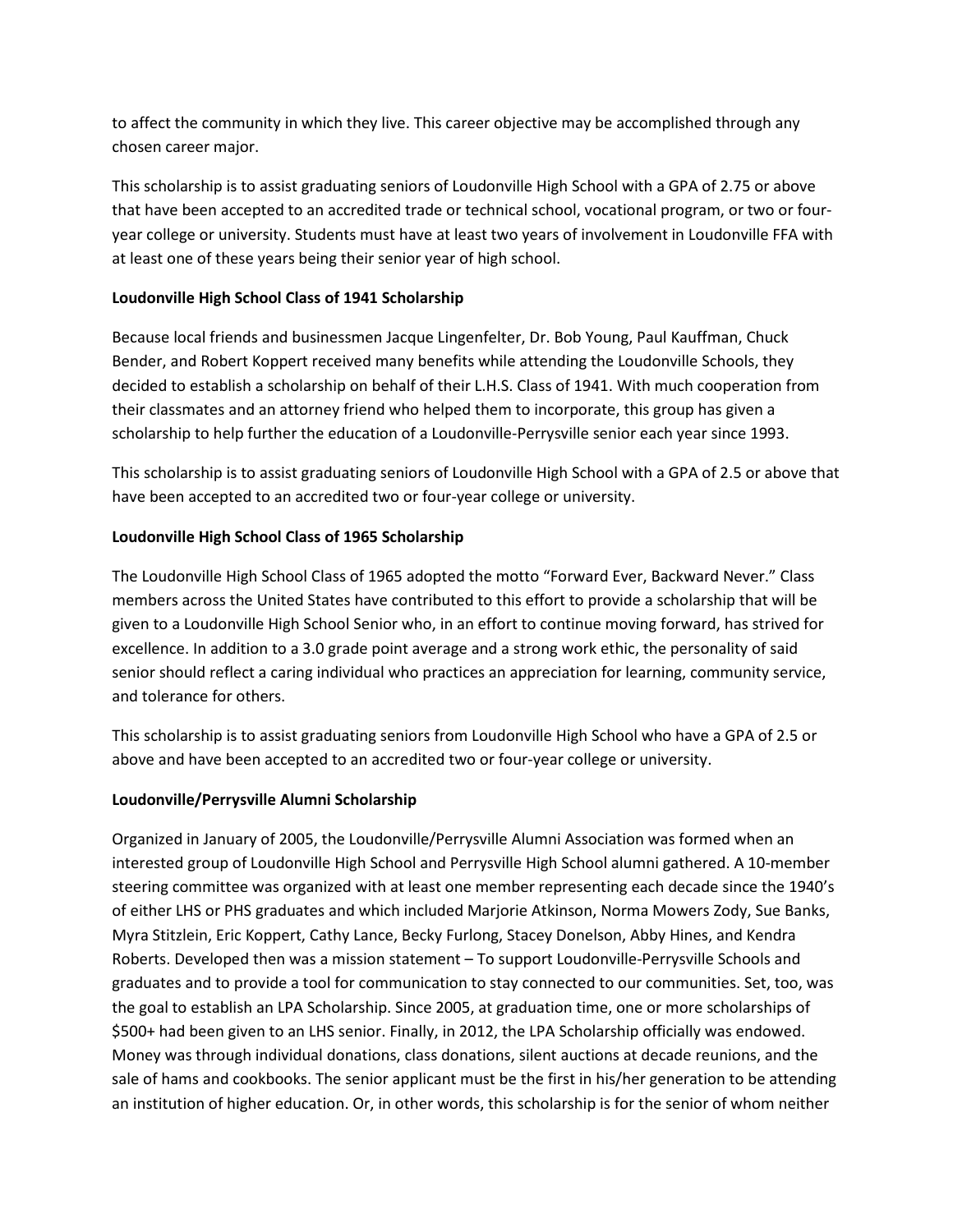parent completed a four year degree from a college or university under the terms of "traditional," which is defined as making an immediate transition from high school to higher education and receiving a degree in a standard, timely, manner.

This scholarship is to assist graduating seniors of Loudonville High School that have been accepted to an accredited two or four-year college or university. Students whose parents (mother and father) did not attend a higher education institution within the year following high school graduation are preferred.

#### **Loudonville-Perrysville Athletic Boosters, Inc. Memorial Scholarship**

Recently the Loudonville-Perrysville community lost a tremendous asset in the passing of Kenny Long, whose leadership spanned over three decades. Over the years we have been blessed with many diligent people who have been selfless with their time and efforts. To honor these individuals the Loudonville-Perrysville Athletic Boosters, Inc. have endowed a scholarship for graduating seniors of Loudonville High School. Selection of recipients will be based on the following criteria: positive attitude, athletic/activities leadership, community service (school and non-school), academic habits, and financial need. Kenny Long was active in the Loudonville-Perrysville Athletic Boosters, for many years and held the office of president for the last 21 years. Kenny was at every ball game that he could attend either watching the event, in the concession stand or behind the scenes working. If a coach, team or athlete needed something, Kenny would make it happen. If a building needed repair, Kenny would see it through to completion. Any issue or idea that was mentioned in passing by someone, Kenny never hesitated, no matter how small or large Kenny got the job done.

This scholarship is to assist graduating seniors of Loudonville High School that have been accepted to an accredited two or four-year college or university.

## **Loudonville-Perrysville High School Class of 1962 Scholarship**

Class Members throughout the community and across the nation have contributed to this scholarship. The Class of '62 wishes to help further the education of high school graduates of the Loudonville– Perrysville School District, giving them the tools to succeed in their future endeavors. It is our hope that the recipients will provide this opportunity to someone else.

This scholarship is to assist graduating seniors from Loudonville High School with a GPA between 2.5 and 3.5 who have been accepted to an accredited two or four-year college or university.

#### **Don and Carolyn Lowe Health Sciences Scholarship**

Carolyn Lowe (1927-), a 1945 graduate of Savannah High School and a 1948 graduate of the Samaritan Hospital School of Nursing, provided caring nursing services for Samaritan Hospital, Medical Associates of Ashland, and private nursing patients during a career that spanned three decades. She is an active member of the Ashland community, serving as a volunteer at Samaritan Regional Health System and supporting her church and numerous community organizations.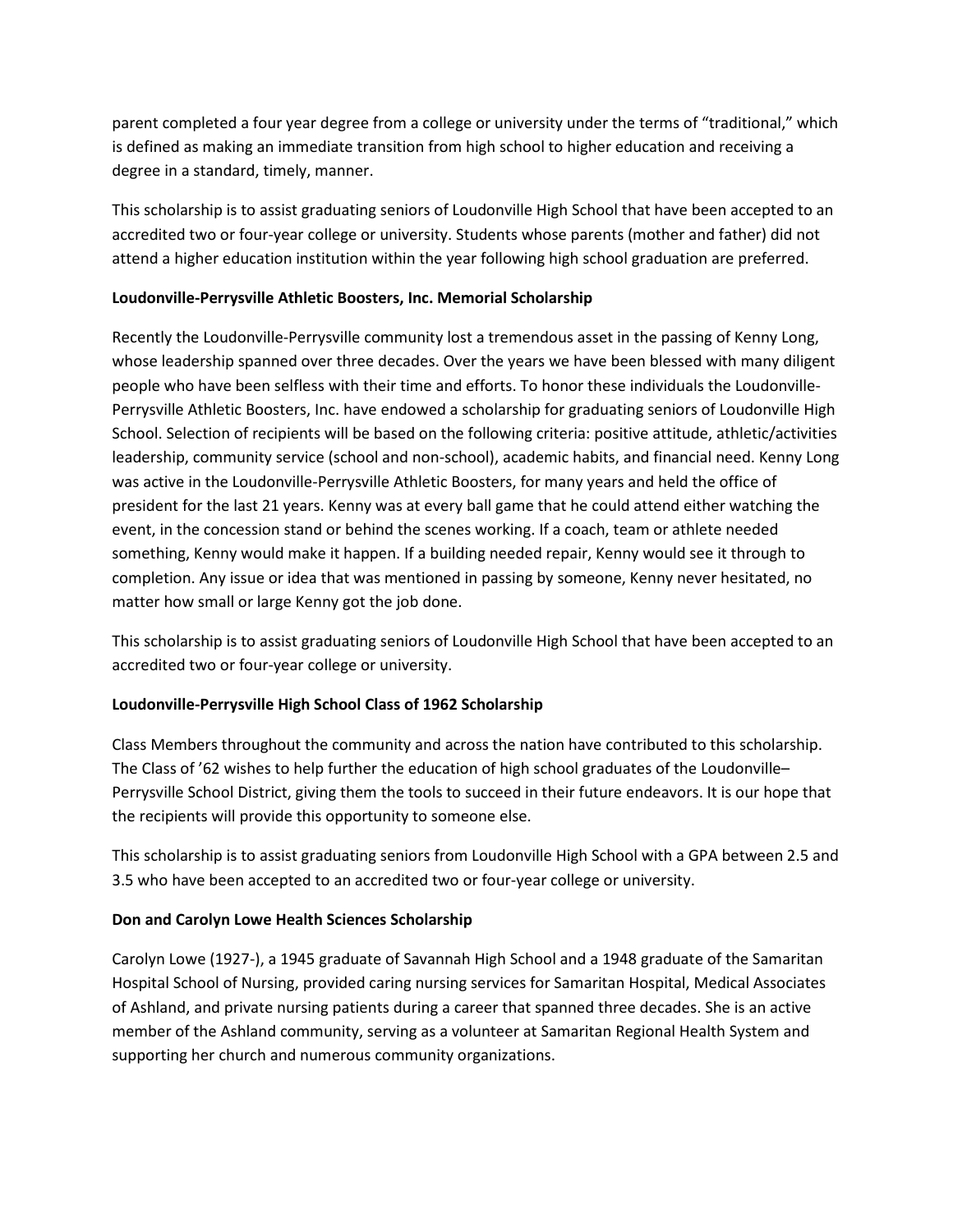The Lowe family honors the nursing profession by recognizing a graduate of Ashland High School with this scholarship in honor of Carolyn Lowe.

This scholarship is to assist graduating seniors of Ashland High School who plan to major in Health Sciences, have a GPA of 3.2 or above and have been accepted to an accredited two or four-year college or university.

## **Don and Carolyn Lowe Math/Science Scholarship**

Don Lowe (1923-2005), a lifetime resident of Ashland and a 1942 graduate of Ashland High School, was a latex chemist at Faultless Rubber Company following his service in Europe during World War II. He is credited with the development of latex balloon advances, the Omega solid core golf ball, and the chemical science behind a number of Kenner toys, including Stretch Armstrong and Baby Won't Let Go. He was an active member of the community, serving his church and participating in local golf groups and community events.

The Lowe family honors Don's commitment to, and innovations in, the field of latex chemistry and engineering by recognizing a graduate of Ashland High School with this scholarship in his name.

This scholarship is to assist graduating seniors from Ashland High School majoring in Math/Science, have a GPA of 3.2 or above and have been accepted to an accredited two or four-year college or university.

## **Barney Luttrell Memorial Scholarship**

Love of God, family, and country, these were values that Barney cherished. Often heard before seen, he had a voice rich with character and easily recognized. Barney never met a stranger, always having time for everyone. Barney graduated from Virginia Tech in 1958 and proudly served in the Corp of Cadets. Moving to Ashland in 1972 to work for Hydromatic, he retired from F.E. Myers in 1998. He raised his family here where both of his daughters graduated from Ashland High School. He was a member of the First Presbyterian Church, where he taught Sunday School and was active in the youth group. He loved the game of golf and became involved in the youth program at Brookside Golf Course. This scholarship was set up by family and friends of Barney to assist an AHS senior who loves the game of golf and also shares Barney's commitment of God, family and country.

This scholarship is to assist female athletes graduating from Ashland High School with a GPA of 3.0 or above that have been accepted to an accredited two or four-year college or university. Participation in golf is required.

## **Roger and Debra Lyons Scholarship**

Roger and Debra Lyons are residents of Ashland City and have enjoyed successful careers for which they have been passionate about. They attribute the foundation of their success, in part, to their alma maters – Ashland University and Baldwin-Wallace College. Roger and Debra would like to give back to both the Ashland County community and their alma maters through this scholarship opportunity.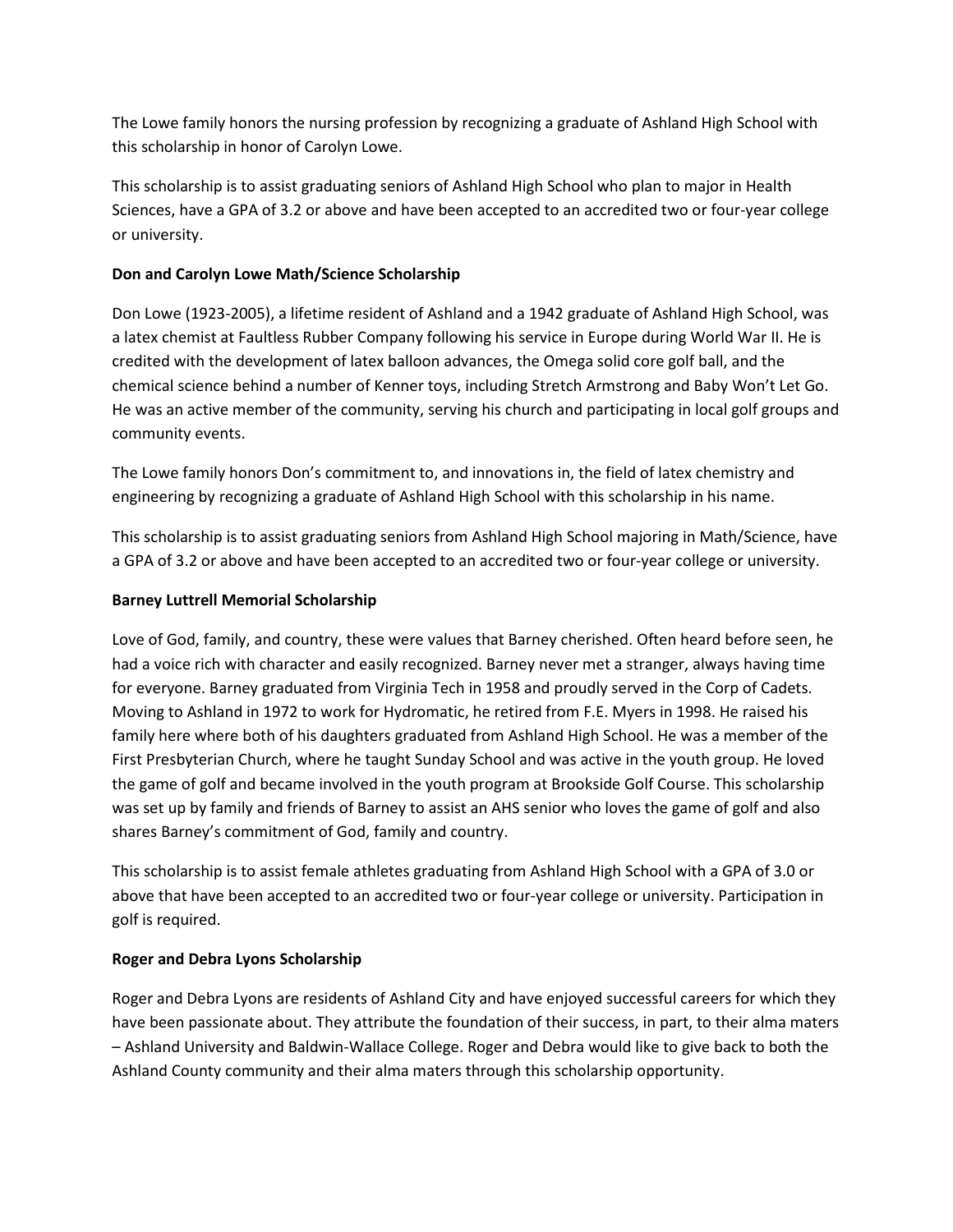This scholarship is to assist graduating seniors of any Ashland County high school with a GPA of 3.0 or above that have been accepted to Ashland University or Baldwin-Wallace University.

### **Susan B. Mangon Memorial Scholarship**

Susan B. Mangon devoted 25 years as a teacher's aide working with multiple handicapped children at Taft Elementary School. If any of her very special students were in need, they would find their angel in Susan whether that was a hug, word of encouragement or a material requirement. She enjoyed following those students as they progressed and graduated from Ashland High School. Through Susan's life, she was an extremely patient and loving person, always with a positive approach toward everyone and every situation she encountered. Susan also enjoyed giving of her time as a volunteer at University Hospitals Samaritan Medical Center and often canvassing the neighborhood for various charities. This scholarship has been established by her husband, Larry, upon her death, June 2, 2016, in honor of Susan and her endearing qualities that will forever remain in the hearts of all who knew her.

This scholarship is to assist graduating seniors from Ashland High School who have a GPA of 3.0 or above and have been accepted to an accredited two or four-year college or university.

## **Dann L. and Connie J. Marble Education Scholarship**

Dann and Connie Marble met on the Ashland College campus and were married in 1967. They have two daughters and two grandchildren. Dann has been a licensed funeral director and embalmer for the past 47 years. He is active in the Young Men's Business Club and is a member of the Masonic community. Connie has been an educator for over 45 years spending most of her career at Ashland High School and Ashland University. She is a member of the Ashland County Community Foundation Board of Trustees, served on the ACCF Women's Fund Steering Committee for six years, is a member on the Ashland City Schools Foundation Board, and is active in Garden Study Club and Amicae per Annos Sorority. The Marbles are members of the First Presbyterian Church of Ashland and enjoy traveling.

Establishing an educational scholarship was important to Dann and Connie. Dann's parents were both long time educators in the Ashland community. Connie's philosophy of education is to teach with passion, dedication, empathy, and enthusiasm which effectively impacts students and provides a strong foundation for lifelong learners.

This scholarship established through the ACCF will continue to provide young people in our community the support to accomplish their goals. A gift to the foundation is similar to the gift of a devoted teacher – neither stops giving.

This scholarship is to assist a student graduating from Ashland High School who is planning to major in Education, has a GPA of 2.5 or above and has been accepted to an accredited 4-year college/university. Students going into the Language Arts area of Education will be given additional points.

## **Tony Marley Memorial Scholarship for a Teacher Education Major**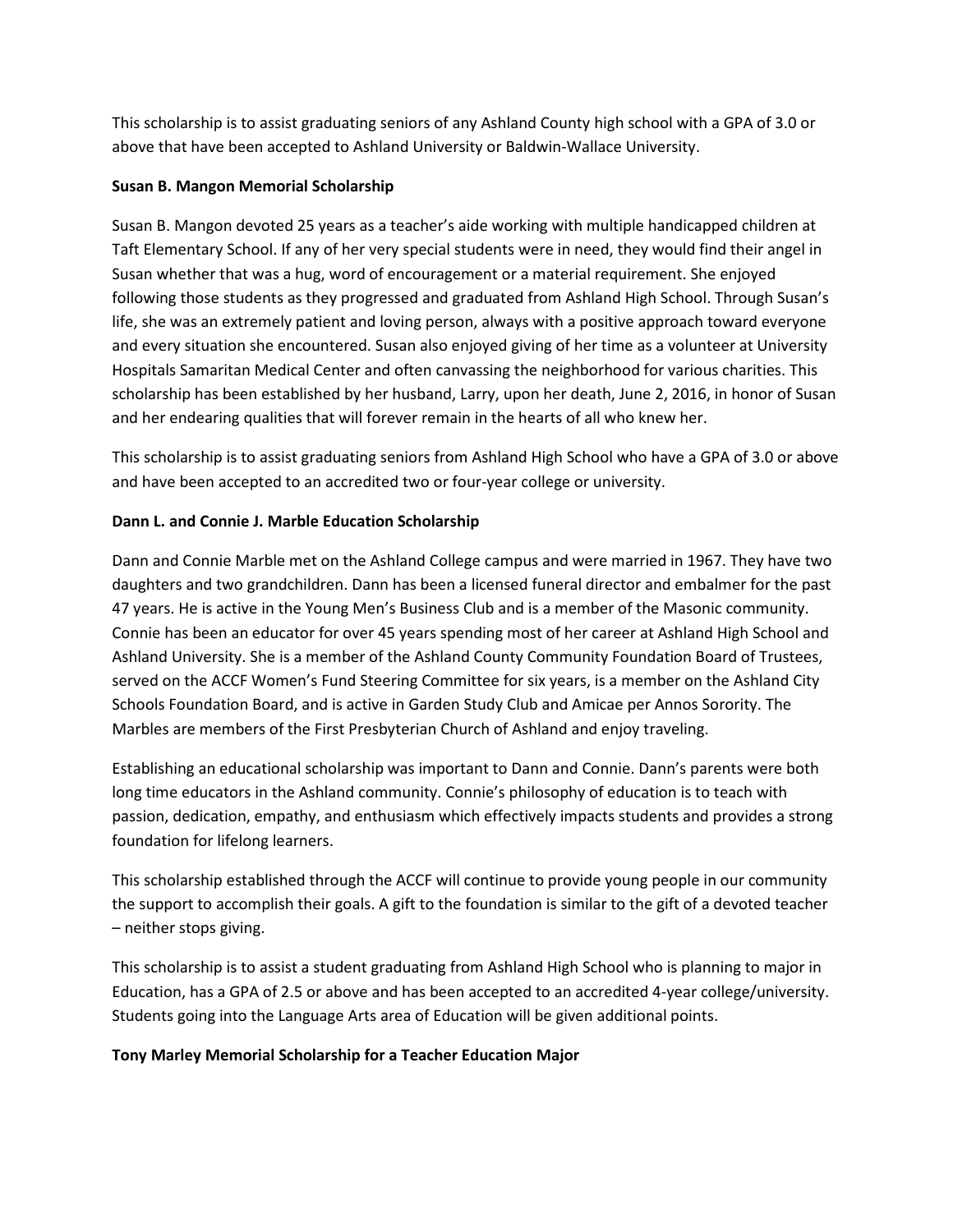Family and friends chose to honor Tony Marley's inspiration and dedication to education with a scholarship fund in his memory. Tony graduated from Wellington High School in 1942, was a World War II veteran, and served in the U.S. Navy during both theaters of war aboard the USS Ancon. After returning from service, Tony graduated from Ashland College in 1950 with a degree in secondary education. That same year, he married college sweetheart Vera Mae Smith. Mr. Marley taught and coached throughout the Ashland City Schools for numerous years. After receiving his master's degree in 1965 from The Ohio State University, he served as principal of Osborn Elementary School. He was later named instructor in education and assistant supervisor of student teaching at Ashland College. Tony retired from Ashland College in 1989 and moved along with his wife of 55 years to Fort Worth, Texas.

This scholarship is to assist graduating seniors of any Ashland County public high school who plan to major in Teacher Education, have a 2.5 GPA or above and have been accepted to an accredited four-year college or university in Ohio.

### **Kim Marquette Memorial Scholarship**

Kim Marquette was one of Ashland's finest. Born and raised in Ashland, Kim was a 1974 Ashland High School graduate who was a committed volunteer and leader throughout her life in school, church and the community. This scholarship is set as a tribute to her in recognizing the young men and women who strive to lead similar lives. Those who are actively involved in school activities and volunteer organizations and who demonstrate leadership qualities are most eligible to receive this award.

This scholarship is to assist graduating seniors from Ashland High School with a GPA of 3.0 or above who have been accepted to an accredited two or four-year college or university.

## **Lisa Marth Memorial Scholarship**

Lisa Marth was born on December 8, 1979. She spent her early years growing up in Bellville—where she participated in little league softball and the swim team until she moved to the Hillsdale School District in the 5th grade. Lisa was an outstanding athlete in several sports and was heavily scouted by colleges in Ohio. She had signed a "letter of intent" to play softball at Kent State University after graduation where she was going to pursue a career in nursing. Lisa experienced academic success as well as athletic success and (during her senior year) was selected as Hillsdale's Homecoming Queen just weeks before being tragically killed in an automobile accident on November 27, 1997. Lisa's family established this scholarship in her memory to encourage other female athletes to pursue a college education.

This scholarship is to assist outstanding senior female athletes graduating from Hillsdale High School with a GPA of 2.5 or above that have been accepted to an accredited two or four-year college or university.

#### **Jane Maun Memorial Scholarship**

This scholarship was established in the memory of Mrs. Jane Maun, a devoted wife and mother, dear friend, and dedicated educator. Mrs. Maun believed strongly that education, particularly for women, is the key to the financial and social independence necessary to make healthy choices and establish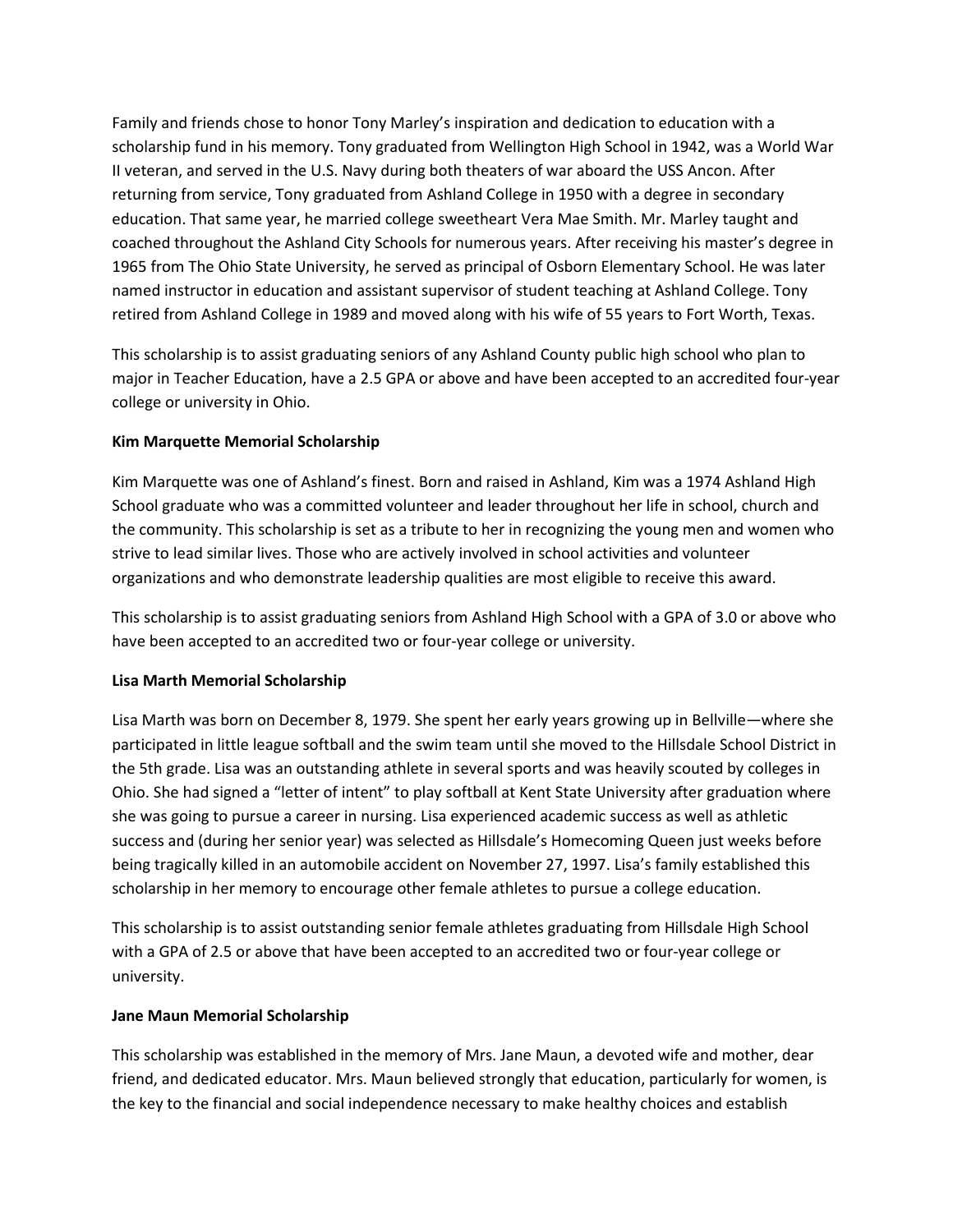successful relationships. Through this scholarship, her friends and family hope to assist a motivated young woman to continue her education, pursue her goals, and ultimately use her talents to help build a strong community.

This scholarship is to assist female students graduating from Hillsdale High School with a GPA of 3.0 or above that have been accepted to an accredited four-year college or university.

### **James & Phyllis McClure Business Scholarship**

Jim and Phyllis McClure were born and raised in Loudonville, Ohio. Phyllis was a teacher for 20 years in the Loudonville school system. Jim was a Ford dealer for 36 years in Loudonville, and served on the Farmers Bank board for 31 years, being chairman for 11 years. They consider the Loudonville-Perrysville area one of the finest areas in the country.

This scholarship is to assist graduating seniors of Loudonville High School majoring in Business, have a GPA of 2.8 or above and have been accepted to an accredited two or four-year college or university. Two letters of recommendation are required.

### **Coach Doug McDonald Honorary Scholarship**

Doug McDonald was the Ashland High School boys' basketball coach from 1969-1972, during which he compiled a 70-14 overall record, including four Cardinal Conference championships and appearances in three district finals.

Coach McDonald graduated from Fostoria High School in 1959 and played on a basketball scholarship at The Ohio State University with legends Jerry Lucas, Gary Bradds, Bob Knight, Larry Siegfried and John Havlicek, his roommate and an eight-time NBA champion with the Boston Celtics.

Mark Humrichouser and other former AHS players established the Coach Doug McDonald Honorary Scholarship Fund to venerate their former coach and mentor.

This scholarship is to assist graduating seniors of Ashland High School who play on the Boys' Varsity Basketball team with a GPA of 2.5 or above and plan to further his education at an accredited two or four-year college or university.

#### **Stan and June McFarlin Scholarship**

Stan (1927-1976) and June graduated from Jeromesville High School. Their children Greg, Jeff and Jill graduated from Hillsdale High School. Stan served his country in the Army Air Force (1945-1947). This scholarship is intended as a tribute to young people from the Hillsdale community who were involved in athletics and share Stan and June's commitment to their faith, family and country.

This scholarship is to assist graduating senior athletes from Hillsdale High School who plan to major in Engineering or Education or plan to study in the field to become a Guidance Counselor. Students must have a GPA of 3.0 or above and have been accepted to an accredited four-year college or university.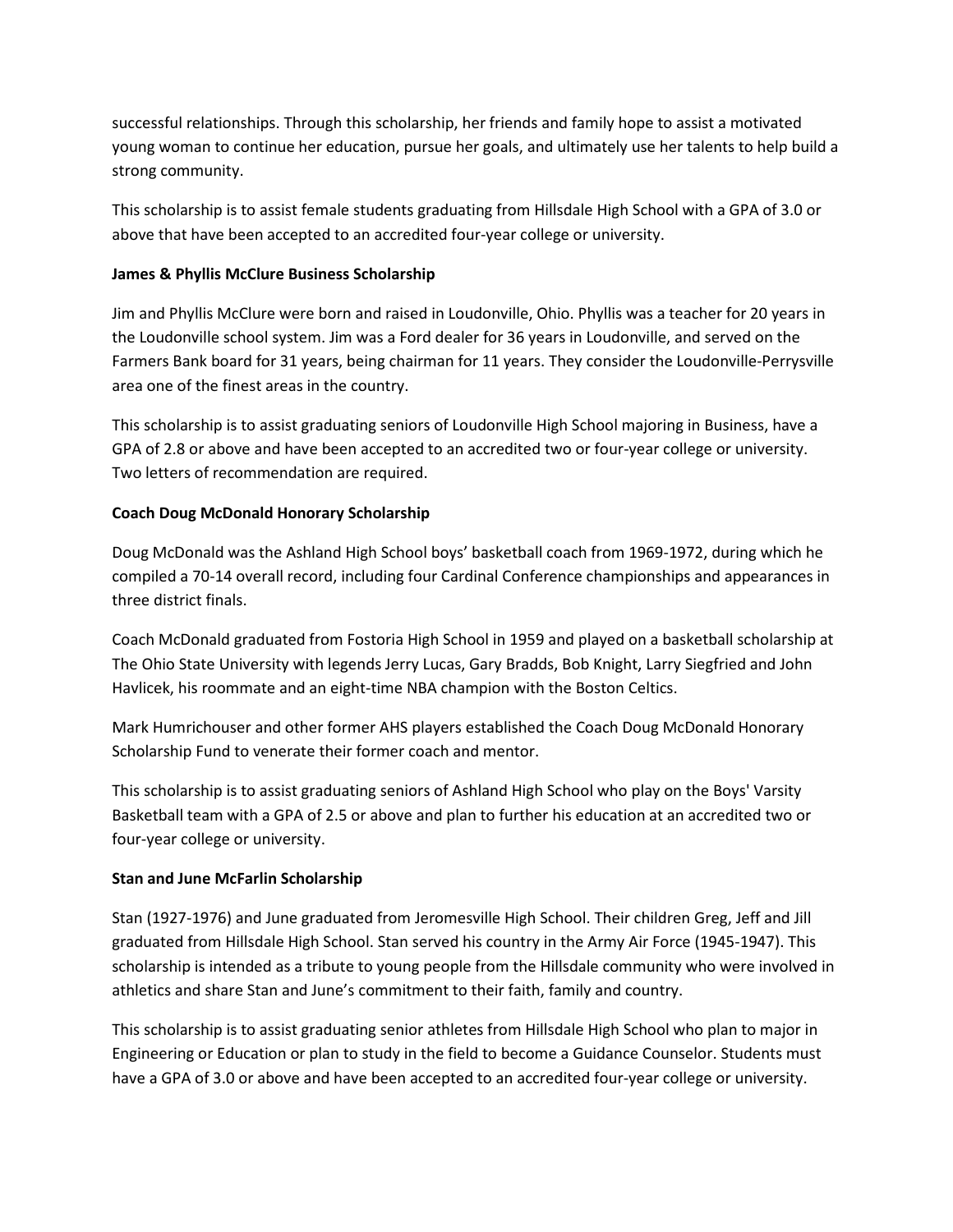#### **Jay and Ida May Mendenhall Family Scholarship**

This scholarship is to assist graduating seniors from Ashland High School who plan to major in Education or a related field, have a GPA of 3.25 or above and have been accepted to an accredited four-year college or university. First generation college students as well as those coming from families with three or more children are preferred.

#### **Barbara Lamson Miller Teacher Scholarship**

Everything good that has happened in my life came because of the college scholarship I received. It literally changed the direction of my life! While at Ashland College, I became a teacher, met my wonderful husband and found the Lord Jesus Christ as my Savior. Without the scholarship there was no chance of my attending college. My parents were divorced when I was three and my brother and I went to live with our grandparents until I left for college.

Following high school, while working as a private secretary at what was then Cooper-Bessemer, our family doctor asked me if I had ever thought of attending college. I told him I couldn't go because I didn't have money for college. Then he said, "If you had the money would you be interested?" I said I would. He then brought up the subject of scholarships.

When the scholarship became a reality, I had to decide on a major. I didn't have a clue, but even though I did not know God in the personal way I do now, He spoke to me with such clarity saying, "You're going to college and you're going to be a teacher!" I never questioned it, and when I finally began teaching first grade, I remember saying to my husband that I loved teaching so much I would teach without being paid – which was almost the case – annual income was a little over \$2,000!

Montgomery School in Ashland was my first teaching position. The following August, Jack and I were married and moved to Maryland where I taught in the District of Columbia for two years. We then moved to Mansfield, Ohio and I taught four years at Mifflin School. The following October our first child arrived. I stayed home and in time became a full-time mother of four. We now have ten grandchildren and two great grandchildren. After our youngest child left the nest, I began writing and teaching ladies' Bible studies.

I can't even imagine how different my life would have been had I not received that scholarship. I have had a full and happy life and will always be so very grateful to God and the people He used to make it all happen!

This scholarship is to assist graduating seniors of any Mt. Vernon High School. Applicants must be on a path to become a K-12 teacher, have a GPA of 2.0 or above and be accepted to an accredited four-year college or university.

#### **Jack Miller/Dick Smail Golf Scholarship**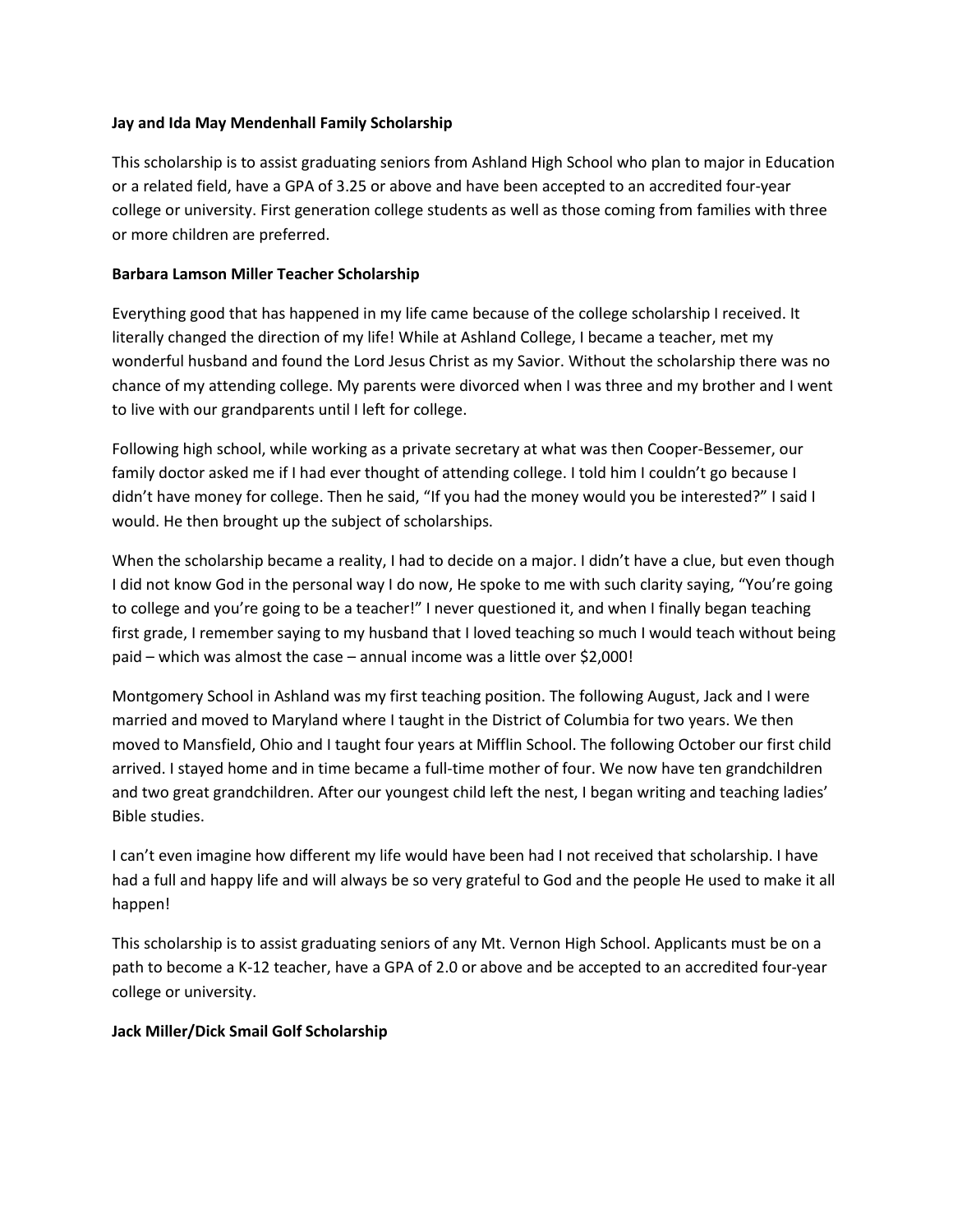"Jack" Miller and "Dick" Smail were both students at Grant Street Elementary in Ashland. Although three years separate the two, their friendship developed through childhood. The two played golf together on the Ashland High School Golf team in 1951.

Both became accomplished golfers, winning various tournaments, numerous awards and each earning a college golf scholarship. This college assistance is the backbone for their decision to reciprocate and sponsor a scholarship through the Ashland County Community Foundation.

The Jack Miller/Dick Smail Golf Scholarship is a recognition of appreciation and encouragement to future AHS students to further both their education and golf careers.

Beginning in the year 2012, annual golf outings will be held to assist funding the scholarship. Much appreciation is given to ACCF for administering the scholarship to these well deserved student athletes.

This scholarship is to assist graduating seniors of Ashland High School with a 2.0 GPA or above that have been accepted to an accredited four-year college or university. Preference will be given to outstanding male and female golfers as well as those attending Ohio University or Ashland University.

# **John T. 'Jack' Miller Outstanding AHS Senior Male Athlete Scholarship Fund, in honor of Stu Martin, Bully Rader, Bud Plank and Brother Bob 'Bulldog' Miller**

### **Steve Moon Memorial Golf Scholarship Fund**

The Steve Moon Memorial Golf Scholarship was established in 1986. The scholarship was created as a resource to those students at Ashland High School pursuing a college education and who showed the same outstanding character traits that everyone who came to know and love in Steve. Steve was known in the community as a great family man with an incredible sense of humor and infectious laugh. He lived life everyday to its' fullest and demonstrated through his actions a high sense of honesty, integrity and the desire to always do more for others. He graduated from Ashland High School in 1973; where he embraced the game of golf as a member of the high school team. Steve went on to become a successful insurance agent in Ashland as well as a part time sports writer for the Ashland Times-Gazette. To know Steve was to love him and this scholarship pays tribute to the man that he was and the contributions he made throughout his life that helped make Ashland and all around him better.

This scholarship is to assist graduating seniors of Ashland High School who have participated on the golf team, have a GPA of 2.5 or above and have been accepted to an accredited two or four year college/university.

#### **Patti Lee (Mowers) Mowery Scholarship**

Patti Mowery, daughter of Robert and Norma Mowers, lived in the Perrysville-Loudonville area most of her life. She graduated from Loudonville-Perrysville High School Class of 1978. Her mother and stepfather, Gaylord Zody, chose this method of honoring Patti. While suffering from ovarian cancer, Patti showed such strength and courage during the many challenges she faced in fighting this disease. She gave much encouragement to many facing similar situations. Her favorite saying: "Live, Laugh, Love."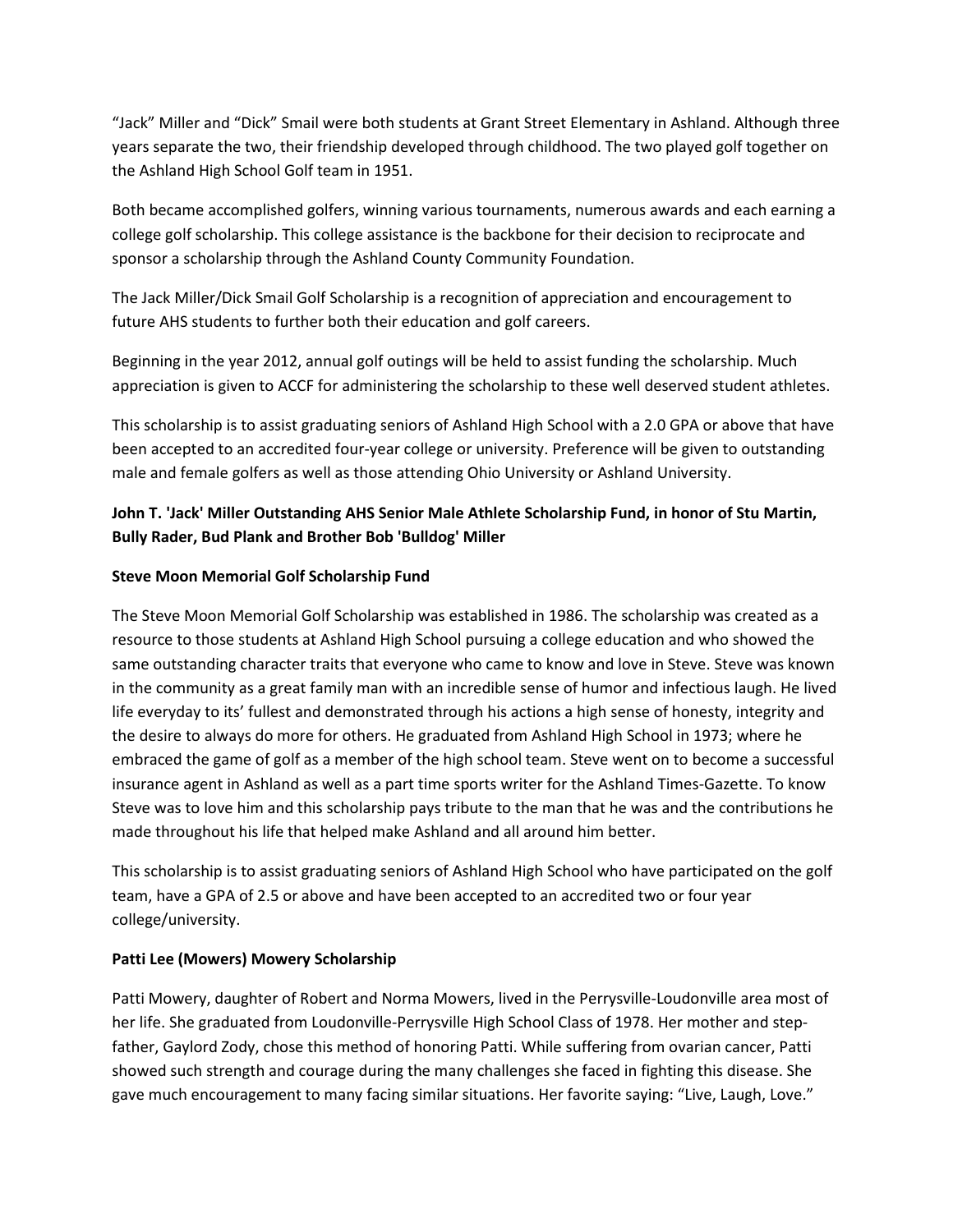Her special thought: "Each day is a gift, don't open too fast or regift away. Cherish it always." She served 11 years in the Ashland County Auditor's Office, taking medical leave as chief deputy auditor in November 2010. Patti lost her courageous battle with cancer on January 12, 2011. Married to Tim Mowery, they have two daughters, Rasheena and Tori. Patti was highly respected by her many friends and family. The Ohio State Buckeyes and Loudonville Redbirds were her favorite sports teams, especially Loudonville girls soccer and track where Tori is active.

This scholarship is to assist graduating seniors from Loudonville High School with a GPA between 2.75 and 3.5 that have been accepted to an accredited two or four-year college or university. Students majoring in Nursing are preferred.

### **Brad Mowry Memorial Scholarship**

Brad Mowry was a very loving man who focused most of his adult life on playing softball with TLC Kanvas and coaching his son and daughter's ball teams. Most recently, he was the head coach of his daughter's traveling fast-pitch softball team, The Lady Lasers. Brad was a terrific and knowledgeable coach who always taught the girls until they understood the point he was making about the game. With the love Brad had for the game of softball, the Mowry Family has elected to start a scholarship benefiting Hillsdale High School softball players continuing their education on behalf of Brad's memory. May Brad's legacy and love live on forever.

This scholarship is to assist graduating seniors of Hillsdale High School who are members of the Hillsdale softball team with a GPA of 2.8 or above that have been accepted to an accredited two or four-year college or university.

## **Larry and Karyle Mumper Scholarship**

This scholarship is to assist graduating seniors from Loudonville High School majoring in a STEM-related field, have a GPA of 3.0 or above and have been accepted to an accredited two or four-year college or university.

## **Liz Myers Scholarship**

This scholarship was established to recognize Liz's unwavering passion to protect and promote the health, safety and wellbeing of all animals. From the unconditional love that we share with our pets to the natural beauty and grace of the wildlife that surrounds us, Liz has always felt that we are better people because of the human/animal bond that spans the generations. These are beings without greed or prejudice and there is much to be learned from them.

This scholarship is to assist graduating seniors of any Ashland County High School who plan to major in Veterinary Medicine or a related field, have a GPA of 3.0 or above and have been accepted to an accredited two or four-year college or university. A course of study is preferred that promotes and protects the health, safety and wellbeing of animals.

#### **James H. and Mary K. Nearhood Family Scholarship Fund for Education**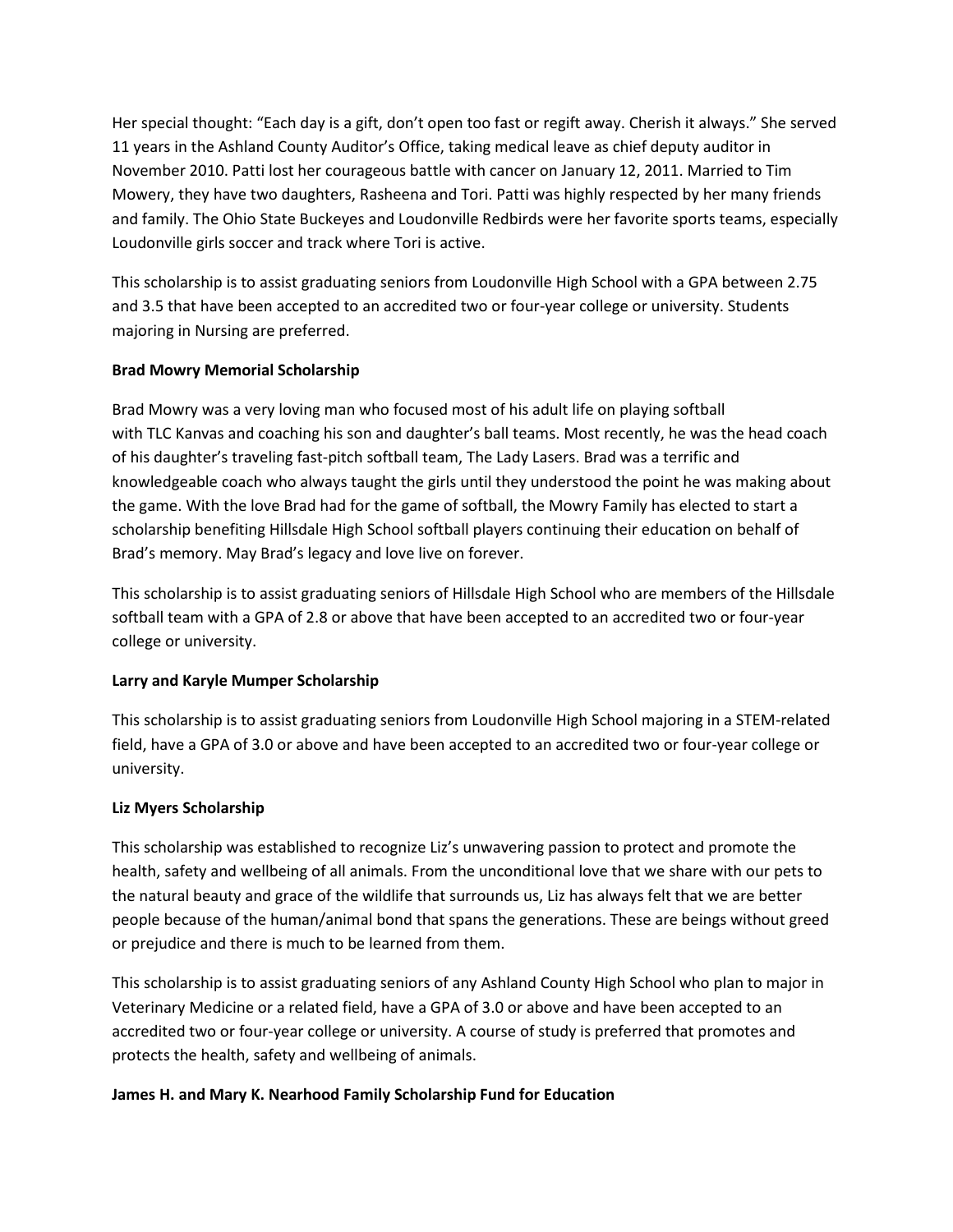This scholarship is to assist graduating high school seniors residing in Ashland County as well as students attending Mansfield St. Peter's High School (regardless of residency) who plan to major in Education, have a GPA of 3.0 or above and have been accepted to an accredited four-year college/university.

## **Traci Nebergall Memorial Scholarship Fund**

Traci Nebergall grew up attending Hillsdale schools, playing basketball and softball throughout her childhood. She worked at Beattie's Market as a teenager, and stayed involved in her community after graduation by volunteering as a little-league coach for over 30 years. She also held various officer positions with the youth league for several years, until her death in 2017.

Traci worked through high school and enrolled in college after graduation, but she had to leave her studies after one year to search for full-time income. This scholarship was founded in her memory in order to help other kids like her, who have put in the hard work but who need a little financial help to pursue their dreams.

Traci lived nonstop, fully engaged and never looking back. Her wisdom and unbeatable sense of humor impacted the lives of many. She acknowledged each day as a gift, and used each one to give back to those around her. Hayesville is a better place because of her. Through this scholarship, her life continues to impact others and give back to this community she loved so much.

This scholarship is to assist graduating seniors from Hillsdale High School who have a GPA of 2.5 or above and have been accepted to an accredited two or four-year college or university.

#### **Jack E. Nowels Endowed Scholarship**

The Jack E. Nowels Endowed Scholarship was established by friends, family, and former students of Jack Nowels in recognition and honor of his 49 years of service to the Loudonville Agricultural community as FFA advisor, vocational agriculture teacher, agricultural specialist for the Farmers and Savings Bank, and as Holmes County Commissioner. Through this service, Jack Nowels influenced many lives as he taught leadership through example by his commitment to values such as honesty, integrity, hard work, and sincere interest in students and their families.

This scholarship is to assist graduating seniors from Loudonville High School with a GPA of 2.75 or above that have been accepted to an accredited two or four-year college or university. Students with FFA participation of at least two years will be given preference.

## **Harold & Pauline Obrecht Agricultural Scholarship**

Harold Obrecht was a retired livestock farmer. His wife, Pauline, was a public school teacher and homemaker. This scholarship was established in 1997 to encourage high school seniors to secure more training in the field of Agriculture. Is there an excellent future in the field of Agriculture? Yes.

This scholarship is to assist graduating seniors of any Ashland County high school majoring in Agriculture with a 2.5 GPA or above that have been accepted to an accredited two or four-year college or university.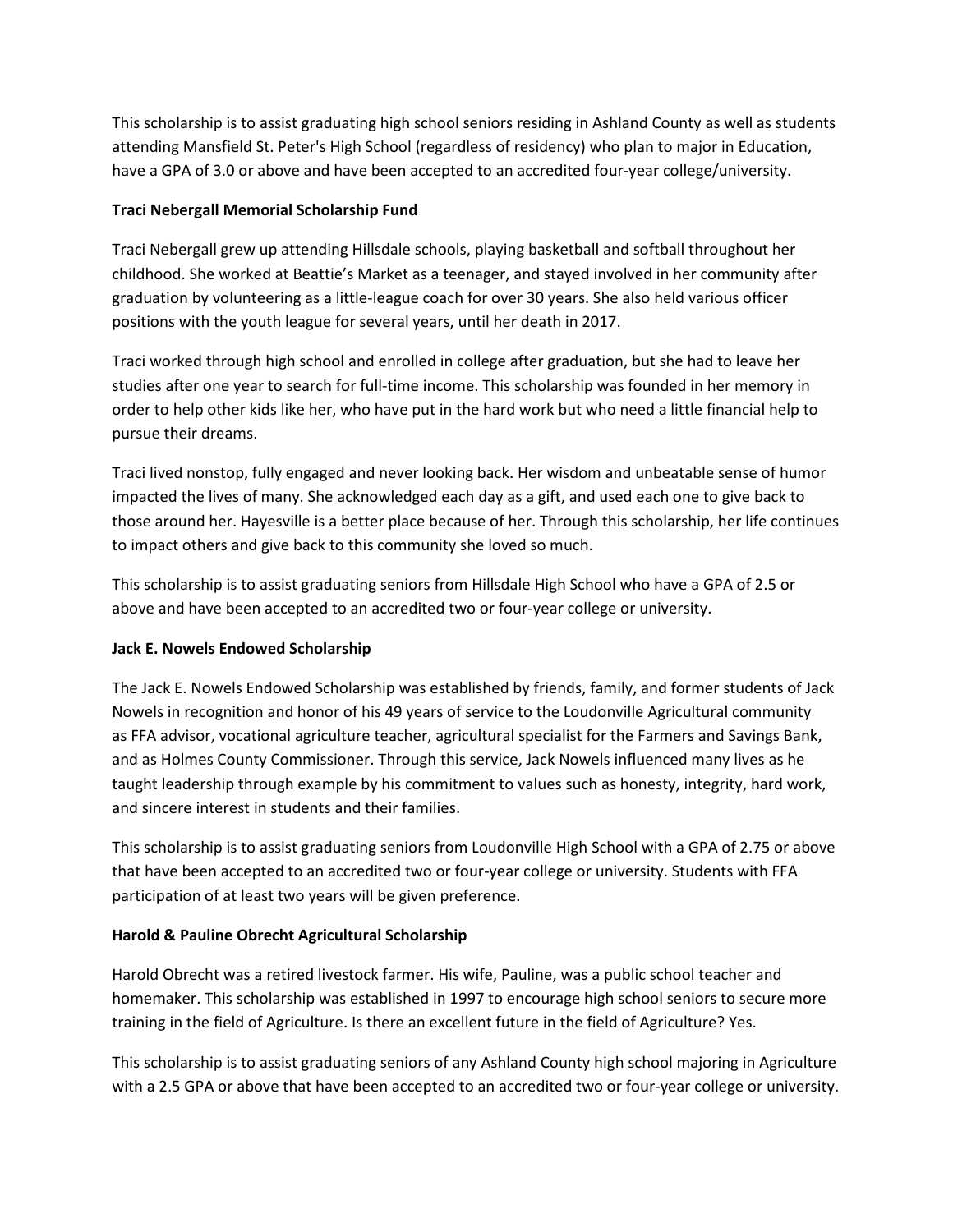#### **Harold & Pauline Obrecht Education Scholarship**

Harold Obrecht was a retired livestock farmer. His wife, Pauline, was a public school teacher and homemaker. This scholarship was established in 2007 to encourage high school seniors to pursue careers in education.

This scholarship is to assist graduating seniors of any Ashland County high school who plan to major in Education, have a GPA of 2.5 or above and have been accepted to an accredited two or four-year college or university.

## **Belle Osborn Memorial Scholarship**

Belle Farr Osborn was born in Ashland, Ohio on July 24, 1854 and died March 19, 1923 in Austin, Texas of an attack of influenza and double pneumonia. She was the daughter of Judge and Mrs. William Osborn. She was educated in the Ashland Schools and attended the College of Wooster, Wittenberg, and Vassar. For 22 years, she was an educator. She began teaching at Walnut Street School (Arthur Street School), later being chosen principal of the high school, and eventually being named interim superintendent. Osborn School was named in her honor. She was a member of the Presbyterian Church. She asked that upon her death, a scholarship be established to help a worthy student acquire a musical education.

This scholarship is to assist graduating seniors from Ashland High School who plan to major in Music, have a GPA of 2.0 or above and have been accepted to an accredited four-year college or university.

#### **Annette Kline Owens Memorial Scholarship**

Annette Joy Kline was the daughter of Ron and Lois Kline of rural Perrysville. She is one of 11 children, all of which still live near the Loudonville area. She was diagnosed at the age 12 with juvenile diabetes. Throughout her life, she struggled health wise, yet still lived a happy, successful life surrounded by a large family and loving friends. She graduated from Loudonville High School and later married a wonderful, supportive man by the name of Sean Owens. She doted on all her nieces and nephews and lived life to the fullest. Annette battled this disease for years, going through numerous surgeries and hospital stays. Although her mind and spirit were strong, her body eventually succumbed to this horrible disease, and she passed away at the young age of 33 in 2001. To honor her memory and spirit, her family has created this scholarship in her name, planning to award an LHS senior each year who has also faced adversity in his/her life.

#### **Hermon L. & Inez A. Page Memorial Scholarship**

Inez A. Page, who died in 2004 at the age of 103, established this scholarship for education majors through her Will. Ms. Page was born in Kansas in 1901 and graduated from Emporia State Teachers College in Kansas. She served as an elementary school teacher for the Salina Kansas schools for many years. She was a caring, sensitive individual who valued education and was committed to her profession of educating future generations. An Ashland resident since 1940, Ms. Page was a member of the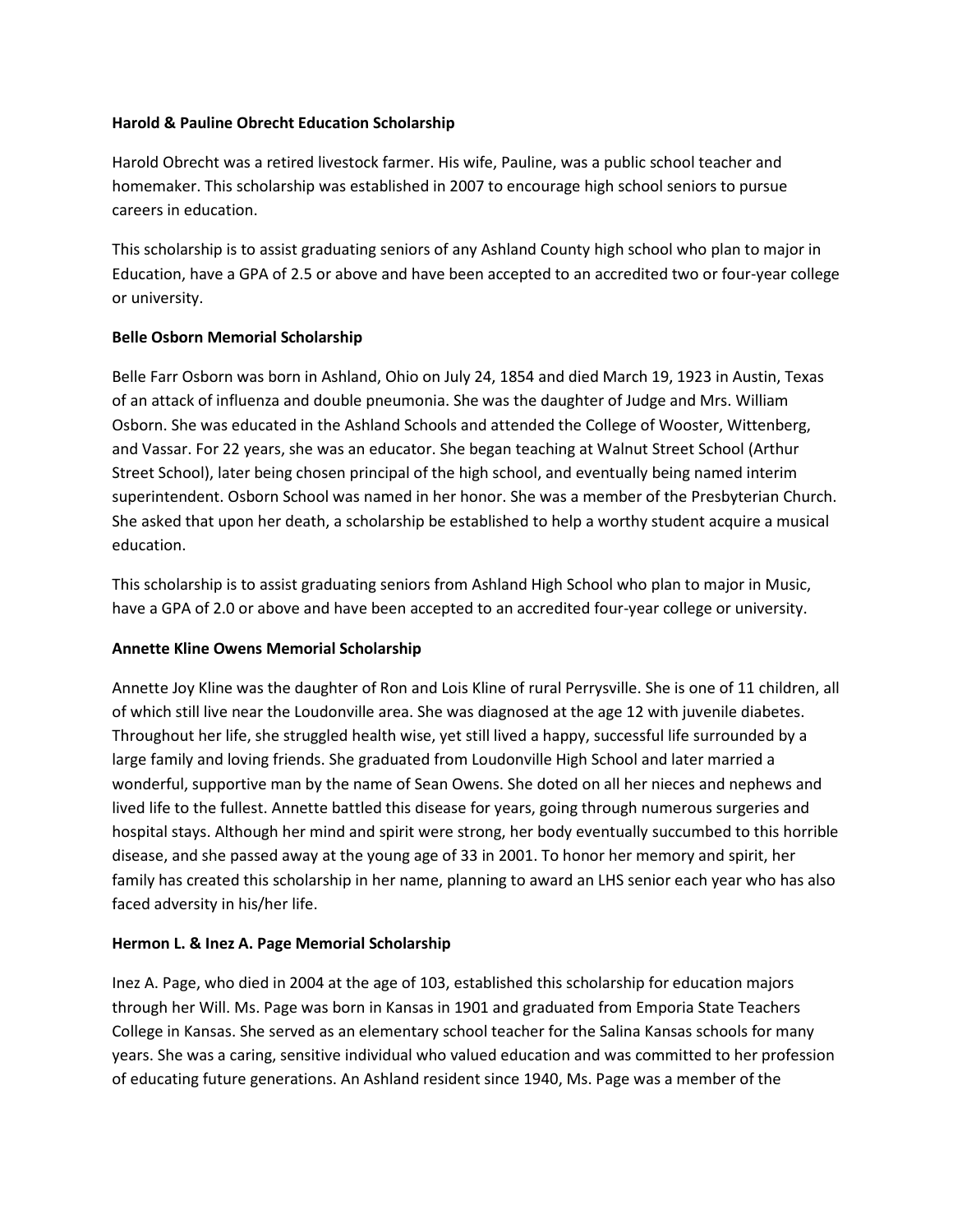Presbyterian Church for more than 50 years and a member of the Eastern Star. She enjoyed playing bridge and traveling throughout the world. Her husband, Hermon, preceded her in death in 1974.

This scholarship is to assist graduating seniors of Ashland High School majoring in Education, have a 3.5 GPA or above and have been accepted to an accredited two or four-year college or university. Two teacher recommendation letters are required.

### **June G. Patton Memorial Graduate Scholarship**

This scholarship was originally established by the Ashland University Rho Nu at Large chapter of Sigma Theta Tau International (STTI), the honor society of nursing, and named in 2010 in the memory of Dr. June G. Patton, Associate Professor of Nursing at Ashland University (AU). June received a Bachelor of Science in Nursing in 1967 from The University of Maryland. She earned a Master of Science in Nursing in 1985 and PhD in Curricular and Instructional Studies in 1996, both from The University of Akron. She was inducted into the Delta Omega Chapter of STTI in 1984 and served as Chapter President. June was a faculty counselor for Rho Nu at large and was an STTI Distinguished Lecturer from 2000-2003.

Her long career in nursing education included teaching diploma students at Mercy Hospital School of Nursing; traditional prelicensure and graduate students at The University of Akron; and from 1998 to 2010, RN to BSN completion students at Ashland University. June was a passionate teacher and received several notable awards during her career in nursing education, including the University of Akron College of Nursing Outstanding Undergraduate Faculty Award in 1993 and 1994; the AU Faculty Mentor Award in 2011; and the NurseWeek Excellence Award in Teaching, Great Lakes and Midwest Regions. While at AU, she helped many working registered nurses to achieve a BSN degree and encouraged many to pursue graduate education in nursing. The Rho Nu at Large chapter is pleased and proud for the opportunity to continue the legacy of June Patton – beloved wife of Reverend Douglas Patton; mother of Christy and David; grandmother of 11; and scholar, teacher, mentor, and friend to many.

This scholarship is to assist a graduate of any higher education institution who have received a BSN Degree that are pursuing a Masters or terminal degree in nursing. Applicants must be active members of Rho Nu at Large. Past recipients may reapply.

## **Robert and Norma Jean Paullin Memorial Scholarship**

Robert and Norma Jean were graduates of Loudonville High School, classes of 1936 and 1943 respectively.

Robert served his county in the US Navy during World War II serving aboard the destroyer USS LaVallette. After returning home he worked in the parts sales department of The Flxible Company retiring after 43 years.

Norma Jean held secretarial positions, working for Mansfield Plumbing Products for 25 years.

This scholarship has been established to give back to the community and to help and encourage a student to pursue and be a part of a very noble profession.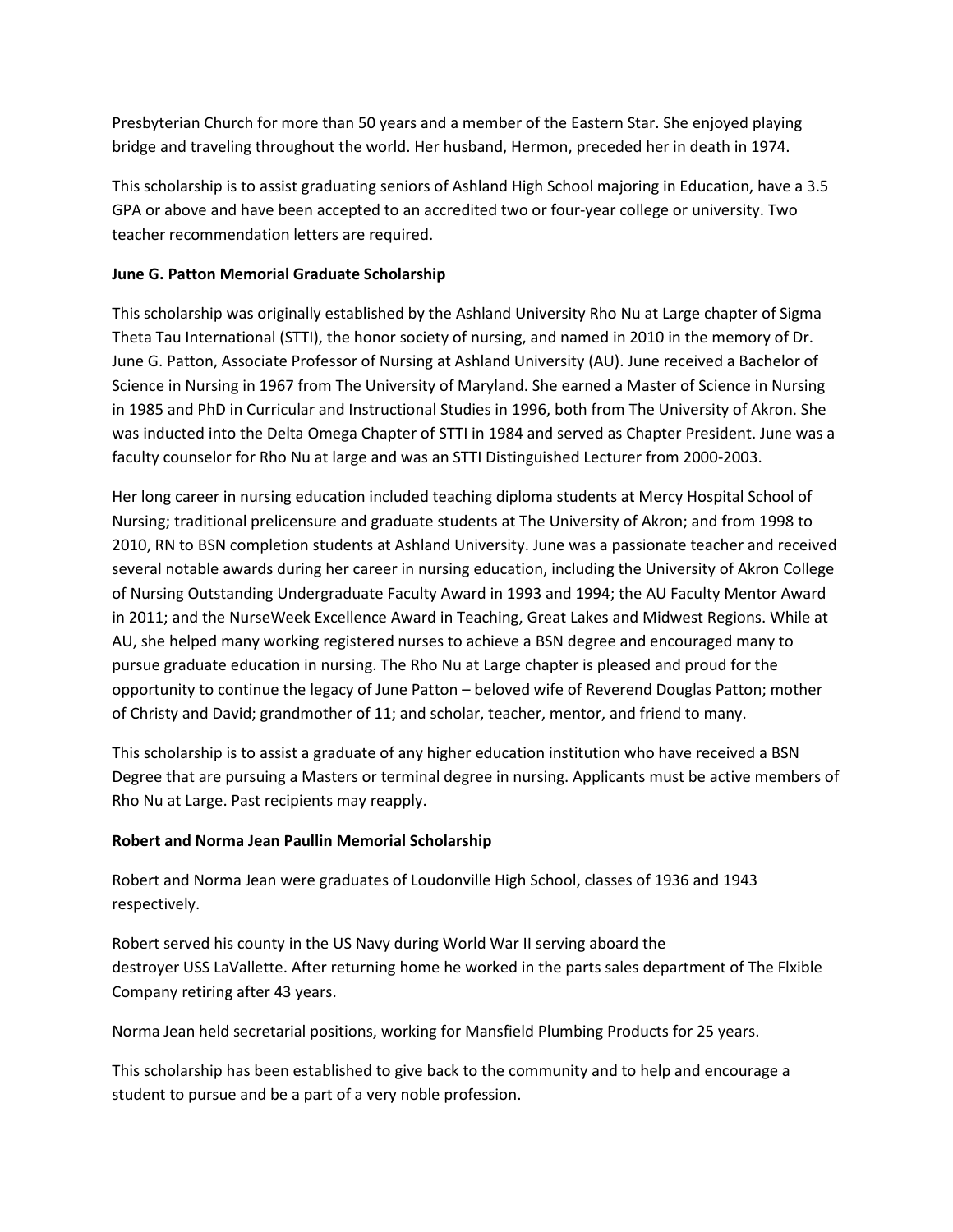This scholarship is to assist graduating seniors of Loudonville High School (who are also Loudonville residents) that are majoring in a health care related field (to include the health care of animals), have a GPA of 2.5 or above and have been accepted to an accredited two or four-year college or university.

### **Larry D. and Catherine H. Paxton Scholarship**

The Larry and Catherine Paxton Scholarship was initiated in 2015. Larry and Catherine were born into working families in the Southern Huron and Northern Richland County areas. Larry was the first member of his family to ever graduate from a college. Larry worked in private business for over twenty years before serving twenty-five years in public service as an elected public official. Catherine provided for the family by working in private businesses, with her most important mission in life staying home to raise their children.

Larry and Catherine are members of Grace Brethren Church of Ashland. They reside in Ashland, and are the parents of two adult children, and four grandchildren. The Larry and Catherine Paxton Scholarship will be awarded to graduating high school seniors from the South Central, Shelby or Ashland Area high schools who will be entering the Accounting or Business Profession. Recipients must exemplify public service and leadership qualities.

"It's not what you get out of life that counts; it's what you put into that matters."

This scholarship is to assist graduating seniors from South Central High School majoring in Business (Accounting preferred) with a GPA of 3.0 or above who plan to further his/her education at an accredited two or four-year college or university.

## **Carol Pederson Music Scholarship**

Carol Pederson was born and raised in Columbus, Ohio. She was a graduate of Capital University with a B.M.E., violin being her major instrument. Graduate work was done at Central Michigan University and Kent State University, where she studied with Mr. Ma Si Hon. Teaching private violin lessons was her first love and she adopted the Suzuki approach of teaching. The Pedersons moved to Ashland in 1987 when she began teaching, using the Ashland University facilities. After 10 years she moved her studio and created "Talent Unlimited," a private preparatory conservatory in Ashland, Ohio. Mrs. Pederson realizes the need for financial assistance through her own experiences as a student and teacher.

This scholarship is to assist current graduating seniors or those that have graduated within the past three years from 1) an Ashland County high school, 2) any high school if a member in good standing of the Mansfield Youth Orchestra or 3) home schooled students who study with an Ashland County private instructor and/or play in the Mansfield Youth Orchestra in good standing. Students must have maintained a minimum GPA of 2.5 (or have been accepted to an accredited two or four year college/university) and must be pursuing a Music major or minor in violin, viola, cello or string bass. Preference will be given to students who are current residents of Ashland County or have graduated from an Ashland County high school.

#### **Perrysville St. John Evangelical Lutheran Church Scholarship**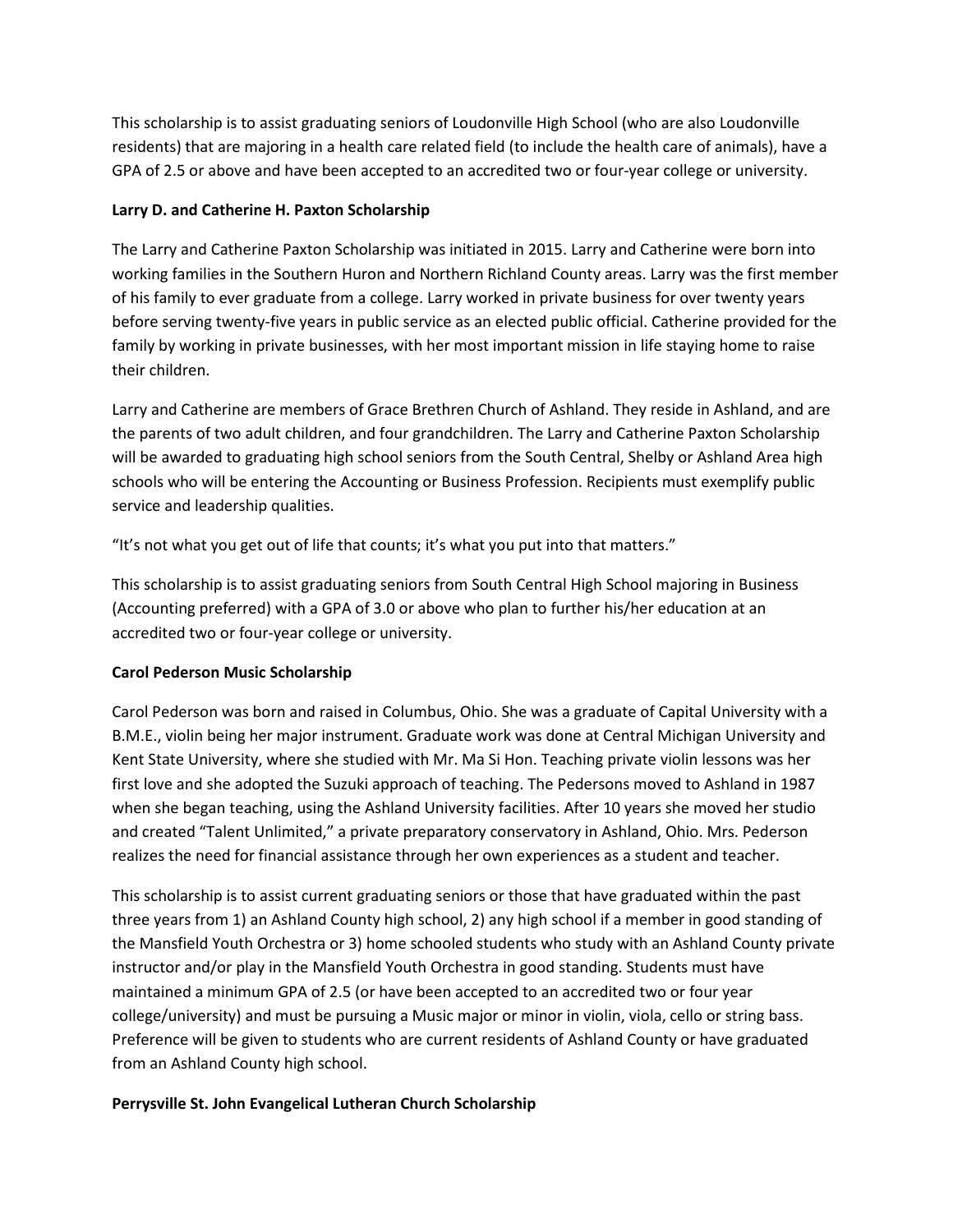The history of St. John Evangelical Church began in 1831. It was formally organized October 12, 1842 by the Rev. George Schaeffer. The church had 19 members and by 1855 had grown to 198. Grace Lutheran Church and St. John merged in 1936. The church moved to its present location, bringing with it the bell, windows, furniture, cornerstone and name from the old church. The bell and windows were installed in the new church and the church was dedicated on November 14, 1937.

The congregations of St. John, having been blessed with gifts from our Lord and our members, and desiring to keep the name St. John Evangelical Lutheran Church of Perrysville alive into perpetuity, has expressed that this scholarship be established and distributed to a Loudonville High School senior each year. We are making this scholarship available as a way of sharing our gifts with young adults from the Loudonville-Perrysville communities. Our wish would be that each student remember the gift given and at some time in their future would gift others who need help in their lives.

This scholarship is to assist graduating seniors from Loudonville High School (to include LHS students attending ACWHCC) who have a GPA of 2.5 or above and have been accepted to an accredited two or four-year college or university.

### **Petrone Scholarship**

This scholarship is to assist a non-traditional student to acquire the education and skills to advance his/her nursing degree (for example, from a Nurse's Aide to an LPN or RN status; or for an LPN to advance to an RN status) with a preference for the student to have prior experience in the Hospice Care nursing field or advance into a Hospice Care nursing career.

#### **Merle C. & Frances L. Plank Scholarship**

The names Merle and Frances Plank are well known in the Ashland area, being life-long members of the community, members in the truest sense, in that they participated in all major areas of the community. They founded a number of local businesses, including three restaurants, Robin Hood, Archway Restaurant, and the Lyn-Way which celebrated its 50th anniversary in 2001. Mr. & Mrs. Plank raised three children, Marlene, Merle Ronald, and Janet, who in turn gave them eight grandchildren and over 12 great-grandchildren. Their restaurants have been a source of employment for Ashland youth for over half a century, enabling hundreds of teenagers to develop responsibility and earn money to pay for their education. Education has always been of great importance to the Planks, and they have supported all of the local educational institutions. It is in remembrance of Merle and Frances' love of children that this scholarship is given by their family.

This scholarship is to assist graduating seniors from Ashland High School who plan to major in a field to benefit children, are in good academic standing with AHS and have been accepted to an accredited two or four-year college or university.

#### **Betty and Bud Plank Scholarship**

Edward (Bud) Plank was a native of Ashland whose ancestors settled here in the 1850s.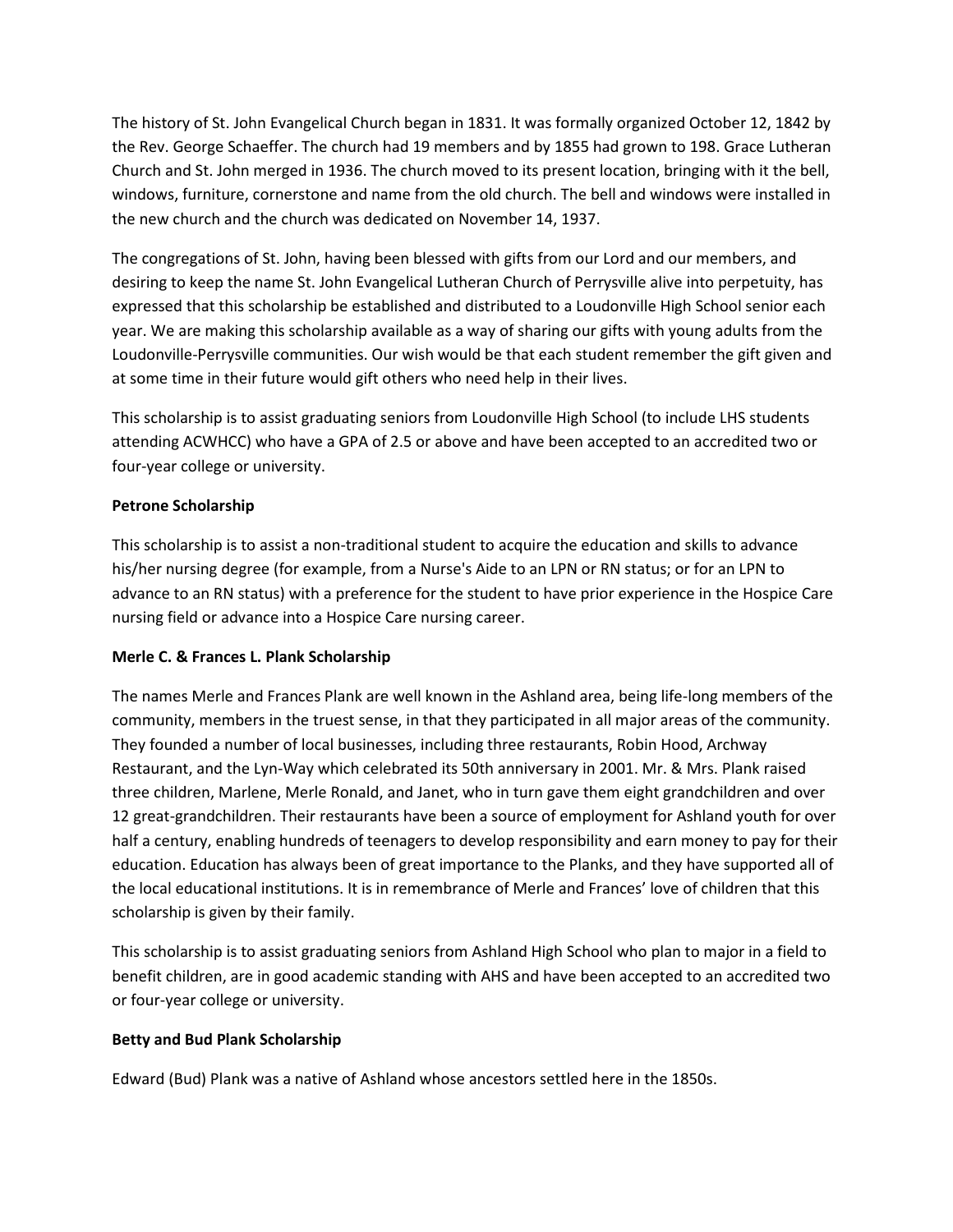Betty Hood moved to Ashland with her family in 1939. Both graduated from Ashland High School and Ashland College five years apart. The couple married in 1952 and in 1960 took their two nieces to raise following the death of their parents in a private airplane crash.

After a stint in the Air Force during WWII, Bud returned to AHS where he taught Physical Education and later Driver's Education for 30 years. He also coached baseball for 24 years and was an assistant basketball coach for 18 years. He had been named Teacher of the Year and had the baseball diamond named Bud Plank Field in his honor.

Betty taught at Polk and Wadsworth before being hired to teach American Literature and Journalism at AHS. She also was the advisor to the school paper. She taught here for 16 years and substituted for 18 more. Due to their association with young people in the classroom and gym, as well as their relationship in after school activities, the couple enjoyed their years of teaching.

As a member of the board of the Ashland County Historical Society, Betty became interested in local history. This led to her writing a column for the Ashland Times-Gazette and incorporating these into three books for the benefit of future generations.

She was recognized as a Distinguished Alumnus of Ashland High School.

Because of their combined years of more than 55 years as teachers and their association with the students they taught, they have established a scholarship available to young people entering the field of education in the hope that they will enjoy teaching as much as they did.

Betty designated the Ashland County Community Foundation as the recipient of her Assurity Life Insurance Policy to be designated for the Betty and Bud Plank Scholarship because they feel this will be beneficial in carrying out this objective.

This scholarship is to assist graduating seniors from Ashland High School who have a GPA of 2.5 or above and have been accepted to an accredited four-year college or university. Those majoring in Physical Education or English will be given preference.

#### **Mina Powell Scholarship**

Mina Powell was a resident of the Loudonville area as well as a lifelong member of Zion Lutheran Church. She was confirmed in the first class of Zion Lutheran Church in 1902. The following Sunday after Powell's confirmation, the church was dedicated. Powell attended the one-room Pleasant Valley School in Lake Township. She recalled that Charles Kettering had served as substitute teacher when her regular teacher came down with typhoid. As an adult, Powell was active in her church as a member of Women of Zion. She was also a member of the Mohican Historical Association and Loudonville Senior Citizens. Along with her husband, Clifford, who died in 1927, Powell had two daughters, five grandchildren and eight grandchildren. She retired from Loudonville Schools in 1958 and lived to be 101.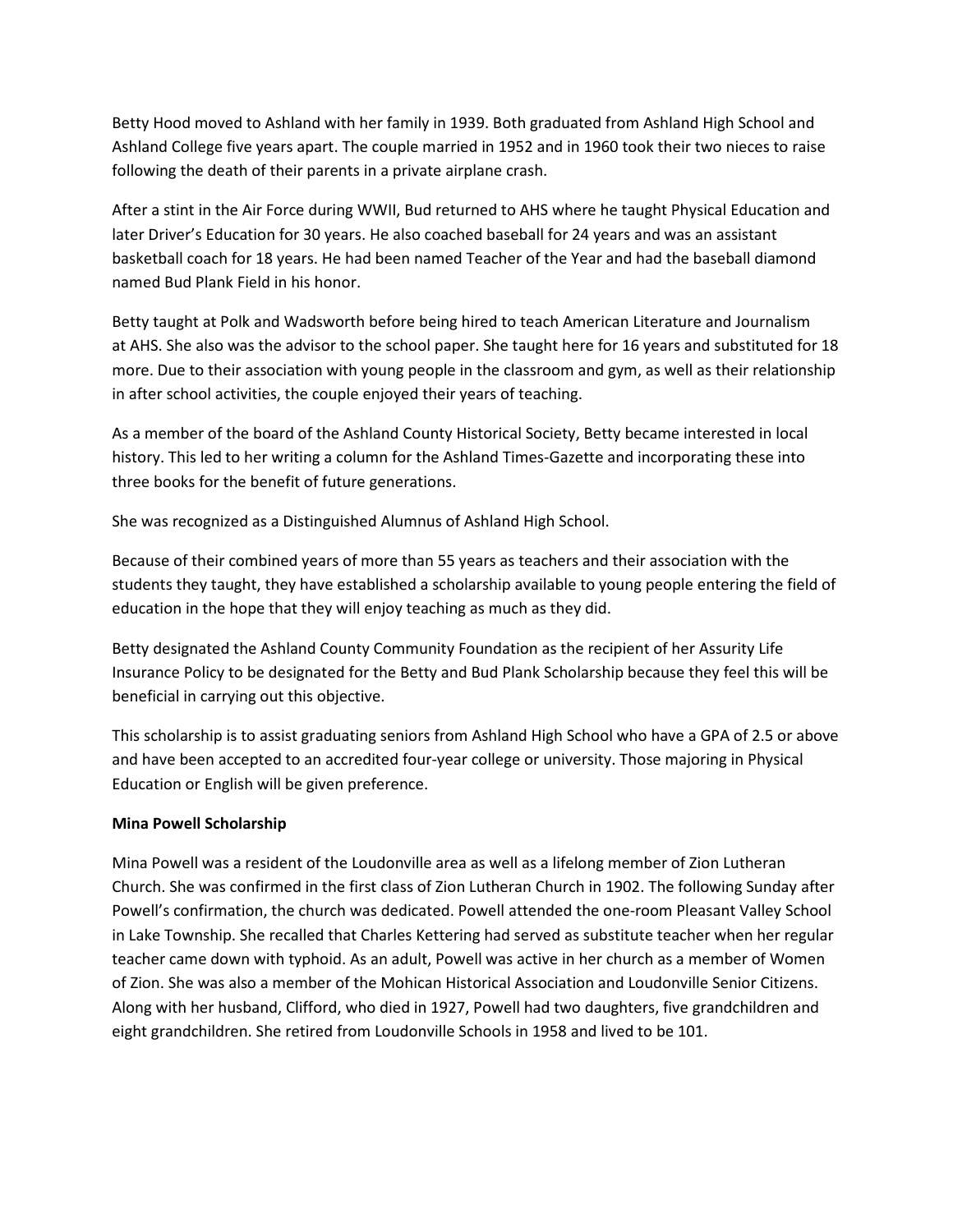In 1988, when Powell celebrated her 100th birthday, the members of her family honored her by establishing a scholarship fund in her name at Zion Lutheran Church with the scholarship now being held at the Ashland County Community Foundation.

This scholarship is to assist a graduating senior of any high school who has been accepted to an accredited two or four-year college or university and is a confirmed member of Zion Lutheran Church - Loudonville.

## **Project 80 Wrestling Scholarship**

Project 80 Wrestling was started in 1980 with the wrestling room under the stadium. One young man got a skin problem and another chipped a tooth. There was no padding on the walls and it was dirty. These problems were taken care of by the school. The drive was muddy and gravel was spread. This is how Project 80 got started.

Members hoped to build a new wrestling room. Some of the different ways to raise money were paper drives headed by Cliff McVey, meters from Ohio Edison by Howard Wood, pop cans by Glen Gallaway and all parents helped with bake sales, sold coupon books, an auction and also July 4th concession stands.

The Advisory Board included A.W. Garrett, Harold Repp, Bill Corcelius and Glen Gallaway.

In recent years it was decided to fund scholarships. At this time, Project 80 Wrestling has awarded four wrestlers and one mat maid.

People of importance to our project are Dean Bartosic, Grant Milliron and Nona Meyers.

This scholarship is to assist graduating seniors of Ashland High School who are either members of the wrestling team or mat maid supports. Students must have a GPA of 2.0 or above and have been accepted to an accredited two or four-year college or university.

#### **Dick Roberts Memorial Music Scholarship**

Dick Roberts graduated from Ashland High School in 1966 and was a friendly, kind-hearted, generous man who led a life that exemplified unselfish giving. Very passionate about music, he attended many school performances and was fond of the Ashland Symphony. Paige and Greg Squires established this scholarship in their dear friend's memory to honor deserving students for their hard work and dedication to the AHS music program.

This scholarship is to assist graduating seniors of Ashland High School who have a GPA of 3.4 or above, have been accepted to an accredited two or four year college/university and have successfully completed an AHS music course in each of their four years of high school.

#### **Marjorie & T.H. Robinson Scholarship**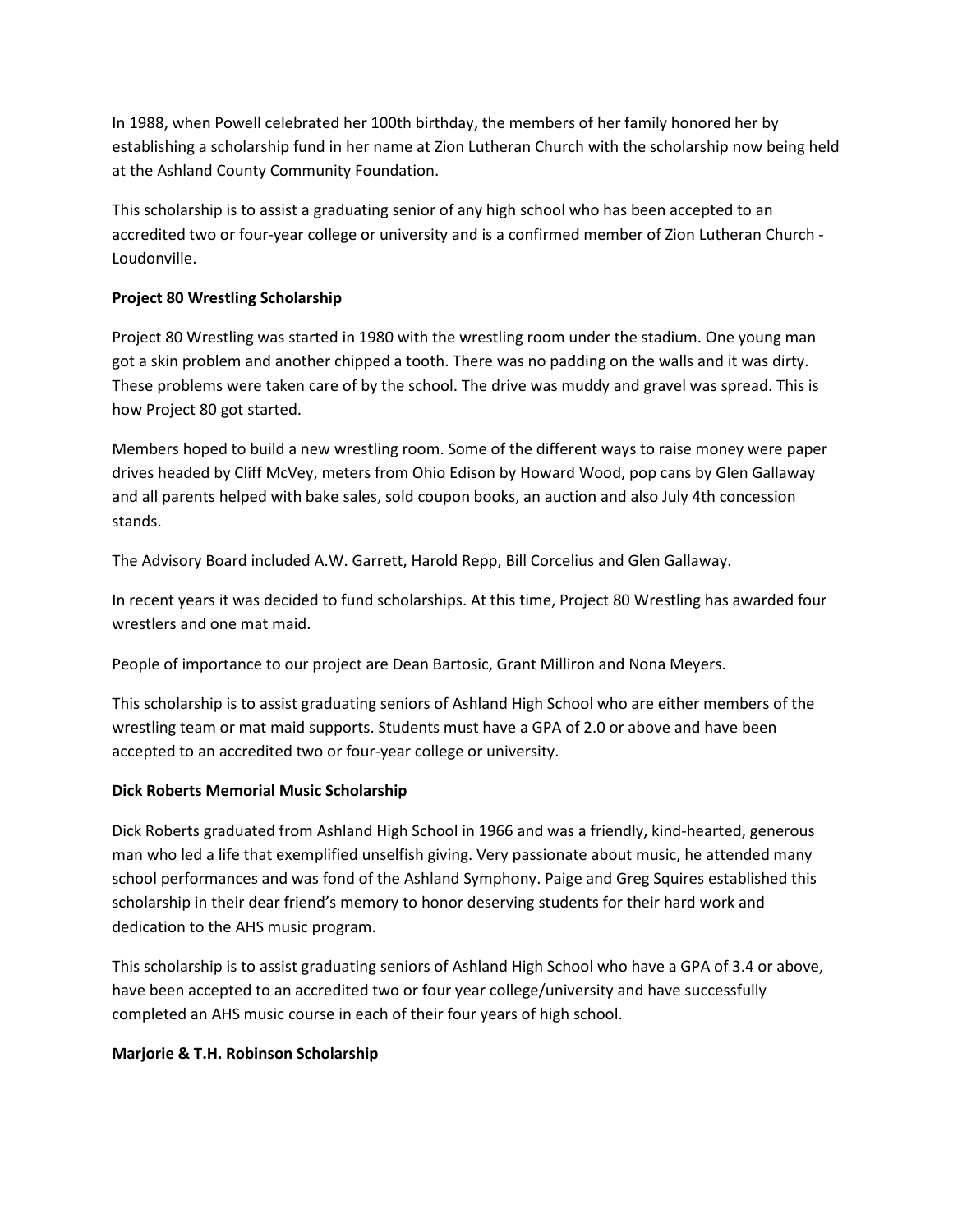Marjorie Robinson had a distinguished career of over 30 years teaching English and Journalism at Loudonville High School. She gave enormous amounts of time to her students in the classroom and also to students working for the school newspaper called "The Redbird."

Her husband, T.H. (also known as Robbie) was a devoted man. Upon Marjorie's death, this scholarship was established by former students and friends to memorialize her and recognize the devotion of her husband.

This scholarship is to assist graduating seniors from Loudonville High School majoring in English/Journalism, have a GPA of 3.25 or above and have been accepted to an accredited two or fouryear college or university. Students should be involved in "The Redbird" (school newspaper) or show promise as an English student.

### **Dave Rohr Memorial Scholarship**

Dave Rohr was born in Doylestown, Ohio and had lived in Nova since the 1970's. He graduated from Mapleton High School in 1982 and was the 138 pound state wrestling champion his senior year. Dave was a proud Mountie supporter and would donate his time for school functions and his masonry skills for various school projects. These same skills were utilized on mission trips to the Dominican Republic. He also gave his time generously to his many friends. Unfortunately, his life was cut short at the age of 46. His twinkling blue eyes and contagious smile will never be forgotten.

This scholarship is to assist graduating seniors from Mapleton High School with a GPA of 2.5 or above who have been accepted to an accredited two or four-year college or university.

## **William and Marlene Rose Scholarship**

This scholarship is to assist graduating seniors of any Ashland County high school planning to major in Pre-Med or Nursing with a GPA of 3.5 or above who have been accepted to an accredited four-year college or university.

## **Rotary Club of Ashland Scholarship**

This scholarship is to assist graduating seniors of Ashland High School who have a GPA of 2.0 or above and have been accepted to an accredited two or four-year college/university or a trade/tech/vocational school.

#### **Michael L. Runyan Memorial Scholarship – renewal**

Michael Louis Runyan was born November 29, 1985. Michael was raised in Ashland and attended Ashland High School participating in numerous organizations and sports including baseball, swimming, tennis, and golf qualifying as an individual for the state golf tournament his junior year. Graduating from AHS in May 2004, Michael continued his education at Xavier University majoring in criminal justice and participating in the university's Reserved Officer Training Corps program. Michael was a member of the Society of Pershing Rifles as well as a member and senior year captain of the Xavier Ranger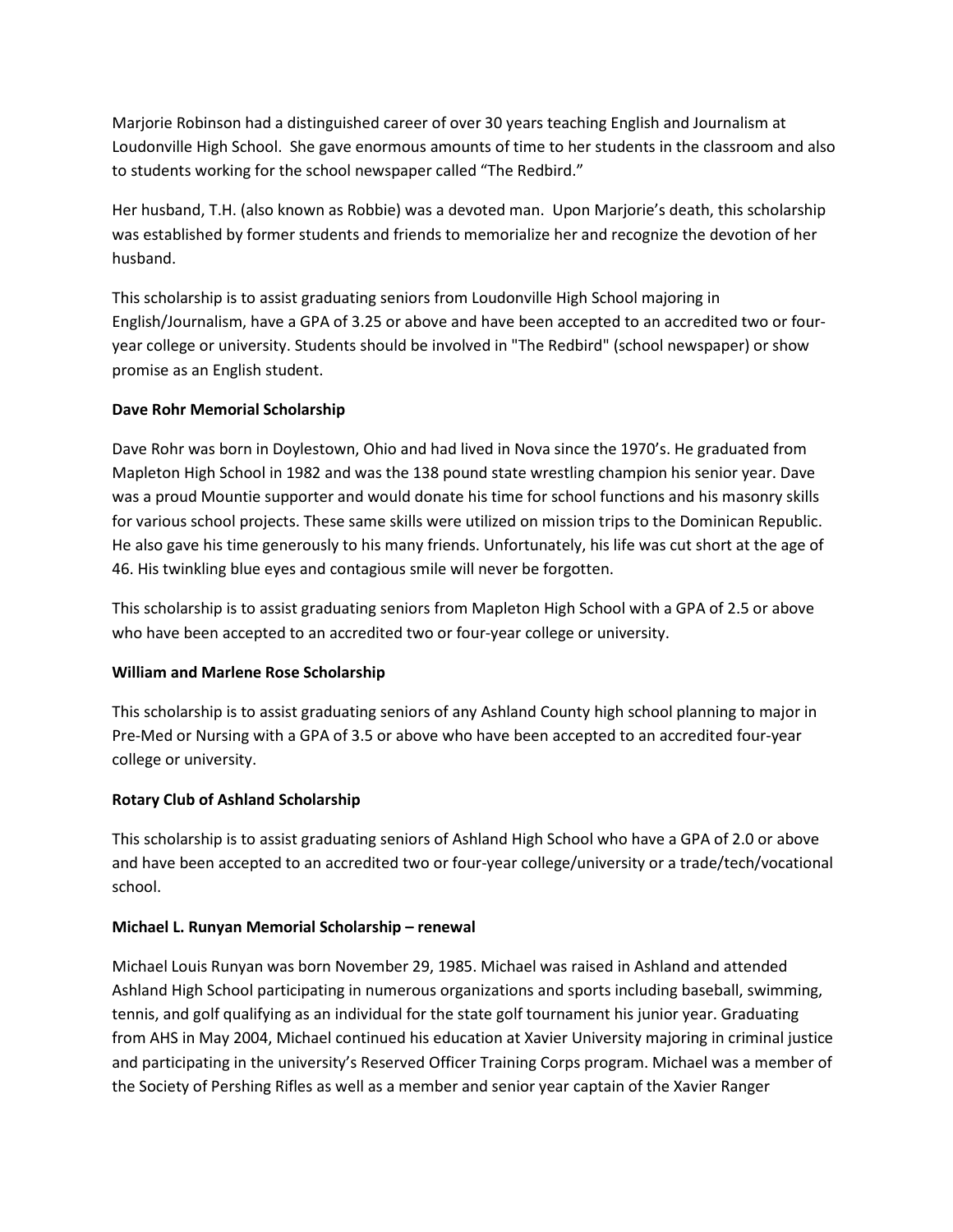Challenge team. In May 2008, Michael graduated from Xavier and was commissioned as a Second Lieutenant in the United States Army. After completing the Infantry Officer Basic Course and Airborne training at Fort Benning, Georgia, Michael was assigned to the 25th Infantry Division and stationed at Schofield Barracks, Hawaii. Michael's unit was deployed to Iraq July 1, 2010. On July 21, 2010, while on patrol, Michael's convoy came under attack and was struck by an improvised explosive device. First Lieutenant Michael L. Runyan was killed in action at the age of 24.

While the above paragraph lists dates, facts, and accomplishments achieved by Michael during his short time on Earth, they offer you only a glimpse of the man he became to so many. His older brother Alex, a United States Marine, succinctly summarized how Michael lived his life following three basic principles: selflessness, service to others, and the pursuit of happiness. Michael addressed the needs of family, friends, coworkers, even strangers first, allocating time and consideration for himself only after their needs were met. He recognized every individual with a firm handshake, an enthusiastic smile, and a willingness to offer his services in whatever capacity necessary. Most importantly, Michael embraced every moment of his life in the pursuit of what made him truly happy. His willingness, enthusiasm, and desire to provide aid to and be in the company of others indirectly led this young man through his life to impact more people than he would ever know. The establishment of the Michael L. Runyan Memorial Scholarship is just one small way Michael's family and friends are trying to continue his legacy.

This scholarship is to assist graduating seniors from Ashland High School with a GPA of 3.0 or above and plan to further his/her education at an accredited four-year college or university. Recipients may renew this scholarship for three years with verification of enrollment and good academic standing.

#### **Samaritan Hospital Medical Staff/Ashland County Physicians Medical School Scholarship**

The medical staff of Samaritan Hospital and of the Ashland County Medical Society established a scholarship fund in 1996. The purpose was to provide two scholarships of \$1,500.00 each to residents of Ashland County for qualified medical schools in Ohio. The fund is a method of showing gratitude for the education we received and the great opportunity to be a part of a very noble and serving profession. It is a wonderful way of giving back to this community in a manner that will benefit two Ashland County residents and hopefully attract them to return to their community to practice.

This scholarship is to assist Ashland County residents (resident defined as "current resident or past resident with family domicile in Ashland County") pursuing an MD or DO who have been accepted to an accredited medical school. Past recipients and applicants may reapply a maximum of four years.

#### **Jody Schaub Memorial Scholarship**

This scholarship is to assist female students graduating from Hillsdale High School with a GPA of 2.5 or above that have been accepted to an accredited two or four-year college or university.

#### **Captain Fred Schwan Firefighter/Paramedic Memorial Scholarship**

Fred was a life-long resident of Ashland County, a 1971 graduate of Ashland High School, and served the city of Ashland for over 30 years in the capacity as Fire dispatcher, Volunteer firefighter, full-time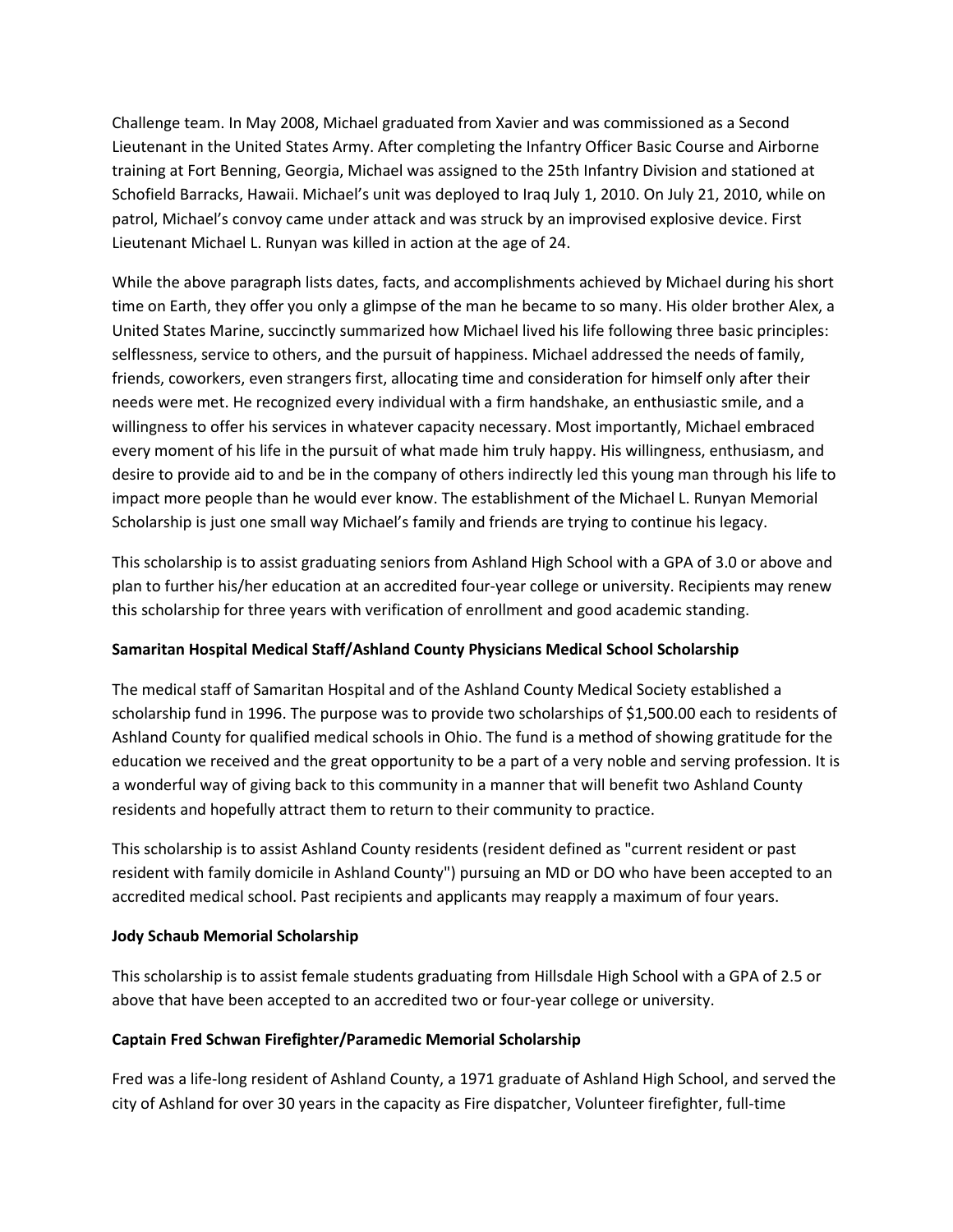firefighter/paramedic and finished his professional career as Captain at Ashland Fire Department. He also was active as a volunteer firefighter with Mifflin and Hayesville-Vermillion Fire Departments until his death in September 2016. He had a passion for his community and served proudly in many volunteer activities with the schools and church however, his greatest passion after his love of God and his family and friends was firefighting. Fred also was owner of Schwan Moving Service, which became Schwan Lawn and Landscape, LLC when his son Nicolaus joined him in the business. He used the business to support local fundraising efforts such as sponsoring sports teams and buying ads in school programs. Fred was a member of Trinity Lutheran Church where he served for years on the Building and Grounds Committee and assisted with mission trips. This scholarship is set up by the family and friends of Fred to support training of firefighters and paramedics who have a desire to serve Ashland County.

This scholarship is to assist a graduate of any high school residing in Ashland County who maintained a GPA of 3.0 or above while in high school (transcript not required for applicants that have graduated more than five years ago) and have been accepted to an accredited program resulting in FF-Level 1, FF-Level 2 or Paramedic certification.

### **Noel and Ann Shaffer Scholarship**

Noel and Ann were married in Jeromesville on June 4, 1935. He was a Science teacher at Jeromesville. Ann was a college student at Wooster College. Noel continued teaching for a total of forty-four years at Jeromesville, Loudonville and Ashland University. Ann worked for Flxible Company for twenty-six years before retiring. Both have been very active in the Lutheran Church, in service clubs and community clubs. Both are interested in antique collecting and gardening. Ann has judged many flower shows at the State and County Fairs.

Thirteen years ago they started planning for the future by establishing three trusts: A Family Trust, a Skip Generation Trust for their grandchildren and a Charitable Remainder Trust for groups which they wish to assist. The group of ten beneficiaries included Ashland Public Schools Education Foundation, which ultimately was given to the Ashland County Community Foundation. All of these are unrestricted for use as they desire.

Noel and Ann believed that charity begins at home. They hoped others would consider it also.

This scholarship is to assist graduating seniors from Loudonville High School who have been accepted to an accredited two or four-year college or university.

#### **Ben & Alyce Shaver Memorial Scholarship - renewal**

When Ben returned from spending 30 months overseas during World War II in the U.S. Army Medical Corps, he enrolled at Muskingum College where he met and married Alyce Cowan. They were loving partners for the next 61½ years.

Alyce taught in elementary schools in Zanesville, Alvordton and Hayesville. Ben taught high school biology and history and coached basketball and baseball while earning his M. Ed. Degree at Ohio University. At the age of 30, Ben became superintendent of schools at Alvordton in Williams County,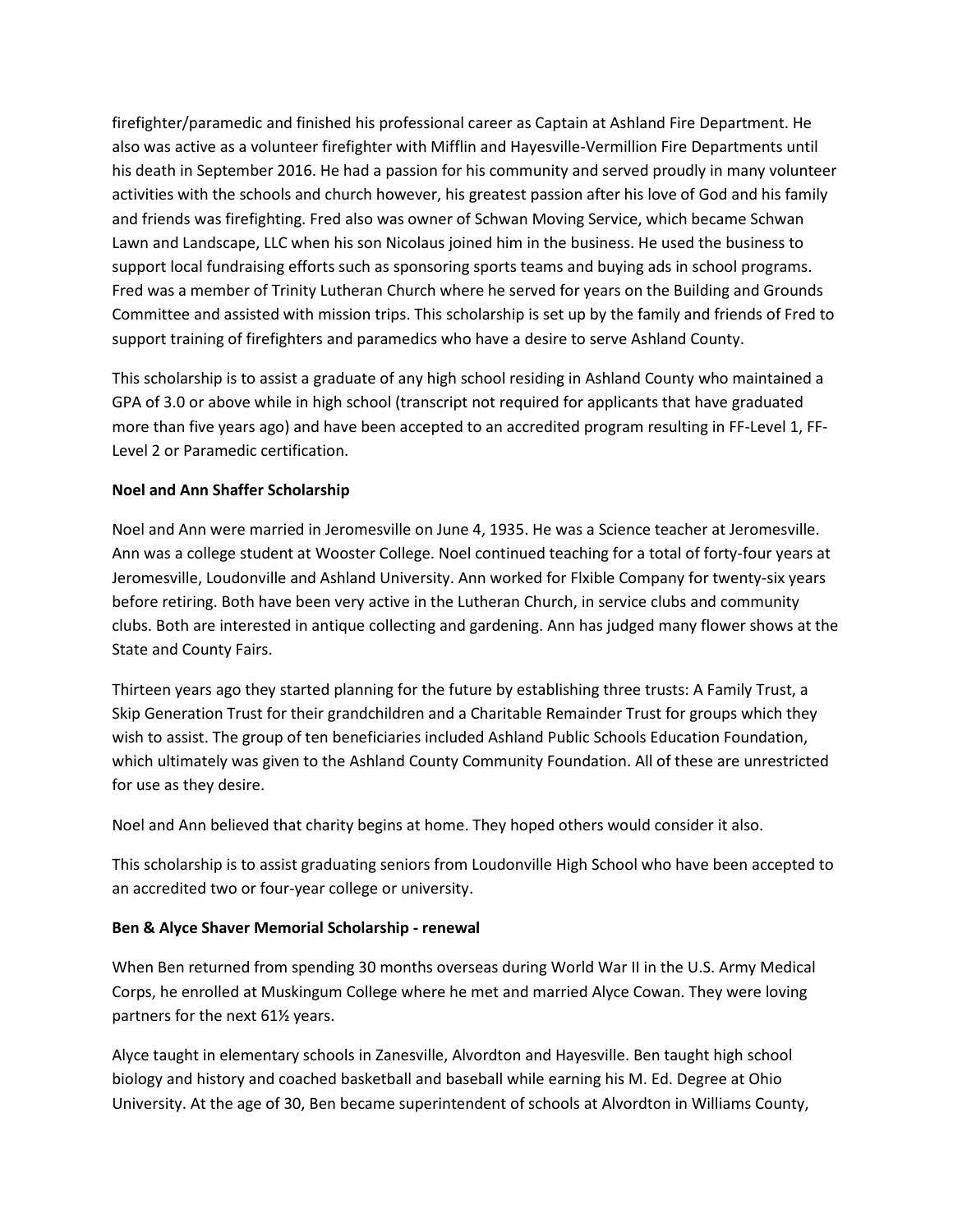Ohio which led into becoming superintendent of the newly organized Millcreek-West Unity School district. In 1961 he accepted assignment as superintendent of the newly formed Hillsdale Local district where he spent the next 12 years before becoming Ashland County Superintendent.

Ben was co-founder and president of the Ohio Association of Local Superintendents (OALSS). He later became president of the Ohio County Superintendents Association.

In 1979 he was employed as director of member services at the Firelands Electric Cooperative where he served with distinction for over 10 years.

Ben and Alyce dedicated their lives to helping young people and hope that this scholarship will motivate and help many students to reach and enjoy more productive lives.

This scholarship is to assist graduating seniors of Hillsdale and Mapleton High Schools with a GPA of 2.75 or above that have been accepted to an accredited four-year college or university, a college or university in Ohio is preferred. Recipients may renew this scholarship for three years with verification of enrollment and good academic standing.

## **Simmons-Olson, Mark Hightower Nursing Scholarship**

Simmons, a Registered Nurse specializing in Geriatrics, and Olson, a Board Certified Pediatrician have dedicated their careers to serving and caring for others throughout their life span. Hightower, an Air Force Veteran, and the first African American to receive the Airman of the Year Award, shared their passion and aspired to become a Registered Nurse. Sadly, Hightower, a man of great integrity, loved and respected by all who knew him, passed away at 47 years of age from a rare and fatal condition known as Progressive Multifocal Leucoencephalopathy (PML). He was not able to finish his nursing education and see that dream materialize. Mark personified professionalism and compassion and realized, first hand, the importance of quality nursing as he received his own care. The Mark Hightower Nursing Scholarship Fund will assist those who share the passion of these men to make a positive impact on the lives of others. Through this effort, they hope to encourage spirited individuals who strive for success in the challenging and rewarding nursing profession.

This scholarship is to assist students attending MedCentral College of Nursing or North Central State College who are entering their final year of the Nursing program with a passion in the field of geriatric or pediatric nursing. Good collegiate standing is required.

#### **Simonson Family Scholarship**

The Simonson families have lived in the Nova area for almost 100 years and have all graduated from either Ruggles-Troy or Mapleton High School. Bob Simonson, the founder of this scholarship, graduated from Mapleton High School in 1970 and established Simonson Builders, Inc. and Simonson Excavation, Inc. and a number of other construction-related companies. Due to the success of these combined companies and the Simonson families' passion for the Mapleton High School area and its students, Bob and his children wanted to provide a student with an opportunity to excel in his or her chosen field.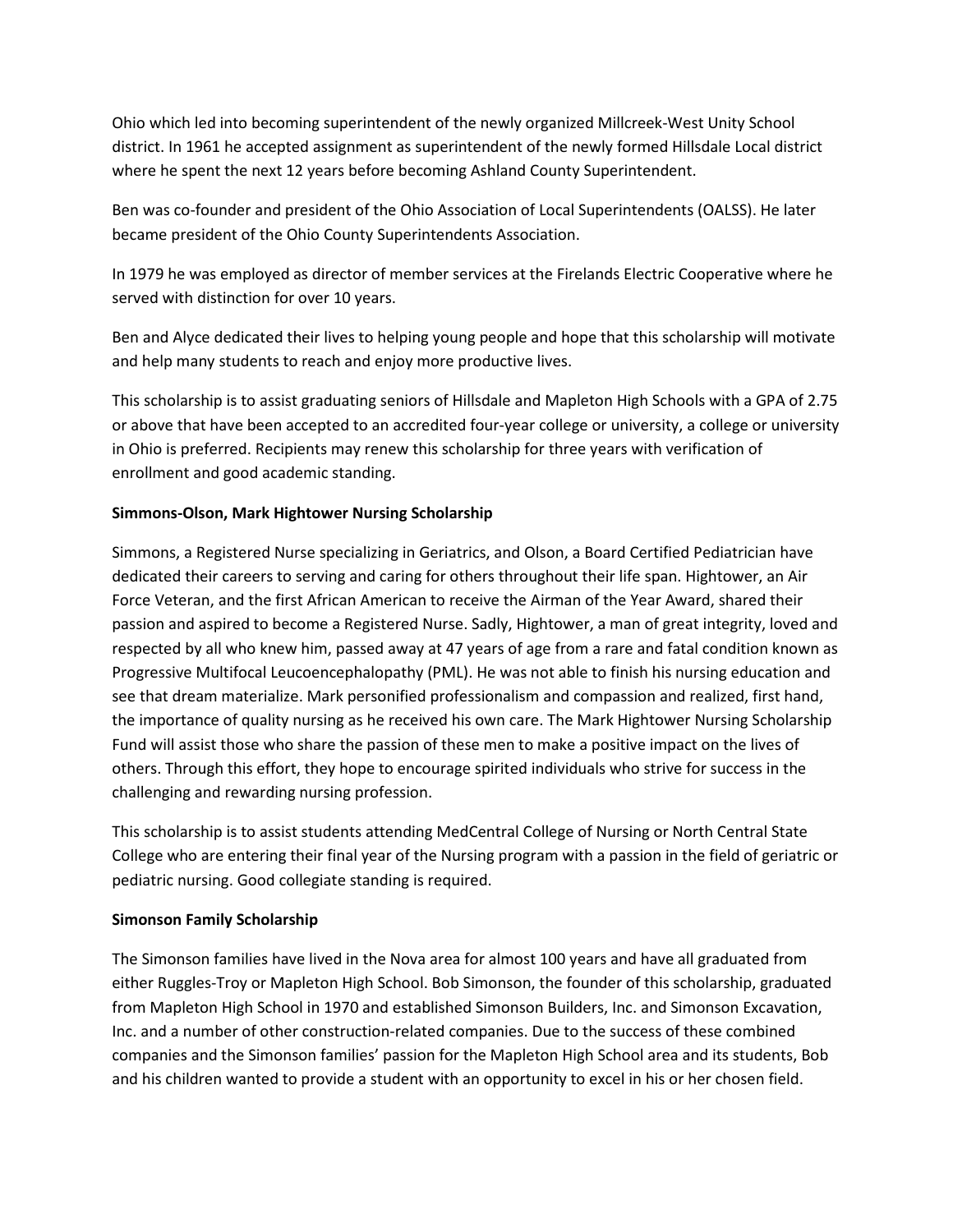This scholarship is to assist graduating seniors of Mapleton High School with a GPA of 3.0 or above who have been accepted to an accredited two or four-year college or university. College athletes are preferred but not required.

### **Carolyn and Jim Smith Scholarship**

This scholarship is to assist graduating seniors of Hillsdale and Loudonville high schools with a GPA between 2.75 and 3.5 who are planning to major in Education and have been accepted to an accredited four-year college/university.

## **Theodore S. and Kathy Smith Smetzer Scholarship**

Ted graduated from Ashland High School in 1962 and served our country in the Army from 1963-1965. After returning home from the Army, he continued to work alongside his father at their family owned business, Ashland Tire. In 1990, Ted and his son, Troy, established Smetz's Tire and Service Center which is a third generation owned business. They love living in and serving the Ashland community. Kathy graduated from Crestview High School in 1976 and retired from Spreng-Smith Agency in 2009. She enjoys spending time with the couple's children and grandchildren plus traveling with Ted. Ted and Kathy love serving their Lord, their church and the community in which they live. They strive to honor the Lord with being able to help individuals going through rough times in their lives such as divorce or death of a spouse. This scholarship is offered to help single parents further their education so they can better provide for their children. Also, widowed individuals and those who have financial need who may want to further their education may benefit from this fund.

This scholarship is to assist non-traditional students who have graduated from any Ashland County high school. Students must have maintained a GPA of 2.5 or above while in high school and have been accepted to an accredited two or four-year college or university. Students will be evaluated on work experience, financial need and unusual circumstances. Those students whose circumstances have caused a financial hardship (i.e. job loss, divorce, death of a spouse, immediate family member with medical condition, etc.) and wish to go to college for the first time or return to college after not being enrolled for at least one year, in order to better provide for their families, will be awarded additional points.

## **TW and Marjorie Smith Scholarship**

TW graduated from Ashland High School in 1937. He served four and a half years in the Army during World War II and was a member of Headquarters Co. of the 7th Infantry Regiment of the 3rd Division, receiving ten battle stars. Marjorie graduated from Ashland High School in 1942. During the war she worked at the Faultless Rubber Company making life belts for the armed forces.

They were married in 1945 when TW returned from the war and are the parents of three children: Jane, Nancy and Jim. The Smiths were dairy farmers for 28 years, then grain farmed until retirement.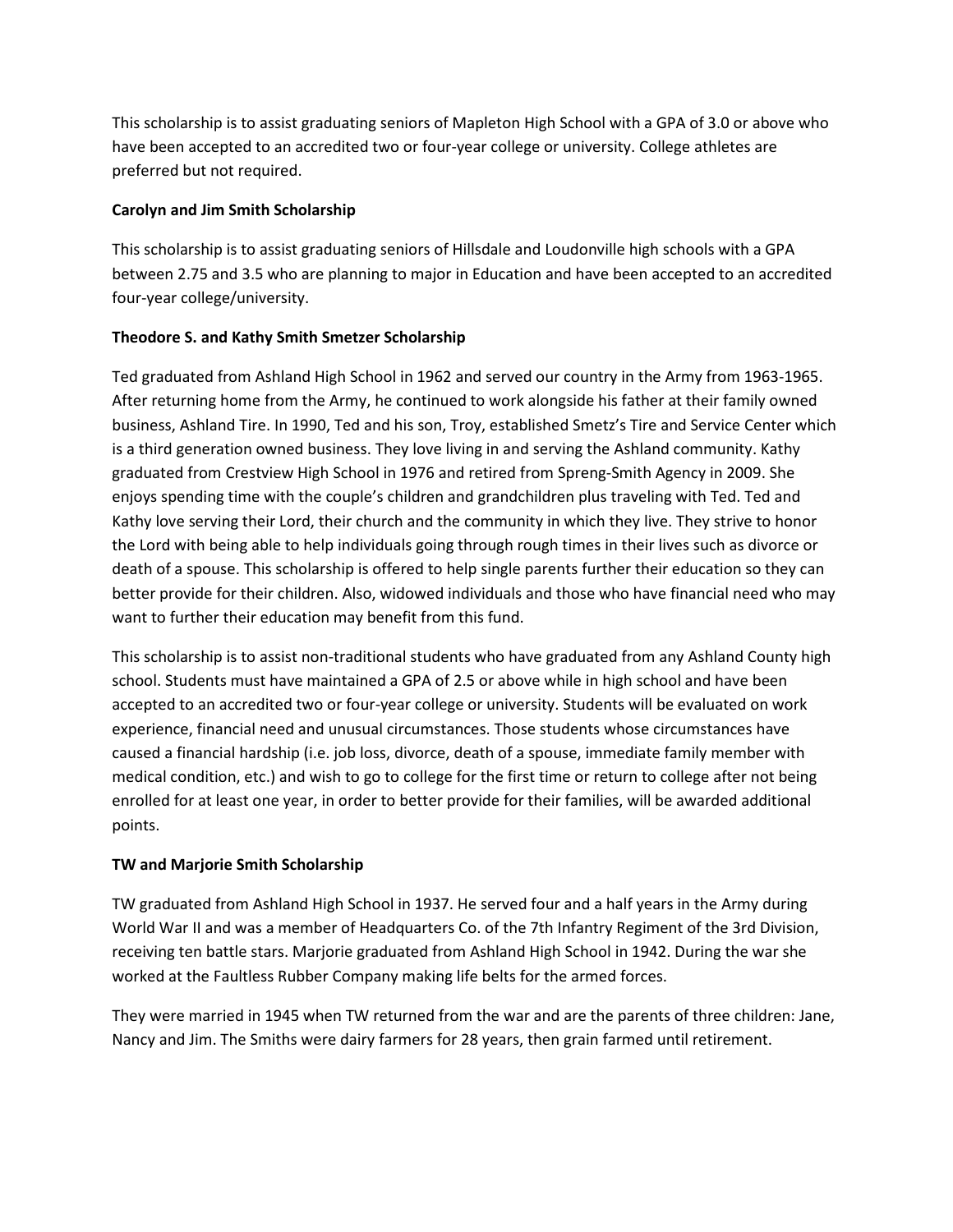Mr. and Mrs. Smith chose to establish a charitable gift annuity to provide income as well as to benefit the Ashland County community. At the termination of annuity payments, the Smiths have designated support of a local charity and created a scholarship to benefit Ashland County high school students.

This scholarship is to assist graduating seniors from any Ashland County high school with a GPA of 2.5 or above majoring in Agriculture or a related program and planning to further his/her education at an accredited two or four-year college or university.

#### **Solomon Scholarship**

Lee Solomon and Jane Welsh were Ashland High School sweethearts, graduating in 1968. They both graduated from Ashland College.

Lee's father and mother, Rev. George and Jessie Solomon, pastored many churches, including Park Street Brethren Church. After serving in the United States Army, Lee followed his father's footsteps at Ashland Theological Seminary. He has pastored churches in Ohio, Indiana, and New York. Lee is currently serving as Vice President of Development at Ashland Seminary.

Jane was born and raised in Ashland, the daughter of Jay and Thelma (Steigerwalt) Welsh. Jane was ready to get on the school bus when she was only 4. She loved her 2nd grade teacher – Barbara Noble, and wanted to be just like her. Jane began her teaching experience at Mapleton. She has taught in 4 states and 8 different school systems. She is currently teaching 2nd grade in Hillsdale District. She has taught nearly 4 decades, always encouraging the love of reading. She hopes the Solomon Scholarship Fund will assist any Hillsdale student interested in teaching elementary education. By adding estate dollars to the Fund, they plan to assist students…for generations to come.

This scholarship is to assist graduating seniors of any Ashland County high school with preference given to Hillsdale High School students. Students must plan to major in Elementary Education, have a GPA of 3.0 or above and have been accepted to an accredited four-year college or university.

#### **Donna & Lawrence Spreng Family Scholarship**

Donna and Lawrence Spreng, lifelong residents of the Loudonville-Perrysville farm community, exemplify the true meaning of community service. Their involvement with 4-H, FFA, Athletic Boosters, church activities, local and county boards and public service at the township level was driven by their belief that it is honorable to give back to one's community. It is in that spirit that they make available a scholarship in their name to a worthy graduate of Loudonville-Perrysville High School.

This scholarship is to assist graduating seniors from Loudonville High School majoring in Business or Agriculture, have a GPA of 2.5 or above and have been accepted to an accredited two or four-year college or university.

#### **Stephanie Jane White Stein Memorial Scholarship**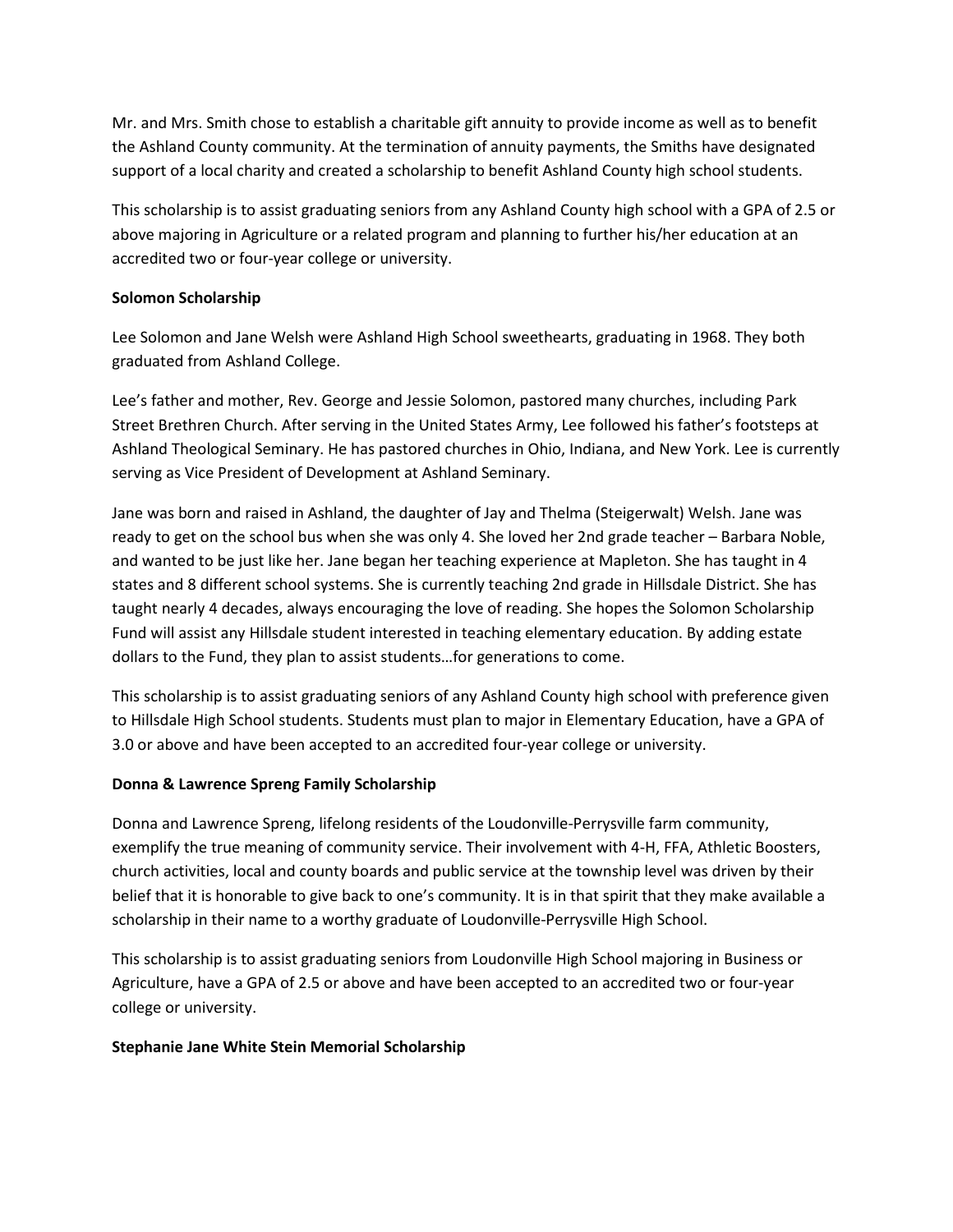Stephanie loved music. It was an integral part of her life. She sang in the choir, participated in Ashland High School musicals, and was involved in music programs all of her life. Her mom, Helen, also loved music, having been involved in several Sweet Adelines productions and singing in the church choir. Her dad, Dean, was extremely supportive of Stephanie's musical activities as well. Music bonded the White family, with brother Toby remembering vividly going to many musical productions as a child. Wanting to honor and remember their daughter Stephanie, Dean and Helen White created this scholarship through a testamentary gift at the Foundation.

Dean and Helen, both Ashland County natives, were very giving and hardworking individuals. Because they worked hard to live comfortably and send both their children to college, they desired to help others obtain an education with minimal debt. This scholarship, in memory of their daughter, is for an Ashland High School graduate pursuing a career in the music field.

This scholarship is to assist graduating seniors from Ashland High School majoring in any field of Music (Vocal Music preferred) with a GPA of 3.0 or above that have been accepted to an accredited four-year college or university.

## **Jordan "Joe" Stephens Memorial Ag Scholarship**

Jordan "Joe" Stephens was a member of the Hillsdale FFA and the Paw Pals and Barn Buddies 4-H Clubs. Joe was a vibrant young man with much ambition and love for family farming. He found such joy raising beef cattle, with brothers Justin and Matt as constant companions in raising high quality cattle to show and sell. Working on his grandfather Claire Kaufman's dairy farm, Joe learned at a young age the value of a dollar and how to financially support his interests. Exemplifying high standards, Joe believed you had to do the right thing or should not do it at all. He wanted the very best results. His brother Justin and his dad were great teachers in this respect.

Joe's life adventure was only sixteen years, far too short. In the few years he was with us, he touched many lives—young and old alike. Joe's family and friends, as well as the community have established this scholarship in his memory, to encourage high school students to further their education in the following fields: Agriculture, Agri-Business, Horticulture, Agri-Related Biology, and Resource Conservation or Sciences.

This scholarship is to assist graduating seniors from Hillsdale High School that are involved in FFA who plan to major in Agriculture and related sciences and have been accepted to an accredited two or fouryear college or university.

#### **Andrew Stitzlein Memorial Scholarship**

Andrew (Andy) Stitzlein, son of Earl and Kathi Stitzlein, lived on the family dairy farm in Loudonville his entire life. He graduated from Loudonville High School in 1999 and from Ohio State Agricultural Technical Institute in 2001. During high school he was very active in FFA, attaining the State Farmer Degree, the American Farmer Degree, being a National runner-up for the Cereal Grain Award (wheat) in 1999, and being the National winner of the Soybean Award in 2000. Andy was a lifetime FFA alumni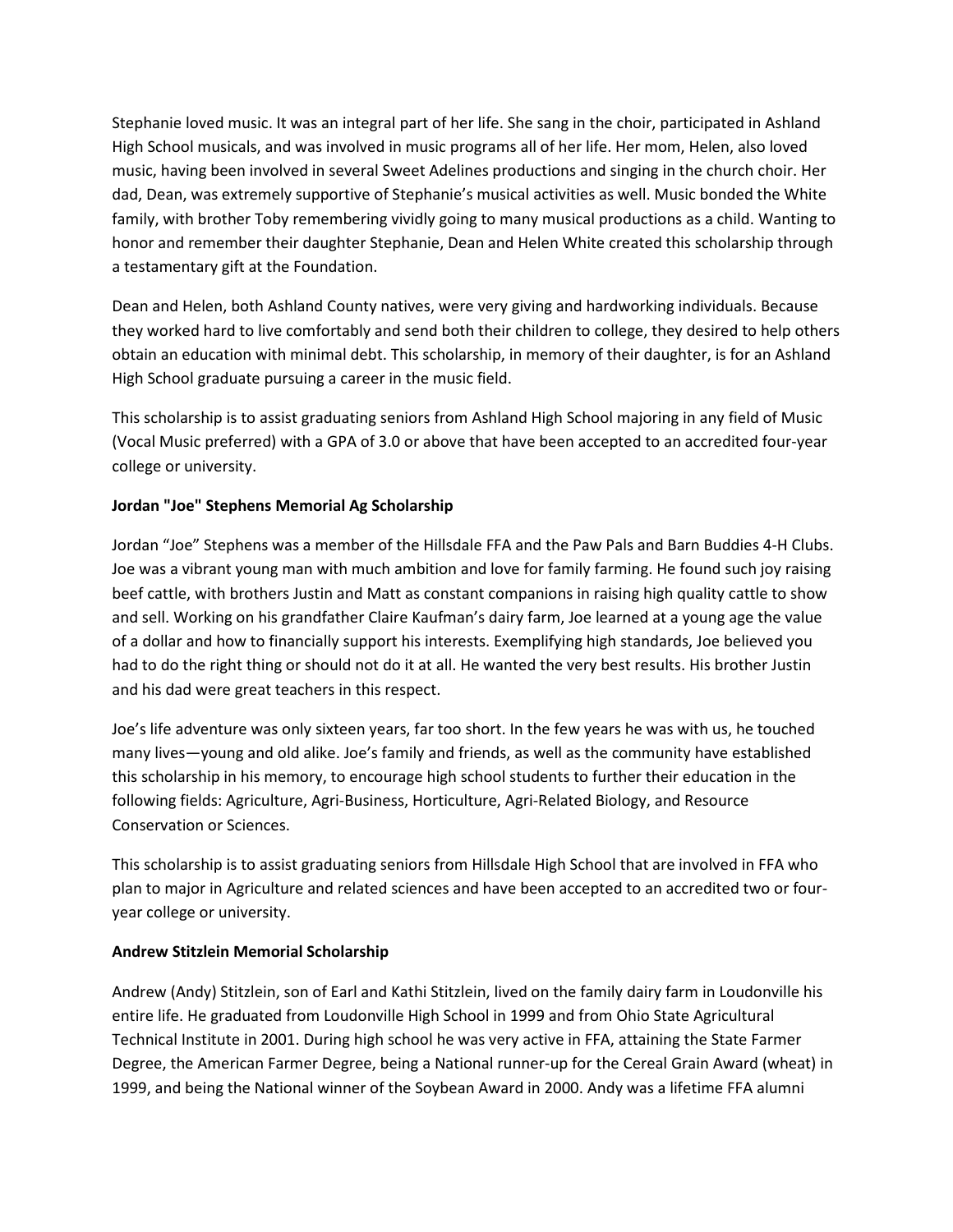member, was a past president of the Loudonville FFA Alumni, served on the Holmes County Farm Bureau Board, and was on the Loudonville Fair Tractor Pull Committee. Before his untimely death on July 4, 2012, Andy requested that a scholarship be established so that young people who shared his interest could have the opportunity to pursue the study of agriculture.

This scholarship is to assist graduating seniors from Loudonville High School majoring in Agriculture with a 2.5 GPA or above that have been accepted to an accredited two or four-year college or university.

### **Andrew Stitzlein Memorial Scholarship for Animal and Veterinary Sciences**

This scholarship is to assist students from Ashland County-West Holmes Career Center who are currently participating in the Animal and Veterinary Sciences program planning to further their education in this field.

### **Carl & Thelma Stitzlein Cattlemen's Association Scholarship**

Carl H. and Thelma L. (nee: Moherman) Stitzlein spent a lifetime of dedication to the production and promotion of quality beef and their rural Loudonville farms. Both Carl and Thelma served on local, state and national committees; worked at beef promotion events; and hosted tours at their farm to further the cause of the beef industry. Education and the acquiring of knowledge was an important part of their life. It is an honor for the family to be associated with the Ashland Co. Cattlemen's Scholarship.

This scholarship is to assist graduating seniors and current college students who will graduate or have graduated from an Ashland County high school or are residents of Ashland County who plan to major in an Agriculture field (Animal Agriculture preferred) that have been accepted to an accredited two or four year college/university.

## **Carl H. & Thelma L. Moherman Stitzlein Scholarship**

Carl H. and Thelma L. (nee: Moherman) Stitzlein spent a lifetime of dedication to the production and promotion of quality beef and their rural Loudonville farms. Both Carl and Thelma served on local, state and national committees; worked at beef promotion events; and hosted tours at their farm to further the cause of the beef industry. Education and the acquiring of knowledge was an important part of their life. It is an honor for the family to be associated with the Ashland Co. Cattlemen's Scholarship.

This scholarship is to assist graduating seniors of any Ashland County high school who plan to major in Agriculture or a related program with an emphasis on agricultural communications, have a 2.5 GPA or above and have been accepted to an accredited two or four-year college or university.

#### **Robert and Colleen Stitzlein Scholarship**

The United States is reliant on innovative thinking and quality education. On this basis, Robert and Colleen Stitzlein established this scholarship to support a student interested in contributing to the betterment of the quality of life and making a difference in the world.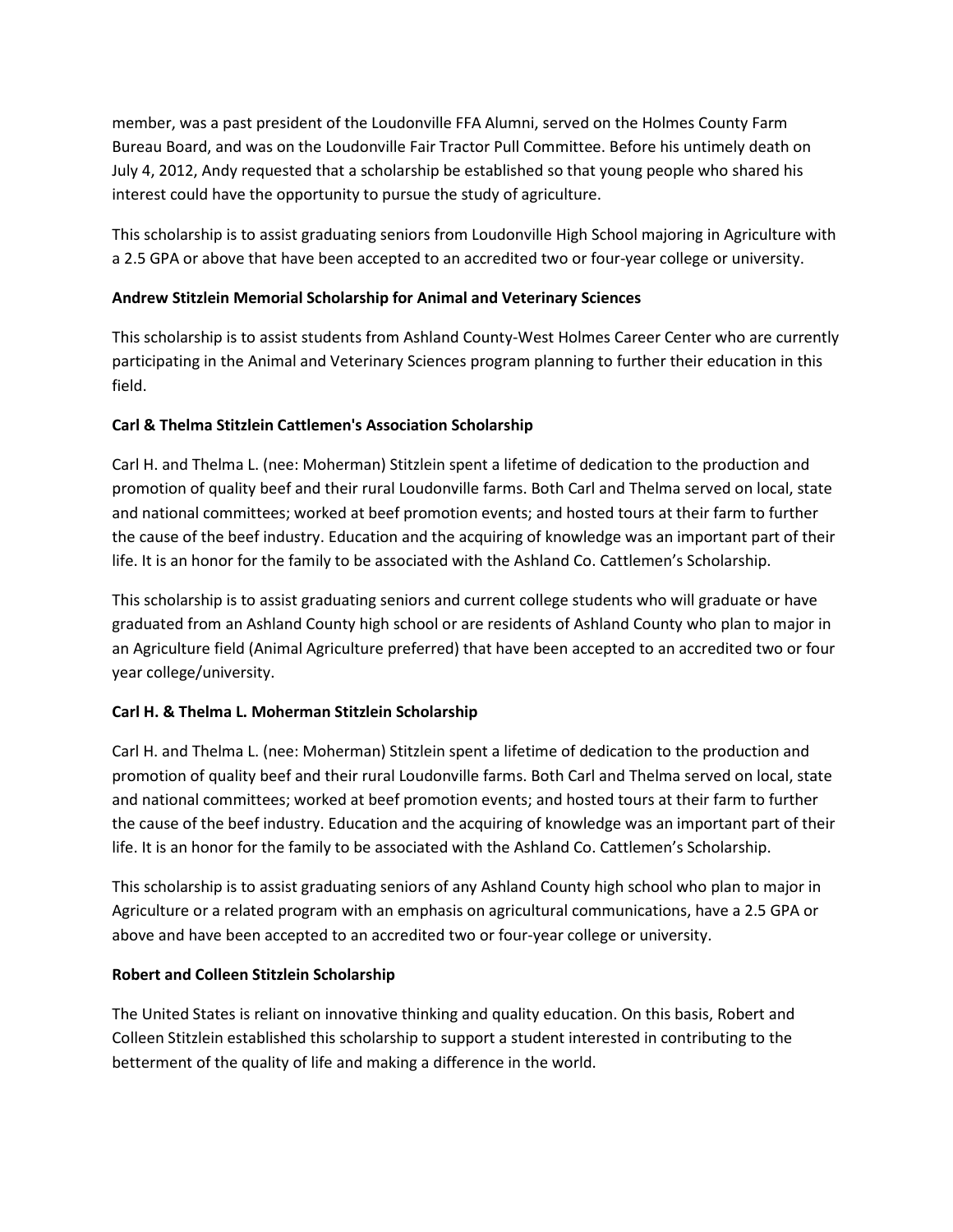This scholarship is to assist graduating seniors of Loudonville High School with a 2.5 GPA or above that have been accepted to an accredited four-year institution. Students must have an interest in science.

### **Robert & Joyce Stokes Family Scholarship - renewal**

Robert and Joyce Stokes have a lifelong dedication and commitment to education, athletics, and service to their community. They met and graduated from Muskingum College. They have resided in Ashland for many years. Robert's first term in Ashland was as Ashland College's Basketball and Assistant Football coach. He then moved to Muskingum College where he coached both basketball and football. He returned to Ashland College to serve as Athletic Director and Associate Professor. He was inducted into the Ashland County Athletic Hall of Fame in 2002. He was also inducted into Ashland University Hall of Fame. Joyce graduated from Muskingum with a BS in Education. She taught kindergarten and second grade. Joyce has served as Elder, Stephen Minister, and choir member of First Presbyterian Church. She dedicated her life to raising three children and supporting them through volunteering in classrooms, athletic events and church events. She is a member of the Chautauqua Literary Scientific Circle. An avid gardener, she has been a member of the Garden Study Club for many years. She is also a member Amicae Per Annos Sorority. The Stokes Family has established this scholarship to honor Robert and Joyce's value of education and continuous example of serving others.

This scholarship is to assist graduating seniors of any Ashland County high school with a GPA of 2.75 or above, have earned at least two varsity letter and have been accepted to an accredited four-year college or university. The recipient may renew this scholarship for three years with verification of full-time status and a GPA of 2.75.

## **John A. Strang and Son Scholarship**

Ivan Strang was the son of John and Waveline (Miller) Strang. He grew up with three sisters on his father's farm. Ivan graduated from Hayesville High School and worked various jobs in the trucking and mechanics industry, eventually returning to work with his father on the farm. Ivan is survived by a son, Jamie, and a daughter, Connie Vogler.

This scholarship is to assist graduating seniors from Hillsdale High School with a GPA of 3.0 or above and plan to further his/her education at an accredited four-year college or university.

## **Stump Family Cross Country Scholarship**

Donald and Ann Stump moved to Ashland in 1994, returning to Ann's hometown. Two of their children have enjoyed participation in the cross country program at Ashland High School. Success in cross country is dependent upon discipline and dedication, traits that are also important for achievement in the classroom and in life. Don and Ann both earned doctorates in the sciences and believe that the training of future scientists and mathematicians is crucial to the future prosperity of this country. This scholarship is intended to assist a student who has demonstrated a strong commitment to cross country and academics.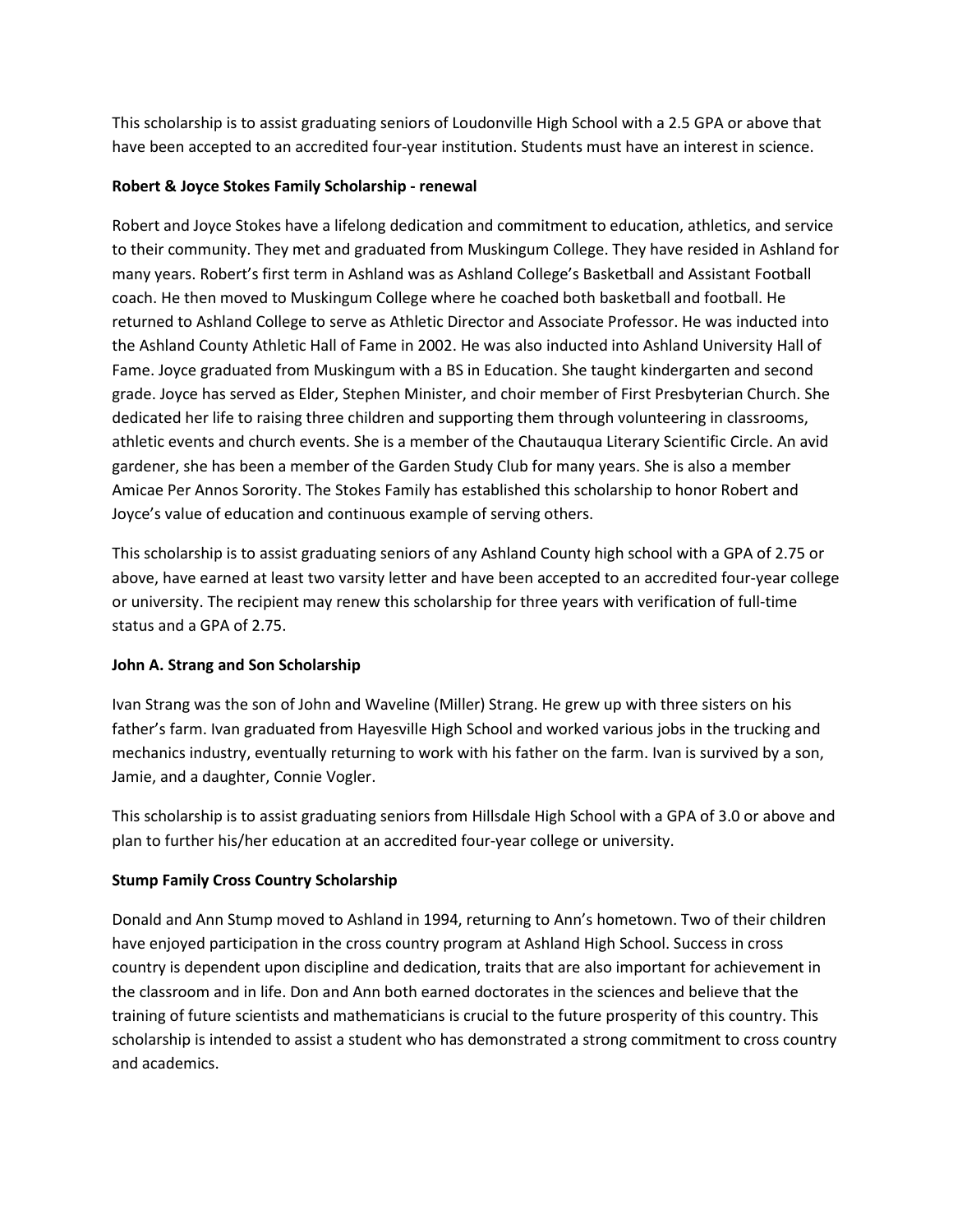This scholarship is to assist graduating seniors from Ashland High School who plan to major in Math or Science/Engineering, have a GPA of 3.5 or above and have been accepted to an accredited four-year college or university. Students must have participated in cross country for a minimum of two seasons.

### **Helen J. Taylor Scholarship**

Helen J. Taylor graduated from Manchester College in North Manchester, Indiana and appreciates the excellent education she received there. Miss Taylor taught mathematics at Hillsdale High School for 32 years. She established this scholarship as a way to return something to the Hillsdale Community and to encourage students to pursue careers in mathematics and/or teaching. She also wants to help those who would like to attend a private liberal arts college.

This scholarship is to assist graduating seniors of Hillsdale High School who are in the top 20% of their class, plan to major in a math related field and have been accepted to an accredited four-year college or university (private preferred).

### **Jane L. Taylor Scholarship**

The Jane L. Taylor Scholarship for Nursing is offered in celebration of Jane's 50th anniversary of graduating from Mansfield General Hospital School of Nursing. She would like to offer her assistance to future Registered Nurses of Ashland County.

Jane has resided in Northern Ashland County since 1960. She graduated from Mansfield General Hospital School of Nursing's Class of 1969 and worked in most all of the hospital nursing departments during her career. She left her career of nursing after 16 years to pursue other interests. She married Charles Taylor in 1973.

This scholarship is to assist a graduating senior of any Ashland County high school with a minimum GPA of 2.75 who has been accepted to an accredited two or four-year college or university.

## **James Sherwood Tipton Eagle Scout Scholarship**

James Tipton was born and raised in Ashland, Ohio. As a young boy he loved the natural world and was involved in Cub Scouts and Boy Scouts. Hiking, camping, gardening, reading, writing and working on various merit badges, eventually earning the rank of Eagle Scout, were among his favorite activities. He was also committed to his church and earned the "God and Country Award" and was inducted into Order of the Arrow at Camp Avery Hand, where he spent many wonderful weeks both as a camper and member of the staff.

As an adult, he spent much time in Colorado and southern Mexico. He enjoyed a life of service—helping those in need at all levels: physical, emotional and spiritual. He believed that love and patience, a pleasant disposition, and respect for all life were important virtues. As a boy and an adult his commitment to the twelve simple and useful points of the Boy Scout Law was evident.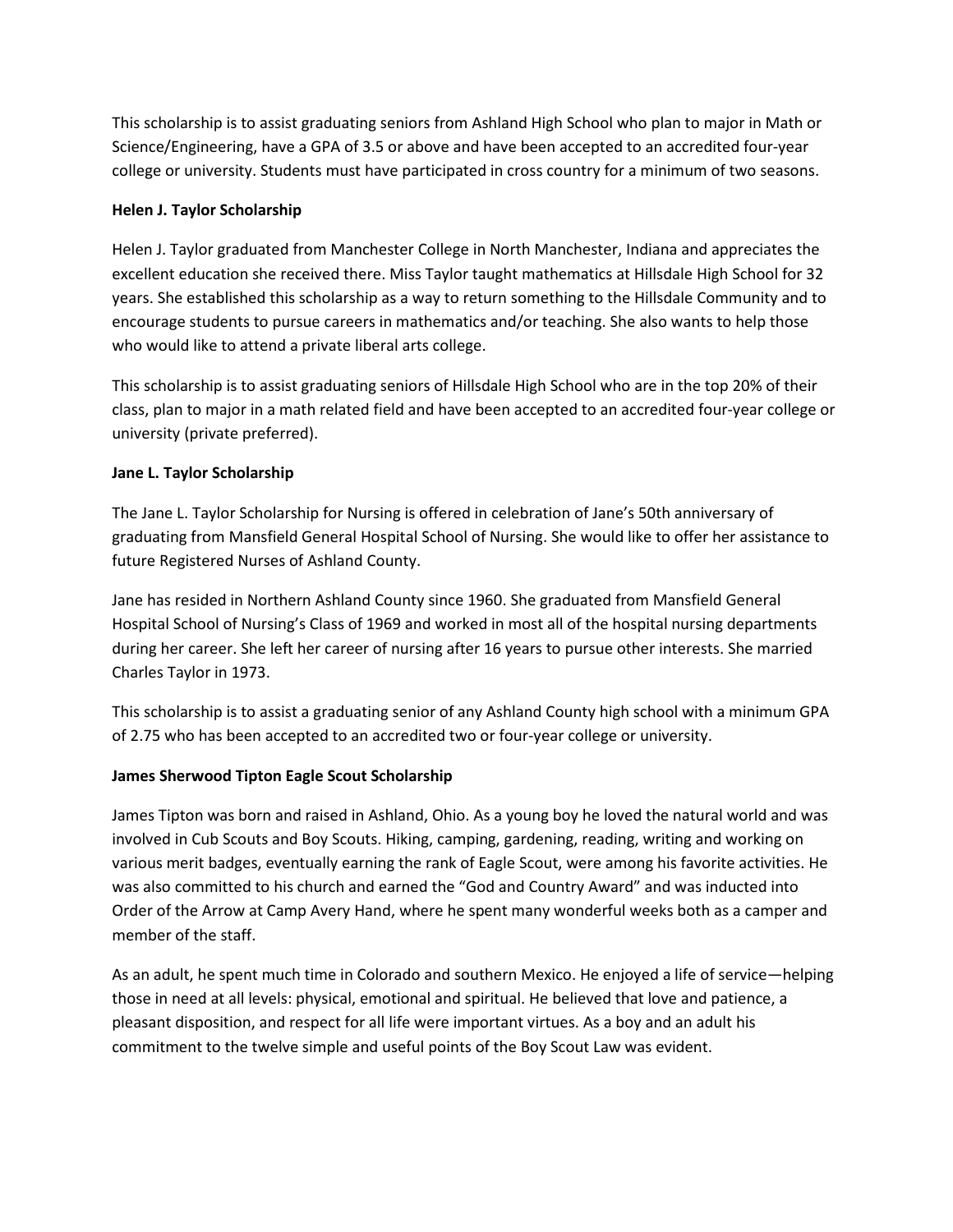This scholarship is to assist graduating seniors of any Ashland County high school planning to major in a Language Arts field (English, Journalism, Creative Writing, etc.) with a GPA of 3.0 or above that have been accepted to an accredited two or four year college/university. Those involved in scouting as well as those graduating from Ashland High School will receive additional points.

### **Sophia Underwood Memorial Scholarship**

Sophia Underwood was a valued member of the Ashland Community for over 35 years. She volunteered her time, passion and spirit to many organizations and charities during her life. She served as director of the Ashland County Cancer Association, assisted the guidance department of the Ashland County West Holmes Joint Vocational School and volunteered as a cheerleading coach at Ashland High School. This scholarship was established by her family upon her death in 2009.

This scholarship is to assist graduating seniors from Ashland High School with a GPA of 2.5 or above that have been accepted to an accredited two or four-year college or university.

## **George J. Valentine Pursuit of Excellence Scholarship**

After his death in 2008, the family and friends of George J. Valentine established a scholarship in honor of both his inspiration and dedication to Ashland High School. George, born in Pittsburgh in 1923, was an Army Air Force P-51 fighter pilot during the Second World War. Following his distinguished military service, he graduated from Muskingum College where he was a standout athlete in several sports. He moved to Ashland in 1949 to accept a position in the Ashland City School System as a teacher and coach, later earning a master's degree in physical education from The University of Pittsburg. At AHS, George taught social studies and government, and coached track and field, football, basketball, cross country and golf. Over the next sixty years of his life, George encouraged and inspired several generations of young men and women to strive to achieve their personal best in both the classroom and on the athletic field. He became Ashland High School's Athletic Director and was instrumental in the founding of the Cardinal Conference Athletic League. Later in his career, he worked for the National Golf Foundation and then at Ashland University, where he coached award-winning teams in both golf and cross country. For the next twenty-five years, he would serve as the head golf professional at Brookside Golf Course where he pioneered highly successful junior golf programs. During this time, George also was the AHS boy's golf coach and was instrumental in establishing the girl's high school golf team. The driving force throughout George's life was his ability to motivate students and athletes to direct their best efforts toward meaningful life accomplishments.

This scholarship is to assist graduating seniors of Ashland High School with a 2.0 GPA or above that have been accepted to an accredited four-year college or university.

## **Tom VanOsdall Jr. Endowed Scholarship**

Tom VanOsdall graduated from Ashland High School in the Class of 1962. Tom was the only child of Tom and Helen VanOsdall. He had many interests in his life, including music, particularly jazz, and he played the piano as well as sang in the AHS choir under the direction of Louis Pete. Sailing was a favorite hobby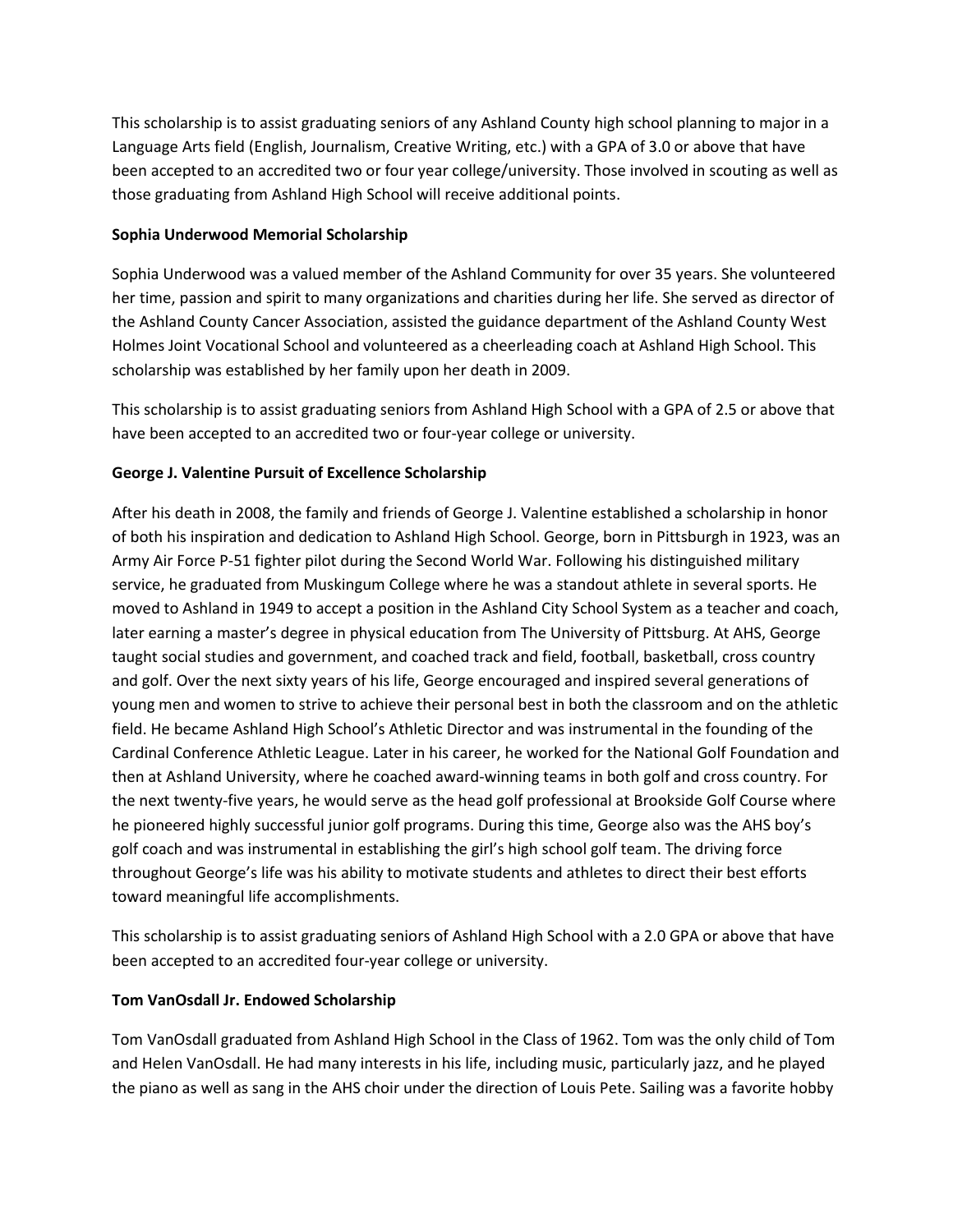at the Mifflin Sailing Club. He was an excellent math student and had been accepted at Kenyon College when his life was cut short by an automobile accident.

This scholarship is to assist graduating seniors of Ashland High School majoring in Math/Science, have a GPA of 3.5 or above and have been accepted to an accredited four-year college or university.

### **Dr. JoAnn Ford Watson Scholarship**

JoAnn Ford Watson graduated from Ashland High School in 1974 and devotes her life to religious service and higher education as a minister in the Presbyterian Church and a professor of theology at Ashland Theological Seminary. She received degrees from DePauw University, Princeton Theological Seminary and Northwestern University (Ph.D.). She devotes herself to the mentoring of young women to actualize their potential and gifts in career choice. The scholarship is intended for a young woman who will be interested in service to humanity in a field of her choice.

This scholarship is to assist female students graduating from Ashland High School with a GPA of 3.5 or above that have been accepted to an accredited four-year college or university.

## **Fred H. Weber III Scholarship**

Frederick H. Weber II—a businessman, entrepreneur, and inventor—was born to Frederick and Oval Schackelford Weber in Rochester, Pennsylvania on July 29, 1924. He received a Bachelor of Science degree from Kent State University and did post graduate work at Case Western Reserve University of Technology. Mr. Weber was a veteran of the U.S. Air Force, serving as a fighter pilot during WWII in the South Pacific and England.

Mr. Weber's professional career began at Abbott Laboratories, formerly Faultless Rubber Company. In 1965, he founded the former Fred H. Weber Co., Inc., a manufacturer's representative sales company in Ashland. Mr. Weber served as Chief Executive Officer of Mohican Industries, Inc., which he founded in 1980. He is credited with design patents of several molded rubber parts as well as process patents for the molding of rubber parts.

A member of Peace Lutheran Church, Mr. Weber served as president of the church council. He was cofounder and past president of the Board of the County Humane Society and past president of the Ohio Federated Humane Societies. In 1996 he was given the Humane Award for distinguished service by the Capital Area Humane Society. Mr. Weber was a Board member of Big Brothers-Little Sisters and was named in the 1993 Who's Who Registry of Global Business Leaders.

Mr. Weber died in 1998, having made Ashland "home" for 45 years. His never ending energy and spirit attributed to Mr. Weber's accomplishments and contributions to the Ashland community that will long be remembered.

This scholarship is to assist Ashland High School graduates (current year graduating seniors and those that graduated in the prior year) with a GPA of 3.25 or above who plan to further his/her education at an accredited institution (two or four-year college/university, graduate, vocational, and art/music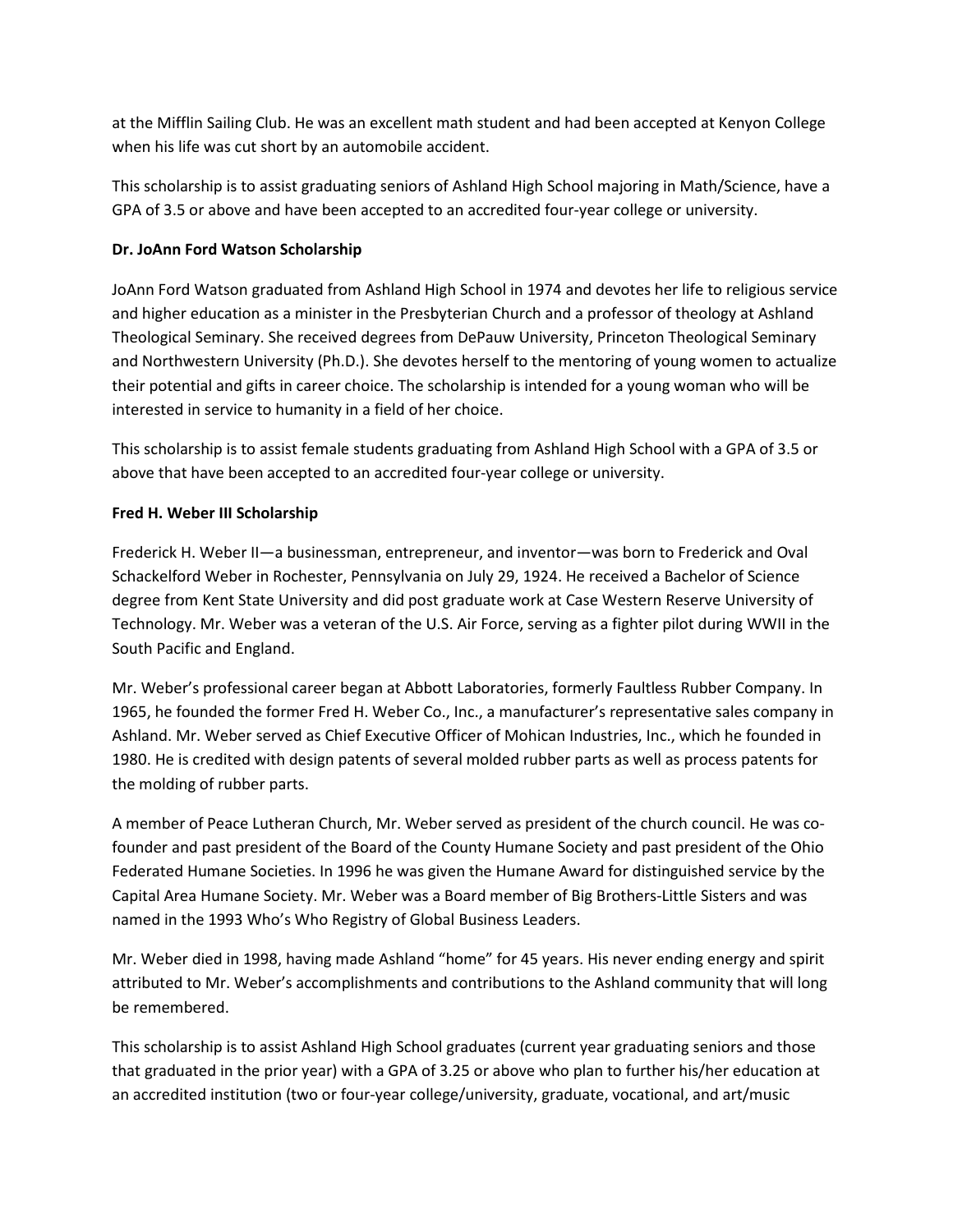schools or any other schooling that enables the student to pursue a career and be financially independent).

## **Earl J. Weikel Scholarship**

Mr. Earl Weikel taught history and was the superintendent of Jeromesville School—later becoming the Ashland County Schools Superintendent. He was inducted into the Ohio High School Athletic Association and Ashland County Sports Hall of Fame for his continued support and participation in athletics. In recognition of his efforts to establish an outstanding educational system in Ashland County and acknowledge his success in implementing the standards of excellence that have motivated so many students, friends and family members established this scholarship.

This scholarship is to assist graduating seniors from Hillsdale High School that have been accepted to an accredited four-year college or university. Agriculture students will be given first priority.

# **Russell Wendling Rolling Hills Farm Agriculture Scholarship**

Russell Wendling was a 1975 graduate of Loudonville-Perrysville High School and among the first class to attend the Ashland County Joint Vocational School. As a factory worker and farmer, he garnished great pleasure out of working the land on his farm and restoring antique farm equipment. Russ was a race enthusiast, building and racing stock cars as well as officiating races. He also participated in tractor pulling competitions and antique farm equipment clubs. In his memory, the family has established a scholarship fund to help a young person pursue a profession in agriculture and/or agri-mechanics.

This scholarship is to assist graduating seniors from Loudonville High School who plan to major in Agriculture and/or Agri-Mechanics, have a 2.5 GPA or above that have been accepted to an accredited two or four-year college or university.

# **Steve Wertz Agricultural Memorial Scholarship**

Steve Wertz was a 1986 Ashland High School graduate. He was a dedicated agriculture education student who was very involved in FFA activities. He served as reporter and president of the chapter. He earned his Ohio FFA Degree in 1985 and was a member of the state winning and national dairy foods team. Steve almost single-handedly organized the Ashland FFA Alumni. He wrote the constitution. Steve was a 1988 graduate of ATI in dairy. He believed in the power of "ag" influence on youth. Steve was the son of Ralph and Carol Wertz. He was killed in a 1990 car accident.

This scholarship is to assist graduating seniors from Ashland High School with a 2.0 GPA or above that have been accepted to an accredited two or four-year college or university. Students must have a minimum of two agricultural credits at AHS and must participate in FFA.

## **William K. Wiley Scholarship**

The William K. Wiley Scholarship is awarded in Mr. Wiley's memory as a tribute to his many contributions of artifacts, in addition to his time spent on the Board of Trustees, helping to develop the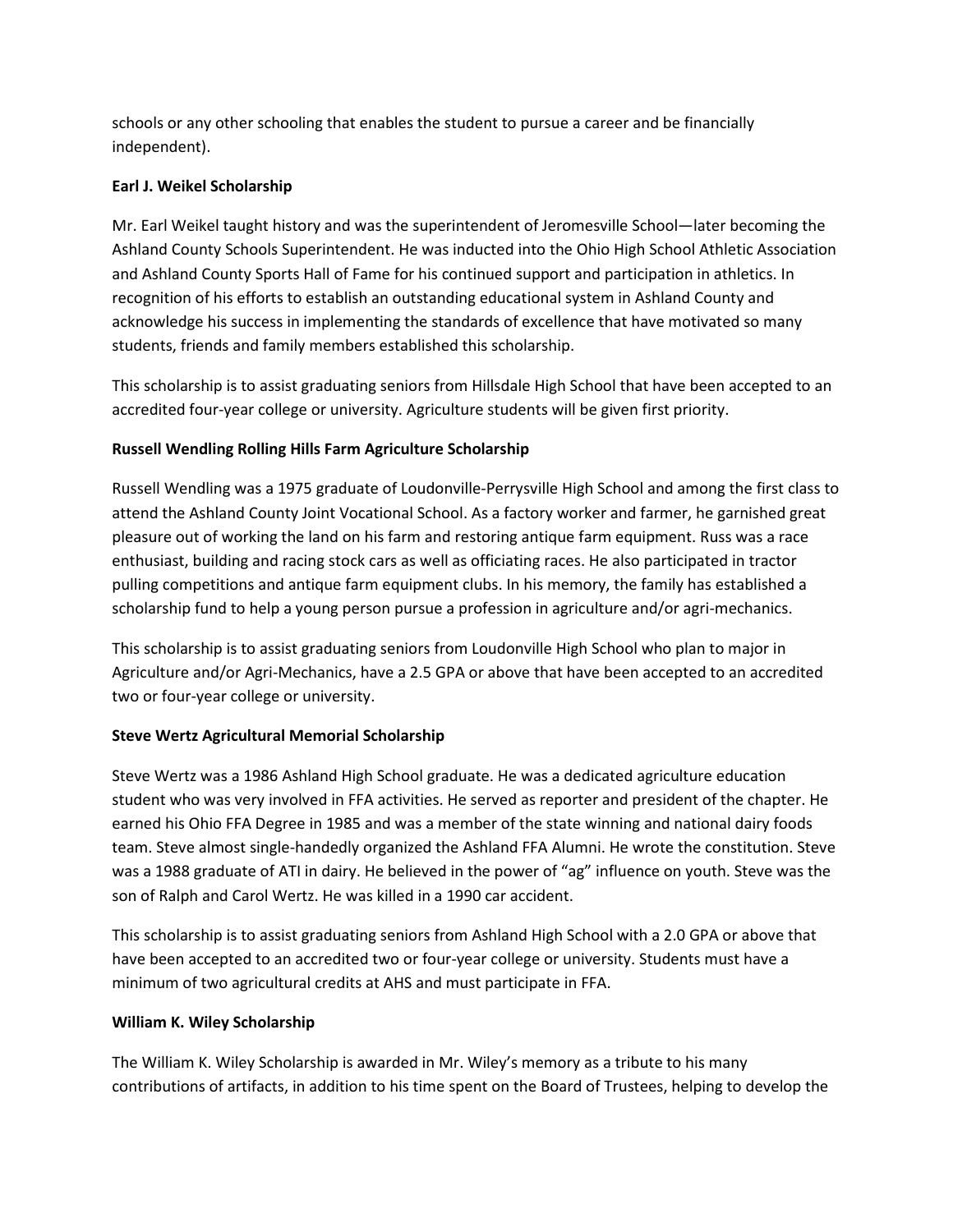Ashland County Historical Society as a source of information relating to the social, political, and industrial background of Ashland City and County. William was a lifelong resident of Ashland, from his birth in 1915 until his death in 2001. He was a graduate of Ashland High School and Wittenberg University in Springfield Ohio. This scholarship will be awarded to an Ashland County graduate who has an academic interest in history, conservation of the past, or a career in museum curatorship.

This scholarship is to assist graduating seniors from Ashland, Hillsdale, Loudonville or Mapleton High Schools. Students must be residents of Ashland County, plan to major in History or related Social Studies, have a GPA of 3.25 or above and be accepted to an accredited four-year college or university. Recipients must fulfill a 20 hour internship at the Historical Society.

## **Jeff Williams "Principle" Scholarship**

Jeff Williams was born in Ravenna and raised in Canfield, Ohio. He played football for Ashland University and graduated in 1972 with a degree in secondary Health and PE. He taught Health/Physical Education and OWE at Brown Jr. High School in Ravenna while completing his administrative degree at Kent State University. In 1980 he returned to Ashland as Assistant Principal of Ashland Junior High School. As part of his duties, he was the athletic director of the building and later served as principal of the building now known as Ashland Middle School. He remained in that capacity until May 20, 2006. He inspired and respected people for their individual strengths, acknowledged good "character" and encouraged good leadership.

This scholarship is to assist graduating seniors of Ashland High School with a GPA of 2.0 or above that have been accepted to an accredited two or four-year college or university.

## **W. Boyd & Clara A. Winbigler Scholarship**

W. Boyd was born in 1901 in Jeromesville, Ohio. Upon Graduating from Jeromesville High School, he worked at the LA&S Railroad. He later owned a feed elevator, a bottled water company, and a lumber company. Clara was born in 1902 in New York and later moved to Ohio. She went to school until the age of 13. It was at this time that her mother died and Clara had to take care of her two younger brothers.

This scholarship is to assist graduating seniors from Ashland and Hillsdale High Schools with a GPA of 3.7 or above that have been accepted to an accredited two or four-year college or university. Top candidates from each high school will be interviewed by the selection committee. Recipients may renew this scholarship for three years with verification of full-time status and a GPA of 3.0.

## **Earl & Mary Wolfe Memorial Scholarship in Mathematics**

Earl Wolfe was on Ohio educator for 47 years. He taught math and history. He also served as principal of Ashland Junior High School, which he organized. Mr. Wolfe and his wife, Mary McHorter Wolfe, had two daughters, Mary Ellen and Frances. This scholarship was created by the estate of Frances B. Wolfe in honor of her mother and father. This scholarship is intended to assist a graduating Ashland High School student pursuing a degree in mathematics or a closely allied field of study.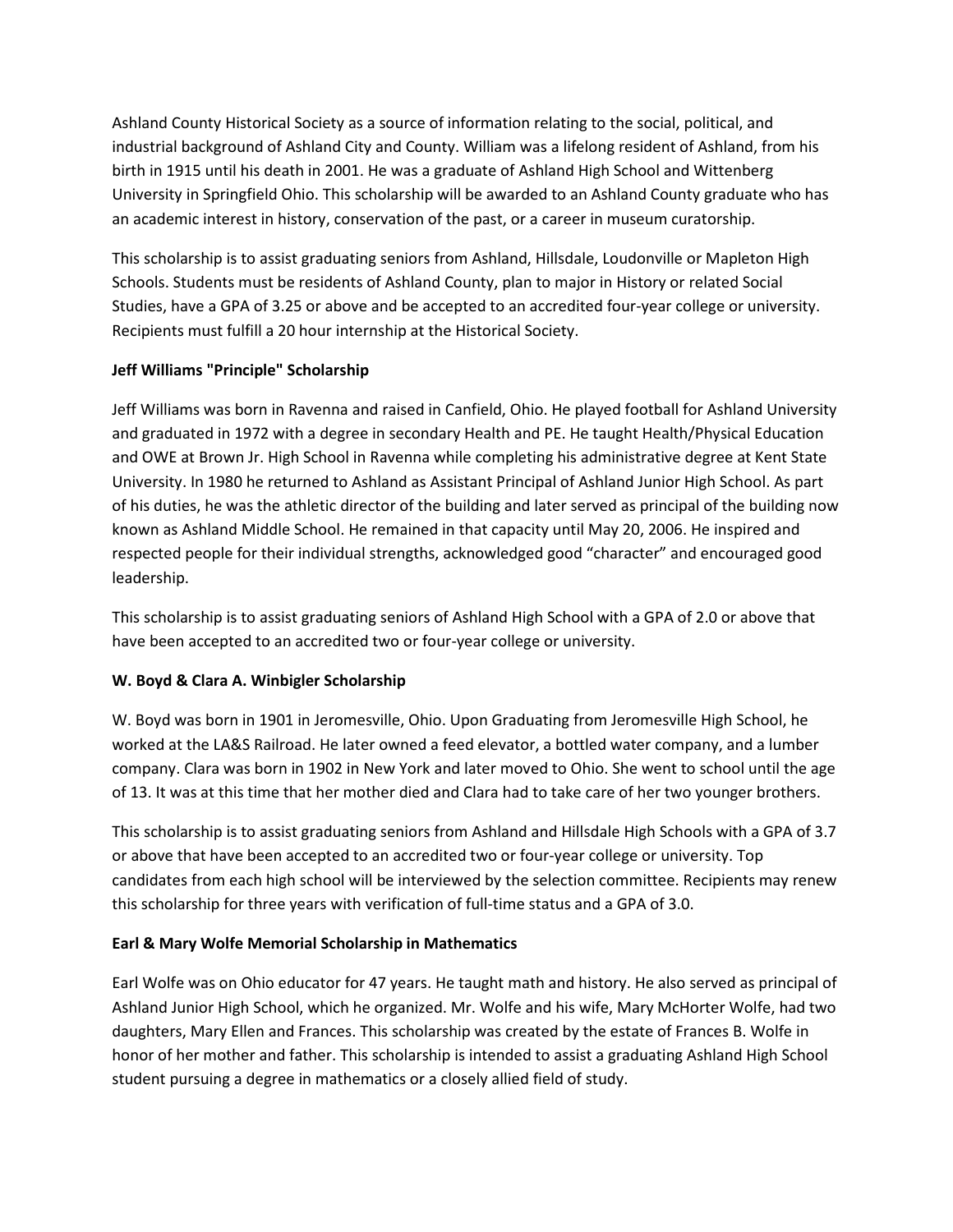This scholarship is to assist graduating seniors from Ashland High School who plan to major in Mathematics (or a closely allied field), have a GPA of 3.0 or above and have been accepted to an accredited four-year college or university. Recipients may renew this scholarship for three years with verification of full-time status and a 2.5 GPA.

### **Mary Ellen Wolfe Memorial Scholarship**

Mary Ellen Wolfe was the daughter of Earl and Mary Wolfe. She was born in Ashland, Ohio and graduated from Ashland High School in 1935 and Ashland College in 1939. After teaching school for four years, she enlisted in the Women's Army Corps during World War II and served in Alaska. Upon request, she was honorably discharged with the rank of corporal. Mary Ellen served as editor of the AHS newspaper, the Ashland Collegian, and the base newspaper while stationed in Alaska. After the war, she went on to work as a reporter for the Ashland Times-Gazette, the Dayton Journal Herald, and the Toledo Blade before becoming disabled by rheumatoid arthritis. She worked 34 years as a reporter and won several prestigious awards. Following retirement, she became active in church and civic work, serving as a public relations agent. Mary Ellen passed away in 1993.

This scholarship is to assist graduating seniors from Ashland High School who plan to major in Journalism, have a GPA of 2.0 or above and have been accepted to an accredited four-year college or university. Recipients may renew this scholarship with verification of full-time status and a 2.5 GPA.

### **Women's Fund Scholarship Award Fund**

The Women's Fund Scholarship Award was created in 2014 by the Women's Fund Steering Committee, a committee of the Ashland County Community Foundation. The goal of this scholarship is to create opportunity for any female Ashland County resident who may need "a boost" to create a better life for herself and her family.

In its mission to empower women, this fund was established to provide a resource for Ashland County women who may seek tuition assistance to attend career programs that will help them achieve their professional goals. These scholarship dollars, available to female non-traditional students, are to help pay for education or job training.

The Women's Fund awards grants each year to non-profit organizations that serve women. Committee members have also desired greatly to assist individual women with education and job training that can enhance their lives. Our Women's Fund members are excited to offer this scholarship opportunity.

This scholarship is to assist current female Ashland County residents, of at least 90 days, who are over the age of 22 and entering college for the first time or have prior college credit and are starting again after not being enrolled for at least one year. Applicants must have received a high school diploma or a GED and plan to obtain any type of higher education, to include but not limited to, two or four-year schools, vocational schools, adult education programs, certificate programs, licensure programs, etc. Prior recipients of this scholarship may reapply.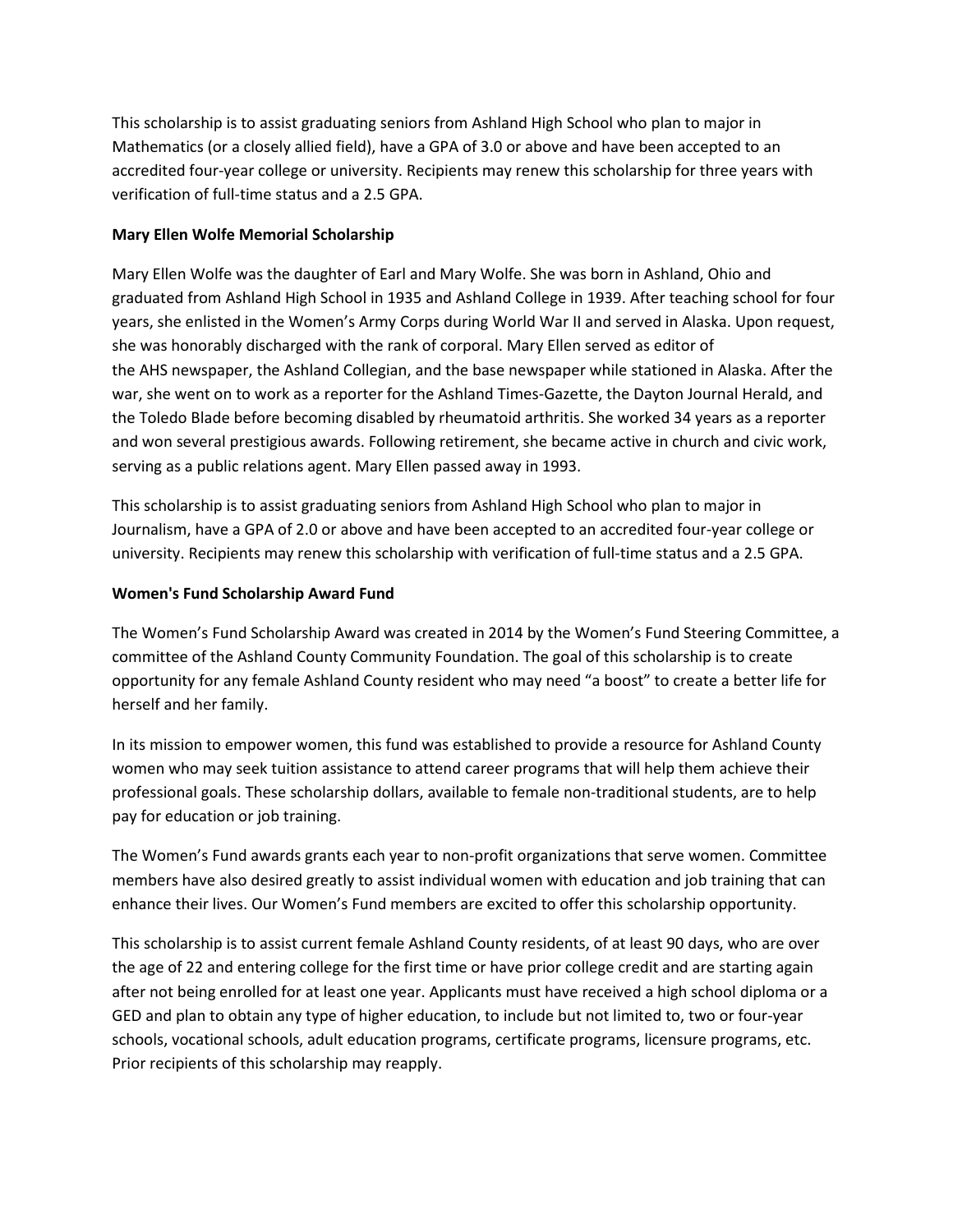#### **Vanessa L. Wood Memorial Scholarship – renewal**

Vanessa L. Wood grew up in Mansfield, Ohio and attended Mansfield City Schools. She worked her way through her Bachelor's Degree from Ohio State and her Master's Degree from Ashland University, while raising her family. She was married to Jim Wood and had two sons – Paxton and Bryce Wood. She was very committed to her family. She was active in Boy Scouts and supported her sons in various sports. She loved teaching children and felt the responsibility for their learning was not only hers but theirs also. She made learning fun and thought it was a lifetime process.

This scholarship is to assist graduating seniors from Ashland High School with a GPA of 2.8 or above that have been accepted to an accredited two or four-year college or university. Recipients may renew this scholarship for one year with verification of full-time status and good academic standing.

#### **Keith Wygant Memorial Scholarship**

Keith Wygant would have graduated in the Ashland High School Class of 1971. He was the son of Norma and Lloyd Wygant. He had been accepted in the engineering program at Purdue University when he died suddenly and unexpectedly in the Fall of his senior year of high school. At Ashland High School, he participated in football and wrestling and enjoyed a variety of activities. He and his family enjoyed sailing together at the Mifflin Sailing Club.

This scholarship is to assist graduating seniors from Ashland High School majoring in Engineering or a related field, have a GPA of 3.0 or above and have been accepted to an accredited four-year college or university.

#### **Gene and Janice Yeater Educational Scholarship**

The Gene and Janice Yeater Scholarship is established by their children to promote the value of and necessity for a quality Education for self, family and the greater community.

Gene was a sixty plus year educator teaching at the Army Ordinance School and Hayesville High School. He served as Principal at Hayesville and Hillsdale High Schools.

He also was Superintendent of Hillsdale Local Schools and Superintendent of Ashland County Schools. For a number of years he was an Adjunct Professor of Education Administration at Ashland University. Janice was a sixty plus year homemaker, mother and mentor of their five children, Daniel a Mechanical Engineer, Janene a nurse and Hospital Administrator, Anita a secondary school teacher, Barry a Mechanical Engineer and Keith a Mechanical Engineer.

The value and importance of a relevant education is manifest by all the members of this family and is the reason for the scholarship.

This scholarship is to assist graduating seniors of Hillsdale High School majoring in Math, Science plus any Vocation, have a GPA of 3.0 or above and have been accepted to an accredited four-year college or university.